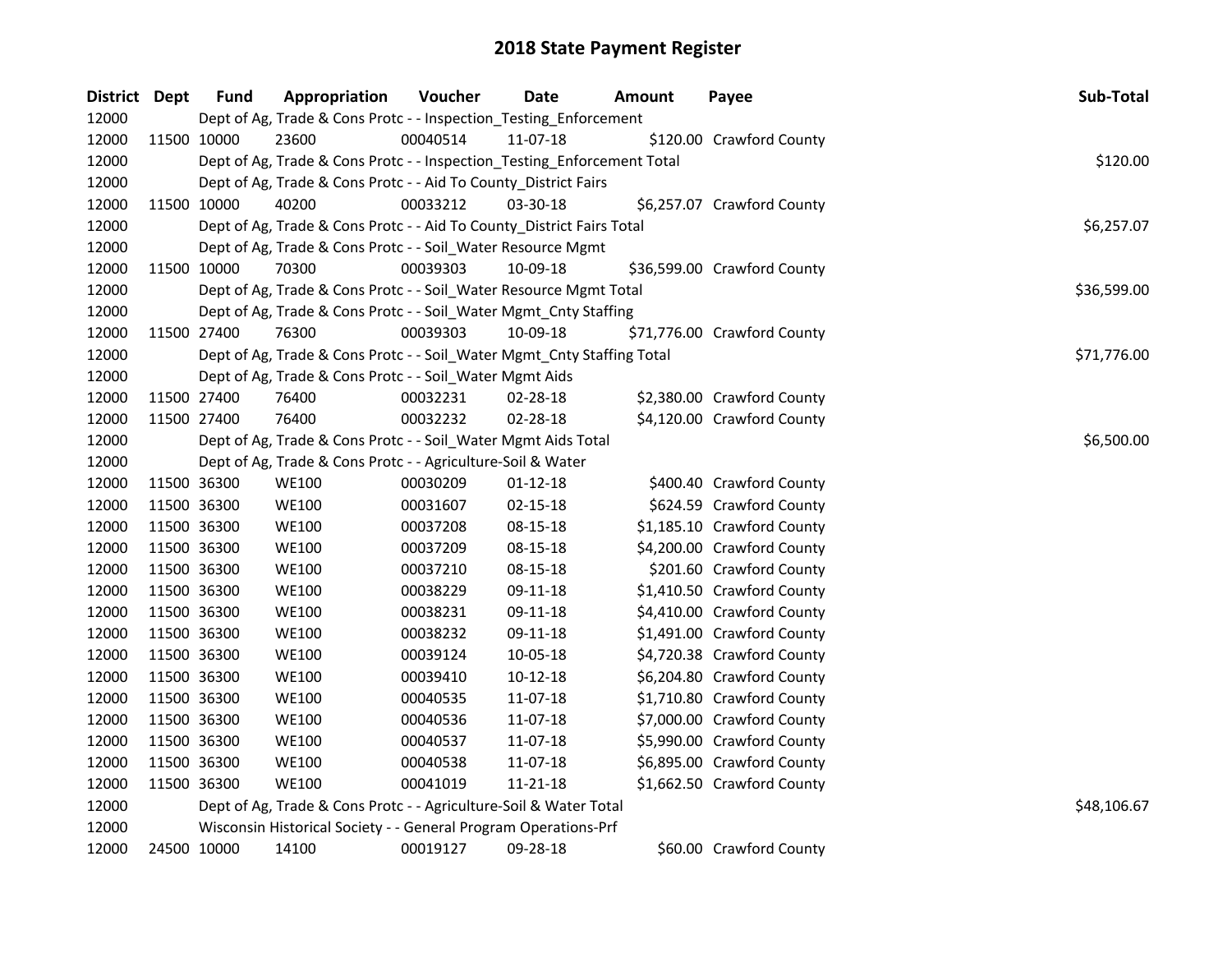| District Dept |             | Fund        | Appropriation                                                                     | Voucher  | Date           | Amount | Payee                       | Sub-Total   |  |  |  |
|---------------|-------------|-------------|-----------------------------------------------------------------------------------|----------|----------------|--------|-----------------------------|-------------|--|--|--|
| 12000         |             |             | Wisconsin Historical Society - - General Program Operations-Prf Total             |          |                |        |                             | \$60.00     |  |  |  |
| 12000         |             |             | Dept of Natural Resources - - Gen Program Ops-State Funds                         |          |                |        |                             |             |  |  |  |
| 12000         | 37000 21200 |             | 16100                                                                             | 00226357 | 04-19-18       |        | \$30.00 Crawford County     |             |  |  |  |
| 12000         |             |             | Dept of Natural Resources - - Gen Program Ops-State Funds Total                   |          |                |        |                             | \$30.00     |  |  |  |
| 12000         |             |             | Dept of Natural Resources - - General Program Operations --                       |          |                |        |                             |             |  |  |  |
| 12000         |             | 37000 21200 | 25400                                                                             | 00225998 | $04 - 10 - 18$ |        | \$330.00 Crawford County    |             |  |  |  |
| 12000         |             | 37000 21200 | 25400                                                                             | 00250720 | 07-18-18       |        | \$720.00 Crawford County    |             |  |  |  |
| 12000         |             | 37000 21200 | 25400                                                                             | 00282681 | 11-30-18       |        | \$570.00 Crawford County    |             |  |  |  |
| 12000         | 37000 21200 |             | 25400                                                                             | 00286078 | 12-19-18       |        | \$870.00 Crawford County    |             |  |  |  |
| 12000         |             |             | Dept of Natural Resources - - General Program Operations -- Total                 |          |                |        |                             | \$2,490.00  |  |  |  |
| 12000         |             |             | Dept of Natural Resources - - Wildlife Damage Claims & Abat                       |          |                |        |                             |             |  |  |  |
| 12000         |             | 37000 21200 | 55300                                                                             | 00219181 | 03-12-18       |        | \$396.25 Crawford County    |             |  |  |  |
| 12000         |             |             | Dept of Natural Resources - - Wildlife Damage Claims & Abat Total                 |          |                |        |                             | \$396.25    |  |  |  |
| 12000         |             |             | Dept of Natural Resources - - Resaids - Forest Croplnd & Mfl                      |          |                |        |                             |             |  |  |  |
| 12000         |             | 37000 21200 | 56600                                                                             | 00267460 | 09-17-18       |        | \$19,998.24 Crawford County |             |  |  |  |
| 12000         |             |             | \$19,998.24<br>Dept of Natural Resources - - Resaids - Forest CropInd & Mfl Total |          |                |        |                             |             |  |  |  |
| 12000         |             |             | Dept of Natural Resources - - Ra- Snowmobile Trail Areas                          |          |                |        |                             |             |  |  |  |
| 12000         | 37000 21200 |             | 57500                                                                             | 00258805 | 08-09-18       |        | \$11,284.07 Crawford County |             |  |  |  |
| 12000         | 37000 21200 |             | 57500                                                                             | 00258807 | 08-09-18       |        | \$16,635.00 Crawford County |             |  |  |  |
| 12000         |             |             | Dept of Natural Resources - - Ra- Snowmobile Trail Areas Total                    |          |                |        |                             | \$27,919.07 |  |  |  |
| 12000         |             |             | Dept of Natural Resources - - Resaids - Pymt In Lieu Tax Fed                      |          |                |        |                             |             |  |  |  |
| 12000         | 37000 21200 |             | 58400                                                                             | 00270426 | $10 - 01 - 18$ |        | \$3,247.00 Crawford County  |             |  |  |  |
| 12000         |             |             | Dept of Natural Resources - - Resaids - Pymt In Lieu Tax Fed Total                |          |                |        |                             | \$3,247.00  |  |  |  |
| 12000         |             |             | Dept of Natural Resources - - Land Acquisition                                    |          |                |        |                             |             |  |  |  |
| 12000         | 37000 36300 |             | <b>TA100</b>                                                                      | 00226785 | 05-02-18       |        | \$8.00 Crawford County      |             |  |  |  |
| 12000         | 37000 36300 |             | <b>TA100</b>                                                                      | 00237030 | 05-31-18       |        | \$20.00 Crawford County     |             |  |  |  |
| 12000         |             |             | Dept of Natural Resources - - Land Acquisition Total                              |          |                |        |                             | \$28.00     |  |  |  |
| 12000         |             |             | WI Dept of Transportation - - Eldly&Disa Co/Aid Sf                                |          |                |        |                             |             |  |  |  |
| 12000         |             | 39500 21100 | 16800                                                                             | 00229622 | 03-14-18       |        | \$70,970.00 Crawford County |             |  |  |  |
| 12000         |             |             | WI Dept of Transportation - - Eldly&Disa Co/Aid Sf Total                          |          |                |        |                             | \$70,970.00 |  |  |  |
| 12000         |             |             | WI Dept of Transportation - - Hwy Sfty Loc Aid Ffd                                |          |                |        |                             |             |  |  |  |
| 12000         | 39500 21100 |             | 18500                                                                             | 00213924 | $01 - 22 - 18$ |        | \$4,085.32 Crawford County  |             |  |  |  |
| 12000         |             | 39500 21100 | 18500                                                                             | 00214319 | 01-26-18       |        | \$2,374.34 Crawford County  |             |  |  |  |
| 12000         |             | 39500 21100 | 18500                                                                             | 00223388 | 02-20-18       |        | \$3,532.40 Crawford County  |             |  |  |  |
| 12000         | 39500 21100 |             | 18500                                                                             | 00238265 | 04-05-18       |        | \$2,588.76 Crawford County  |             |  |  |  |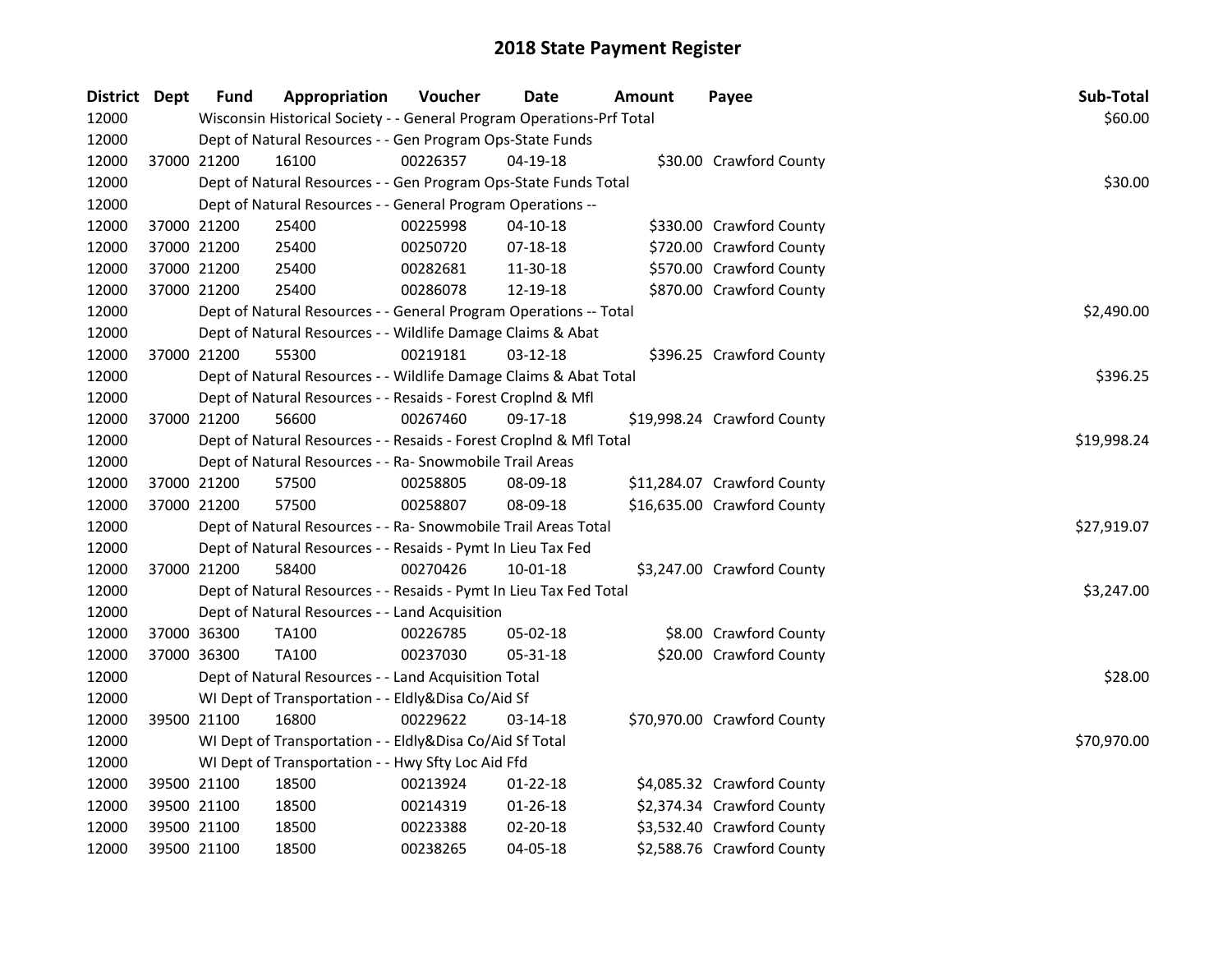| <b>District</b> | <b>Dept</b> | <b>Fund</b> | Appropriation                                            | Voucher  | <b>Date</b>    | Amount | Payee                        | Sub-Total    |
|-----------------|-------------|-------------|----------------------------------------------------------|----------|----------------|--------|------------------------------|--------------|
| 12000           |             | 39500 21100 | 18500                                                    | 00254148 | 05-25-18       |        | \$4,590.68 Crawford County   |              |
| 12000           |             | 39500 21100 | 18500                                                    | 00263332 | 06-14-18       |        | \$3,107.85 Crawford County   |              |
| 12000           | 39500 21100 |             | 18500                                                    | 00279009 | 08-01-18       |        | \$2,316.24 Crawford County   |              |
| 12000           |             | 39500 21100 | 18500                                                    | 00284050 | 08-28-18       |        | \$3,298.82 Crawford County   |              |
| 12000           |             | 39500 21100 | 18500                                                    | 00298229 | 09-18-18       |        | \$999.00 Crawford County     |              |
| 12000           | 39500 21100 |             | 18500                                                    | 00304845 | $10 - 01 - 18$ |        | \$3,325.58 Crawford County   |              |
| 12000           | 39500 21100 |             | 18500                                                    | 00309624 | 10-16-18       |        | \$3,627.98 Crawford County   |              |
| 12000           | 39500 21100 |             | 18500                                                    | 00313267 | 10-22-18       |        | \$15,268.55 Crawford County  |              |
| 12000           |             |             | WI Dept of Transportation - - Hwy Sfty Loc Aid Ffd Total |          |                |        |                              | \$49,115.52  |
| 12000           |             |             | WI Dept of Transportation - - Trans Aids To Co.-Sf       |          |                |        |                              |              |
| 12000           |             | 39500 21100 | 19000                                                    | 00203624 | 01-02-18       |        | \$196,659.70 Crawford County |              |
| 12000           |             | 39500 21100 | 19000                                                    | 00267832 | 07-02-18       |        | \$393,319.40 Crawford County |              |
| 12000           | 39500 21100 |             | 19000                                                    | 00301884 | 10-01-18       |        | \$196,659.72 Crawford County |              |
| 12000           |             |             | WI Dept of Transportation - - Trans Aids To Co.-Sf Total |          |                |        |                              | \$786,638.82 |
| 12000           |             |             | WI Dept of Transportation - - Local Rds, Grants Sf       |          |                |        |                              |              |
| 12000           | 39500 21100 |             | 27000                                                    | 00282075 | 08-01-18       |        | \$249,014.88 Crawford County |              |
| 12000           |             |             | WI Dept of Transportation - - Local Rds, Grants Sf Total |          |                |        |                              | \$249,014.88 |
| 12000           |             |             | WI Dept of Transportation - - Loc Trns Facl Implfd       |          |                |        |                              |              |
| 12000           |             | 39500 21100 | 27600                                                    | 00238959 | 04-05-18       |        | \$11,088.89 Crawford County  |              |
| 12000           |             | 39500 21100 | 27600                                                    | 00240959 | $04 - 11 - 18$ |        | \$27,126.71 Crawford County  |              |
| 12000           |             |             | WI Dept of Transportation - - Loc Trns Facl Implfd Total |          |                |        |                              | \$38,215.60  |
| 12000           |             |             | WI Dept of Transportation - - Loc Rd Imp Prg St Fd       |          |                |        |                              |              |
| 12000           |             | 39500 21100 | 27800                                                    | 00278451 | 07-25-18       |        | \$3,700.73 Crawford County   |              |
| 12000           |             | 39500 21100 | 27800                                                    | 00282077 | 08-01-18       |        | \$70,206.79 Crawford County  |              |
| 12000           | 39500 21100 |             | 27800                                                    | 00282111 | 08-01-18       |        | \$70,737.61 Crawford County  |              |
| 12000           |             |             | WI Dept of Transportation - - Loc Rd Imp Prg St Fd Total |          |                |        |                              | \$144,645.13 |
| 12000           |             |             | WI Dept of Transportation - - Loc Trns Facl Impffd       |          |                |        |                              |              |
| 12000           |             | 39500 21100 | 28600                                                    | 00238959 | 04-05-18       |        | \$86,545.14 Crawford County  |              |
| 12000           | 39500 21100 |             | 28600                                                    | 00240959 | $04 - 11 - 18$ |        | \$164,331.09 Crawford County |              |
| 12000           |             |             | WI Dept of Transportation - - Loc Trns Facl Impffd Total |          |                |        |                              | \$250,876.23 |
| 12000           |             |             | WI Dept of Transportation - - St Hwy Rehab, Sf           |          |                |        |                              |              |
| 12000           |             | 39500 21100 | 36300                                                    | 00325327 | 12-12-18       |        | \$3.00 Crawford County       |              |
| 12000           |             |             | WI Dept of Transportation - - St Hwy Rehab, Sf Total     |          |                |        |                              | \$3.00       |
| 12000           |             |             | WI Dept of Transportation - - Hwy Mgmt & Opers Sf        |          |                |        |                              |              |
| 12000           |             | 39500 21100 | 36500                                                    | 00216733 | 01-31-18       |        | \$2,889.54 Crawford County   |              |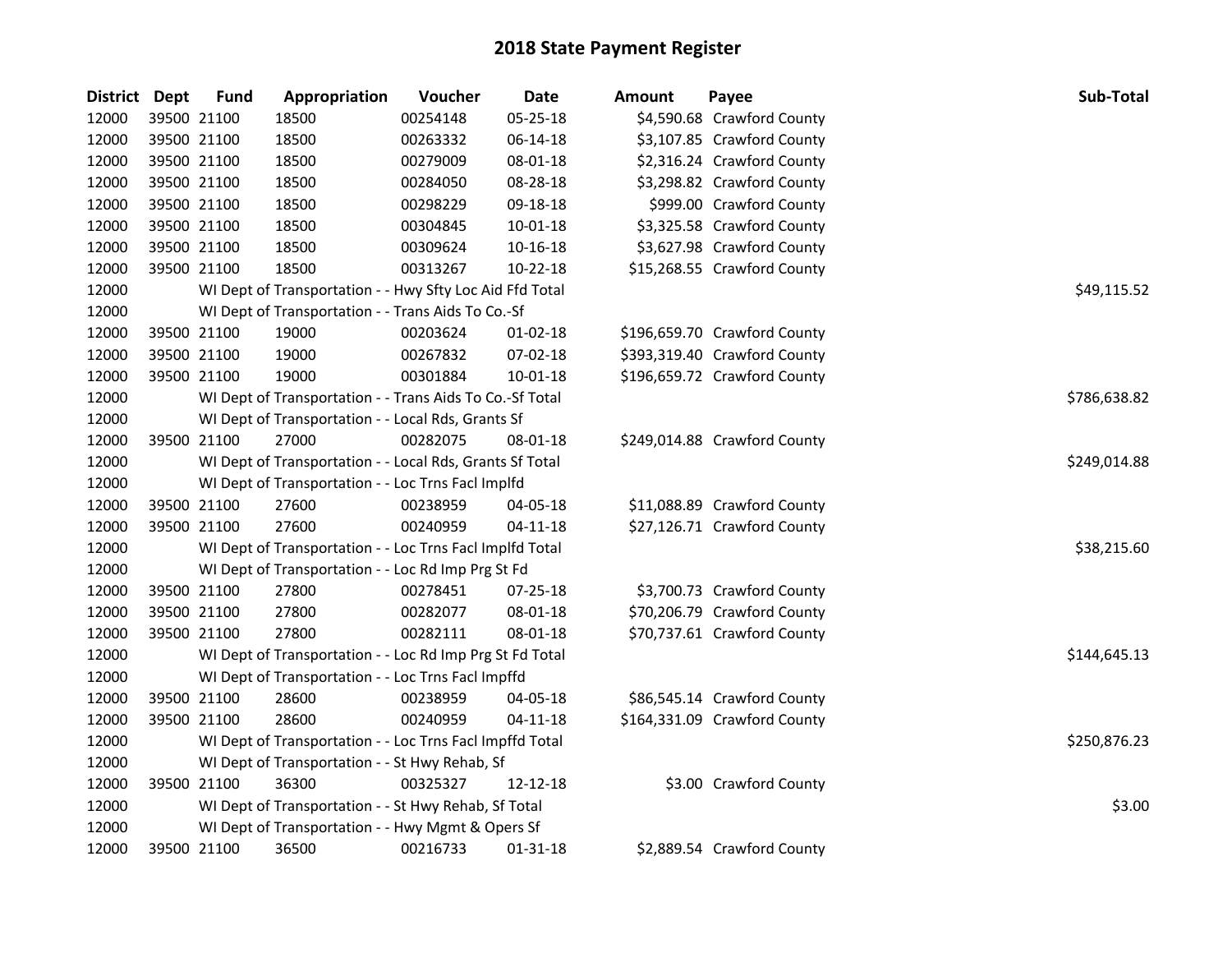| District Dept |             | <b>Fund</b> | Appropriation                                           | Voucher                                                                                    | Date           | <b>Amount</b> | Payee                        | Sub-Total     |
|---------------|-------------|-------------|---------------------------------------------------------|--------------------------------------------------------------------------------------------|----------------|---------------|------------------------------|---------------|
| 12000         |             | 39500 21100 | 36500                                                   | 00230465                                                                                   | 03-15-18       |               | \$547.31 Crawford County     |               |
| 12000         | 39500 21100 |             | 36500                                                   | 00232711                                                                                   | 03-23-18       |               | \$9,492.98 Crawford County   |               |
| 12000         | 39500 21100 |             | 36500                                                   | 00243957                                                                                   | 04-20-18       |               | \$3,578.18 Crawford County   |               |
| 12000         |             | 39500 21100 | 36500                                                   | 00255990                                                                                   | 05-22-18       |               | \$3,369.84 Crawford County   |               |
| 12000         |             | 39500 21100 | 36500                                                   | 00275192                                                                                   | 07-13-18       |               | \$1,341.55 Crawford County   |               |
| 12000         |             | 39500 21100 | 36500                                                   | 00282677                                                                                   | 08-06-18       |               | \$11,194.32 Crawford County  |               |
| 12000         |             | 39500 21100 | 36500                                                   | 00286878                                                                                   | 08-15-18       |               | \$1,599.50 Crawford County   |               |
| 12000         | 39500 21100 |             | 36500                                                   | 00288873                                                                                   | 08-20-18       |               | \$1,932.23 Crawford County   |               |
| 12000         | 39500 21100 |             | 36500                                                   | 00306823                                                                                   | 10-05-18       |               | \$80,086.61 Crawford County  |               |
| 12000         | 39500 21100 |             | 36500                                                   | 00319532                                                                                   | 11-07-18       |               | \$59,337.85 Crawford County  |               |
| 12000         |             | 39500 21100 | 36500                                                   | 00328015                                                                                   | 12-03-18       |               | \$65,886.30 Crawford County  |               |
| 12000         |             | 39500 21100 | 36500                                                   | 00328067                                                                                   | 12-03-18       |               | \$51,085.64 Crawford County  |               |
| 12000         |             |             | WI Dept of Transportation - - Hwy Mgmt & Opers Sf Total |                                                                                            |                |               |                              | \$292,341.85  |
| 12000         |             |             | WI Dept of Transportation - - Routine Maint Sf          |                                                                                            |                |               |                              |               |
| 12000         |             | 39500 21100 | 36800                                                   | 00207077                                                                                   | 01-03-18       |               | \$98,217.95 Crawford County  |               |
| 12000         | 39500 21100 |             | 36800                                                   | 00207756                                                                                   | $01 - 03 - 18$ |               | \$106.55 Crawford County     |               |
| 12000         | 39500 21100 |             | 36800                                                   | 00216733                                                                                   | $01 - 31 - 18$ |               | \$67,031.75 Crawford County  |               |
| 12000         | 39500 21100 |             | 36800                                                   | 00230465                                                                                   | 03-15-18       |               | \$144,209.43 Crawford County |               |
| 12000         | 39500 21100 |             | 36800                                                   | 00232711                                                                                   | 03-23-18       |               | \$4,585.74 Crawford County   |               |
| 12000         |             | 39500 21100 | 36800                                                   | 00243957                                                                                   | 04-20-18       |               | \$142,095.90 Crawford County |               |
| 12000         |             | 39500 21100 | 36800                                                   | 00255990                                                                                   | 05-22-18       |               | \$144,303.30 Crawford County |               |
| 12000         |             | 39500 21100 | 36800                                                   | 00267018                                                                                   | 06-27-18       |               | \$27,129.88 Crawford County  |               |
| 12000         |             | 39500 21100 | 36800                                                   | 00271966                                                                                   | 07-05-18       |               | \$343.42 Crawford County     |               |
| 12000         |             | 39500 21100 | 36800                                                   | 00275192                                                                                   | 07-13-18       |               | \$105,362.24 Crawford County |               |
| 12000         | 39500 21100 |             | 36800                                                   | 00282677                                                                                   | 08-06-18       |               | \$213,015.64 Crawford County |               |
| 12000         | 39500 21100 |             | 36800                                                   | 00286878                                                                                   | 08-15-18       |               | \$97,534.01 Crawford County  |               |
| 12000         | 39500 21100 |             | 36800                                                   | 00288873                                                                                   | 08-20-18       |               | \$194,185.43 Crawford County |               |
| 12000         |             | 39500 21100 | 36800                                                   | 00291267                                                                                   | 08-29-18       |               | \$287,752.44 Crawford County |               |
| 12000         |             | 39500 21100 | 36800                                                   | 00306823                                                                                   | 10-05-18       |               | \$26,725.39 Crawford County  |               |
| 12000         |             | 39500 21100 | 36800                                                   | 00319532                                                                                   | 11-07-18       |               | \$21,909.38 Crawford County  |               |
| 12000         |             | 39500 21100 | 36800                                                   | 00328015                                                                                   | 12-03-18       |               | \$227,332.29 Crawford County |               |
| 12000         | 39500 21100 |             | 36800                                                   | 00328067                                                                                   | 12-03-18       |               | \$151,968.25 Crawford County |               |
| 12000         | 39500 21100 |             | 36800                                                   | 00328078                                                                                   | 12-03-18       |               | \$22,906.28 Crawford County  |               |
| 12000         | 39500 21100 |             | 36800                                                   | 00333049                                                                                   | 12-18-18       |               | \$4,115.28 Crawford County   |               |
| 12000         |             |             | IIII Dont of Trongonautotion                            | $D_{\alpha}$ $A_{\alpha}$ $A_{\alpha}$ $A_{\alpha}$ $A_{\alpha}$ $A_{\alpha}$ $A_{\alpha}$ |                |               |                              | 0.10000000000 |

12000 WI Dept of Transportation - - Routine Maint Sf Total \$1,980,830.55 St. \$1,980,830.55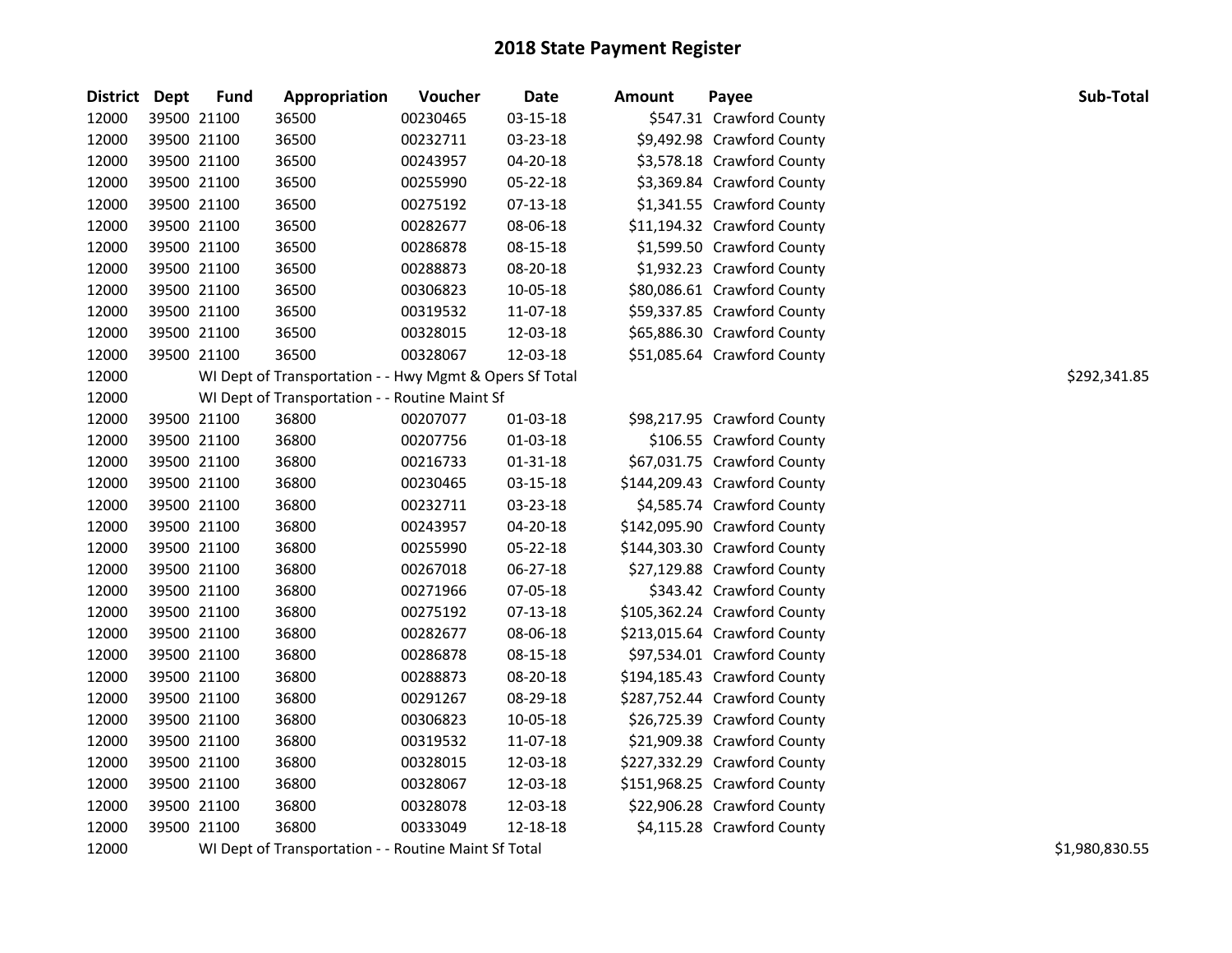| District Dept |             | <b>Fund</b> | Appropriation                                                      | Voucher  | Date           | Amount | Payee                                                                                                         | Sub-Total   |
|---------------|-------------|-------------|--------------------------------------------------------------------|----------|----------------|--------|---------------------------------------------------------------------------------------------------------------|-------------|
| 12000         |             |             | WI Dept of Transportation - - Hwy Mgmt & Opers Lf                  |          |                |        |                                                                                                               |             |
| 12000         |             | 39500 21100 | 37500                                                              | 00216733 | $01 - 31 - 18$ |        | \$140.96 Crawford County                                                                                      |             |
| 12000         | 39500 21100 |             | 37500                                                              | 00282677 | 08-06-18       |        | \$10,675.61 Crawford County                                                                                   |             |
| 12000         | 39500 21100 |             | 37500                                                              | 00286878 | 08-15-18       |        | \$1,083.71 Crawford County                                                                                    |             |
| 12000         |             | 39500 21100 | 37500                                                              | 00288873 | 08-20-18       |        | \$54.10 Crawford County                                                                                       |             |
| 12000         |             |             | WI Dept of Transportation - - Hwy Mgmt & Opers Lf Total            |          |                |        |                                                                                                               | \$11,954.38 |
| 12000         |             |             | WI Dept of Transportation - - Routine Maint Ff                     |          |                |        |                                                                                                               |             |
| 12000         | 39500 21100 |             | 38000                                                              | 00216733 | $01 - 31 - 18$ |        | \$774.36 Crawford County                                                                                      |             |
| 12000         |             | 39500 21100 | 38000                                                              | 00230465 | 03-15-18       |        | \$316.87 Crawford County                                                                                      |             |
| 12000         |             |             | WI Dept of Transportation - - Routine Maint Ff Total               |          |                |        |                                                                                                               | \$1,091.23  |
| 12000         |             |             | WI Dept of Transportation - - Hwy Mgmt & Opers Ff                  |          |                |        |                                                                                                               |             |
| 12000         |             | 39500 21100 | 38500                                                              | 00306823 | 10-05-18       |        | \$4,913.15 Crawford County                                                                                    |             |
| 12000         |             |             | WI Dept of Transportation - - Hwy Mgmt & Opers Ff Total            |          |                |        |                                                                                                               | \$4,913.15  |
| 12000         |             |             | Department of Corrections - - Corrections Contracts And Agre       |          |                |        |                                                                                                               |             |
| 12000         | 41000 10000 |             | 11400                                                              | 00185902 | 02-02-18       |        | \$4,888.70 Crawford County                                                                                    |             |
| 12000         | 41000 10000 |             | 11400                                                              | 00191891 | 03-01-18       |        | \$6,278.20 Crawford County                                                                                    |             |
| 12000         | 41000 10000 |             | 11400                                                              | 00197423 | 03-23-18       |        | \$5,146.00 Crawford County                                                                                    |             |
| 12000         | 41000 10000 |             | 11400                                                              | 00204750 | 04-26-18       |        | \$6,278.12 Crawford County                                                                                    |             |
| 12000         | 41000 10000 |             | 11400                                                              | 00212250 | 05-31-18       |        | \$7,307.32 Crawford County                                                                                    |             |
| 12000         | 41000 10000 |             | 11400                                                              | 00218703 | 07-02-18       |        | \$3,139.06 Crawford County                                                                                    |             |
| 12000         | 41000 10000 |             | 11400                                                              | 00220954 | $07 - 11 - 18$ |        | \$4,219.72 Crawford County                                                                                    |             |
| 12000         | 41000 10000 |             | 11400                                                              | 00231336 | 08-28-18       |        | \$4,682.86 Crawford County                                                                                    |             |
| 12000         | 41000 10000 |             | 11400                                                              | 00237202 | 10-19-18       |        | \$9,792.72 Crawford County                                                                                    |             |
| 12000         | 41000 10000 |             | 11400                                                              | 00246416 | 11-07-18       |        | \$3,547.74 Crawford County                                                                                    |             |
| 12000         | 41000 10000 |             | 11400                                                              | 00251920 | 11-29-18       |        | \$5,043.08 Crawford County                                                                                    |             |
| 12000         |             |             | Department of Corrections - - Corrections Contracts And Agre Total |          |                |        |                                                                                                               | \$60,323.52 |
| 12000         |             |             |                                                                    |          |                |        | Department of Corrections - - Reimbursing Counties For Probation, Extended Supervision And Parole Holds       |             |
| 12000         |             | 41000 10000 | 11600                                                              | 00246251 | 11-02-18       |        | \$2,418.00 Crawford County                                                                                    |             |
| 12000         |             |             |                                                                    |          |                |        | Department of Corrections - - Reimbursing Counties For Probation, Extended Supervision And Parole Holds Total | \$2,418.00  |
| 12000         |             |             | Department of Corrections - - Probation, Parole And Extended       |          |                |        |                                                                                                               |             |
| 12000         | 41000 10000 |             | 18700                                                              | 00246251 | 11-02-18       |        | \$182.00 Crawford County                                                                                      |             |
| 12000         |             |             | Department of Corrections - - Probation, Parole And Extended Total |          |                |        |                                                                                                               | \$182.00    |
| 12000         |             |             | Department of Health Services - - State/Federal Aids               |          |                |        |                                                                                                               |             |
| 12000         | 43500 10000 |             | 00000                                                              | 90808    | $01 - 02 - 18$ |        | \$68,693.00 Crawford County                                                                                   |             |
| 12000         | 43500 10000 |             | 00000                                                              | 90809    | $02 - 01 - 18$ |        | \$26,437.00 Crawford County                                                                                   |             |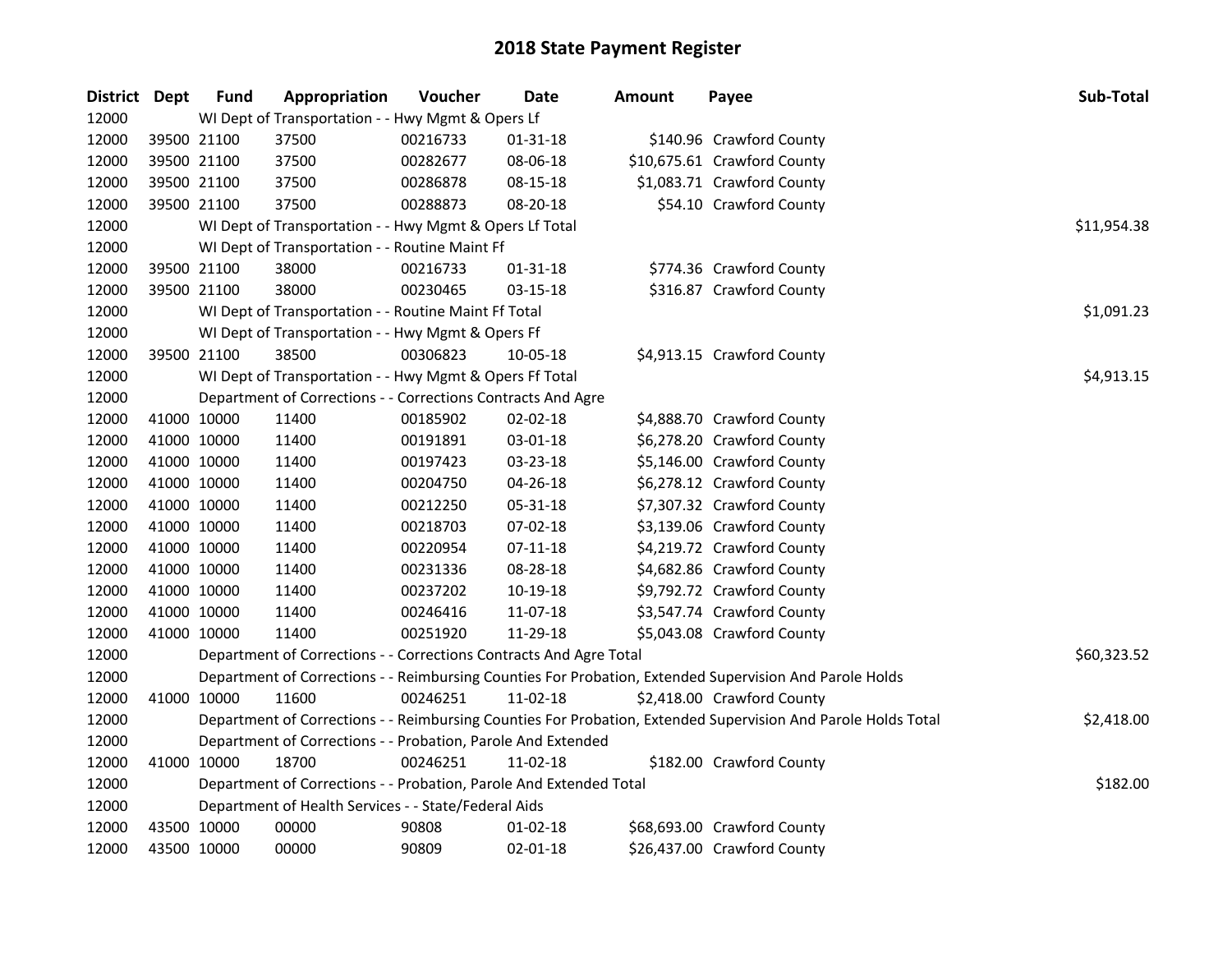| District Dept |             | <b>Fund</b> | Appropriation                                                          | Voucher  | <b>Date</b>    | Amount | Payee                        | Sub-Total      |
|---------------|-------------|-------------|------------------------------------------------------------------------|----------|----------------|--------|------------------------------|----------------|
| 12000         | 43500 10000 |             | 00000                                                                  | 90810    | 03-01-18       |        | \$24,822.00 Crawford County  |                |
| 12000         | 43500 10000 |             | 00000                                                                  | 90812    | 04-02-18       |        | \$13,041.00 Crawford County  |                |
| 12000         | 43500 10000 |             | 00000                                                                  | 90813    | 05-01-18       |        | \$146,664.00 Crawford County |                |
| 12000         | 43500 10000 |             | 00000                                                                  | 90814    | 06-01-18       |        | \$143,051.00 Crawford County |                |
| 12000         | 43500 10000 |             | 00000                                                                  | 90900    | 07-02-18       |        | \$129,518.00 Crawford County |                |
| 12000         | 43500 10000 |             | 00000                                                                  | 90901    | 08-01-18       |        | \$1,995.00 Crawford County   |                |
| 12000         | 43500 10000 |             | 00000                                                                  | 90902    | 09-04-18       |        | \$136,043.00 Crawford County |                |
| 12000         | 43500 10000 |             | 00000                                                                  | 90903    | 10-01-18       |        | \$3,927.00 Crawford County   |                |
| 12000         | 43500 10000 |             | 00000                                                                  | 90904    | 11-01-18       |        | \$178,485.00 Crawford County |                |
| 12000         | 43500 10000 |             | 00000                                                                  | 90905    | 12-03-18       |        | \$143,487.00 Crawford County |                |
| 12000         |             |             | Department of Health Services - - State/Federal Aids Total             |          |                |        |                              | \$1,016,163.00 |
| 12000         |             |             | Department of Health Services - - Federal Block Grant Aids -- Pr       |          |                |        |                              |                |
| 12000         | 43500 10000 |             | 19200                                                                  | 00239427 | 11-02-18       |        | \$3,050.00 Crawford County   |                |
| 12000         |             |             | Department of Health Services - - Federal Block Grant Aids -- Pr Total |          |                |        |                              | \$3,050.00     |
| 12000         |             |             | Department of Health Services - - General Program Operations           |          |                |        |                              |                |
| 12000         | 43500 10000 |             | 40100                                                                  | 00183438 | 01-31-18       |        | \$15.00 Crawford County      |                |
| 12000         | 43500 10000 |             | 40100                                                                  | 00195462 | 03-28-18       |        | \$1.50 Crawford County       |                |
| 12000         | 43500 10000 |             | 40100                                                                  | 00222712 | 08-01-18       |        | \$1.50 Crawford County       |                |
| 12000         |             |             | Department of Health Services - - General Program Operations Total     |          |                |        |                              | \$18.00        |
| 12000         |             |             | Department of Health Services - - Medical Assistance State Admin       |          |                |        |                              |                |
| 12000         | 43500 10000 |             | 44000                                                                  | 00183438 | $01 - 31 - 18$ |        | \$15.00 Crawford County      |                |
| 12000         | 43500 10000 |             | 44000                                                                  | 00195462 | 03-28-18       |        | \$1.50 Crawford County       |                |
| 12000         | 43500 10000 |             | 44000                                                                  | 00222712 | 08-01-18       |        | \$1.50 Crawford County       |                |
| 12000         |             |             | Department of Health Services - - Medical Assistance State Admin Total |          |                |        |                              | \$18.00        |
| 12000         |             |             | Dept of Children and Families - - Fees For Administrative Servic       |          |                |        |                              |                |
| 12000         | 43700 10000 |             | 23100                                                                  | 00033779 | 01-19-18       |        | \$80.00 Crawford County      |                |
| 12000         | 43700 10000 |             | 23100                                                                  | 00038238 | 04-18-18       |        | \$65.00 Crawford County      |                |
| 12000         | 43700 10000 |             | 23100                                                                  | 00042300 | $07-17-18$     |        | \$45.00 Crawford County      |                |
| 12000         | 43700 10000 |             | 23100                                                                  | 00045767 | 10-18-18       |        | \$25.00 Crawford County      |                |
| 12000         |             |             | Dept of Children and Families - - Fees For Administrative Servic Total |          |                |        |                              | \$215.00       |
| 12000         |             |             | Dept of Children and Families - - General Aids                         |          |                |        |                              |                |
| 12000         | 43700 10000 |             | 99000                                                                  | 00033185 | 01-05-18       |        | \$6,840.36 Crawford County   |                |
| 12000         | 43700 10000 |             | 99000                                                                  | 00034092 | 01-30-18       |        | \$55,673.71 Crawford County  |                |
| 12000         | 43700 10000 |             | 99000                                                                  | 00034293 | 02-05-18       |        | \$4,729.84 Crawford County   |                |
| 12000         | 43700 10000 |             | 99000                                                                  | 00034835 | $02 - 21 - 18$ |        | \$123.31 Crawford County     |                |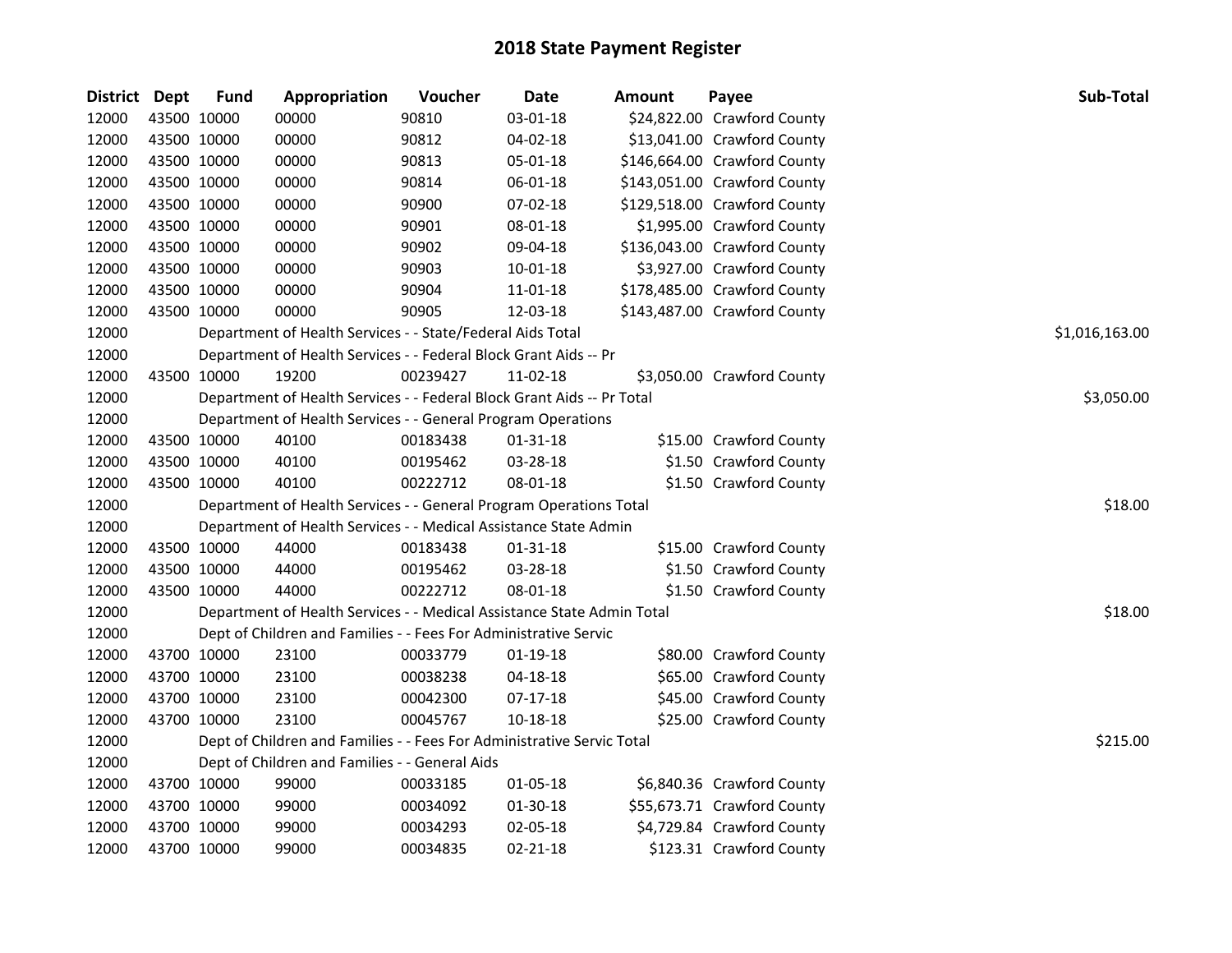| District Dept |             | <b>Fund</b> | Appropriation                                        | Voucher  | <b>Date</b>    | <b>Amount</b> | Payee                        | Sub-Total      |
|---------------|-------------|-------------|------------------------------------------------------|----------|----------------|---------------|------------------------------|----------------|
| 12000         | 43700 10000 |             | 99000                                                | 00034988 | $02 - 21 - 18$ |               | \$89.11 Crawford County      |                |
| 12000         | 43700 10000 |             | 99000                                                | 00035091 | $02 - 21 - 18$ |               | \$258.30 Crawford County     |                |
| 12000         | 43700 10000 |             | 99000                                                | 00035221 | 02-22-18       |               | \$21,389.33 Crawford County  |                |
| 12000         | 43700 10000 |             | 99000                                                | 00035625 | 03-05-18       |               | \$73,793.38 Crawford County  |                |
| 12000         | 43700 10000 |             | 99000                                                | 00035894 | 03-12-18       |               | \$2,881.00 Crawford County   |                |
| 12000         | 43700 10000 |             | 99000                                                | 00036840 | 03-27-18       |               | \$2,147.22 Crawford County   |                |
| 12000         | 43700 10000 |             | 99000                                                | 00037551 | 04-05-18       |               | \$58,758.99 Crawford County  |                |
| 12000         | 43700 10000 |             | 99000                                                | 00038787 | 04-30-18       |               | \$66,414.02 Crawford County  |                |
| 12000         | 43700 10000 |             | 99000                                                | 00039163 | 05-07-18       |               | \$82,125.59 Crawford County  |                |
| 12000         | 43700 10000 |             | 99000                                                | 00040582 | 06-05-18       |               | \$10,966.59 Crawford County  |                |
| 12000         | 43700 10000 |             | 99000                                                | 00041611 | 06-29-18       |               | \$8,085.24 Crawford County   |                |
| 12000         | 43700 10000 |             | 99000                                                | 00041763 | 07-05-18       |               | \$12,078.98 Crawford County  |                |
| 12000         | 43700 10000 |             | 99000                                                | 00042099 | 07-11-18       |               | \$43,702.89 Crawford County  |                |
| 12000         | 43700 10000 |             | 99000                                                | 00042777 | 07-30-18       |               | \$50,198.26 Crawford County  |                |
| 12000         | 43700 10000 |             | 99000                                                | 00042984 | 08-03-18       |               | \$949.00 Crawford County     |                |
| 12000         | 43700 10000 |             | 99000                                                | 00043073 | 08-06-18       |               | \$6,903.42 Crawford County   |                |
| 12000         | 43700 10000 |             | 99000                                                | 00043544 | 08-17-18       |               | \$6,829.00 Crawford County   |                |
| 12000         | 43700 10000 |             | 99000                                                | 00043951 | 08-29-18       |               | \$194,820.77 Crawford County |                |
| 12000         | 43700 10000 |             | 99000                                                | 00044036 | 08-30-18       |               | \$10,985.00 Crawford County  |                |
| 12000         | 43700 10000 |             | 99000                                                | 00044147 | 09-05-18       |               | \$60,283.95 Crawford County  |                |
| 12000         | 43700 10000 |             | 99000                                                | 00044422 | 09-11-18       |               | \$6,071.00 Crawford County   |                |
| 12000         | 43700 10000 |             | 99000                                                | 00045355 | 10-05-18       |               | \$69,200.53 Crawford County  |                |
| 12000         | 43700 10000 |             | 99000                                                | 00046174 | 10-30-18       |               | \$57,084.48 Crawford County  |                |
| 12000         | 43700 10000 |             | 99000                                                | 00046488 | 11-05-18       |               | \$56,780.62 Crawford County  |                |
| 12000         | 43700 10000 |             | 99000                                                | 00046560 | 11-05-18       |               | \$1,084.00 Crawford County   |                |
| 12000         | 43700 10000 |             | 99000                                                | 00047545 | 12-05-18       |               | \$49,001.55 Crawford County  |                |
| 12000         | 43700 10000 |             | 99000                                                | 00048150 | 12-27-18       |               | \$9,039.97 Crawford County   |                |
| 12000         |             |             | Dept of Children and Families - - General Aids Total |          |                |               |                              | \$1,029,289.41 |
| 12000         |             |             | Dept of Workforce Development - - Ui Admin Fed       |          |                |               |                              |                |
| 12000         | 44500 10000 |             | 15100                                                | 00142120 | 01-03-18       |               | \$25.00 Crawford County      |                |
| 12000         | 44500 10000 |             | 15100                                                | 00146798 | 02-02-18       |               | \$45.00 Crawford County      |                |
| 12000         | 44500 10000 |             | 15100                                                | 00152385 | 03-02-18       |               | \$10.00 Crawford County      |                |
| 12000         | 44500 10000 |             | 15100                                                | 00157695 | 04-03-18       |               | \$20.00 Crawford County      |                |
| 12000         |             | 44500 10000 | 15100                                                | 00163014 | 05-02-18       |               | \$5.00 Crawford County       |                |
| 12000         | 44500 10000 |             | 15100                                                | 00168092 | 06-04-18       |               | \$20.00 Crawford County      |                |
|               |             |             |                                                      |          |                |               |                              |                |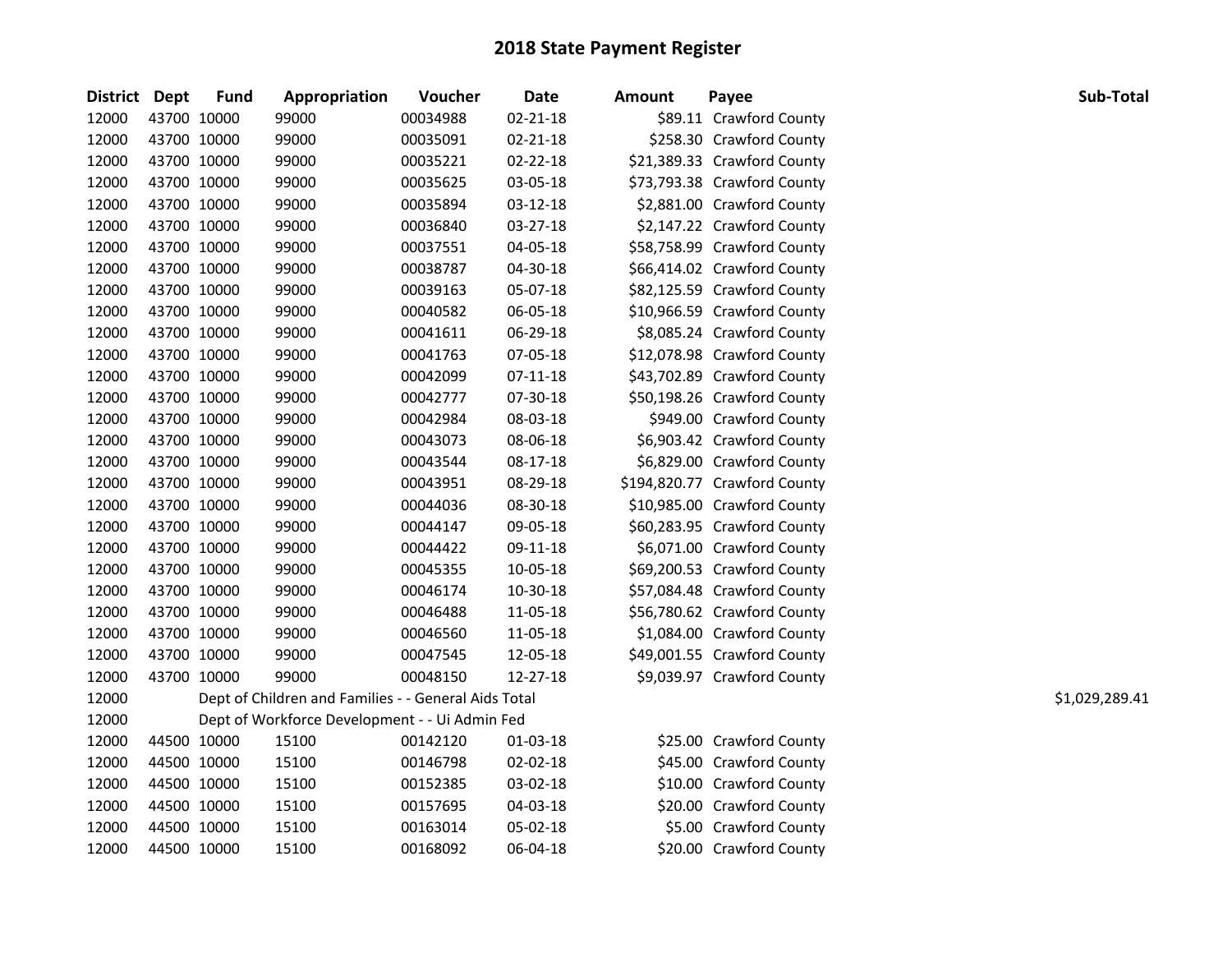| District Dept |             | <b>Fund</b> | Appropriation                                                         | Voucher  | Date           | <b>Amount</b> | Payee                      | Sub-Total  |
|---------------|-------------|-------------|-----------------------------------------------------------------------|----------|----------------|---------------|----------------------------|------------|
| 12000         |             | 44500 10000 | 15100                                                                 | 00173093 | 07-03-18       |               | \$25.00 Crawford County    |            |
| 12000         |             | 44500 10000 | 15100                                                                 | 00178339 | 08-02-18       |               | \$30.00 Crawford County    |            |
| 12000         | 44500 10000 |             | 15100                                                                 | 00188542 | 10-02-18       |               | \$20.00 Crawford County    |            |
| 12000         |             | 44500 10000 | 15100                                                                 | 00194606 | 11-02-18       |               | \$5.00 Crawford County     |            |
| 12000         |             | 44500 10000 | 15100                                                                 | 00199587 | 12-04-18       |               | \$30.00 Crawford County    |            |
| 12000         |             |             | Dept of Workforce Development - - Ui Admin Fed Total                  |          |                |               |                            | \$235.00   |
| 12000         |             |             | Dept of Workforce Development - - Title Ib Aids State Gpr             |          |                |               |                            |            |
| 12000         |             | 44500 10000 | 50900                                                                 | 00145859 | 01-29-18       |               | \$3.19 Crawford County     |            |
| 12000         |             | 44500 10000 | 50900                                                                 | 00162824 | 05-03-18       |               | \$3.19 Crawford County     |            |
| 12000         |             | 44500 10000 | 50900                                                                 | 00176755 | 07-24-18       |               | \$3.19 Crawford County     |            |
| 12000         |             |             | Dept of Workforce Development - - Title Ib Aids State Gpr Total       |          |                |               |                            | \$9.57     |
| 12000         |             |             | Dept of Workforce Development - - Title Ib Aids Federal Prf           |          |                |               |                            |            |
| 12000         |             | 44500 10000 | 54400                                                                 | 00145859 | $01-29-18$     |               | \$11.81 Crawford County    |            |
| 12000         |             | 44500 10000 | 54400                                                                 | 00162824 | 05-03-18       |               | \$11.81 Crawford County    |            |
| 12000         |             | 44500 10000 | 54400                                                                 | 00176755 | 07-24-18       |               | \$11.81 Crawford County    |            |
| 12000         |             |             | Dept of Workforce Development - - Title Ib Aids Federal Prf Total     | \$35.43  |                |               |                            |            |
| 12000         |             |             | Dept of Workforce Development - - Wc Ops Uninsured Emplyr Admin       |          |                |               |                            |            |
| 12000         |             | 44500 22700 | 17700                                                                 | 00148652 | $02 - 12 - 18$ |               | \$10.00 Crawford County    |            |
| 12000         |             | 44500 22700 | 17700                                                                 | 00193928 | 11-01-18       |               | \$25.00 Crawford County    |            |
| 12000         |             |             | Dept of Workforce Development - - Wc Ops Uninsured Emplyr Admin Total |          |                |               |                            | \$35.00    |
| 12000         |             |             | Department of Justice - - Crime Laboratories, Dna                     |          |                |               |                            |            |
| 12000         |             | 45500 10000 | 22100                                                                 | 00048964 | 07-19-18       |               | \$760.00 Crawford County   |            |
| 12000         |             |             | Department of Justice - - Crime Laboratories, Dna Total               |          |                |               |                            | \$760.00   |
| 12000         |             |             | Department of Justice - - Law Enforcement Train, Local                |          |                |               |                            |            |
| 12000         |             | 45500 10000 | 23100                                                                 | 00052374 | 10-01-18       |               | \$5,280.00 Crawford County |            |
| 12000         |             |             | Department of Justice - - Law Enforcement Train, Local Total          |          |                |               |                            | \$5,280.00 |
| 12000         |             |             | Department of Justice - - Federal Aid, Local Assistance               |          |                |               |                            |            |
| 12000         |             | 45500 10000 | 25100                                                                 | 00041309 | 02-01-18       |               | \$51.47 Crawford County    |            |
| 12000         |             | 45500 10000 | 25100                                                                 | 00042971 | 03-08-18       |               | \$360.26 Crawford County   |            |
| 12000         |             | 45500 10000 | 25100                                                                 | 00047542 | 06-25-18       |               | \$194.68 Crawford County   |            |
| 12000         |             | 45500 10000 | 25100                                                                 | 00052137 | 09-25-18       |               | \$1,580.06 Crawford County |            |
| 12000         |             | 45500 10000 | 25100                                                                 | 00056068 | 11-30-18       |               | \$1,247.98 Crawford County |            |
| 12000         |             |             | Department of Justice - - Federal Aid, Local Assistance Total         |          |                |               |                            | \$3,434.45 |
| 12000         |             |             | Department of Justice - - Alternatives To Incarceration               |          |                |               |                            |            |
| 12000         |             | 45500 10000 | 28700                                                                 | 00045029 | 04-30-18       |               | \$1,581.14 Crawford County |            |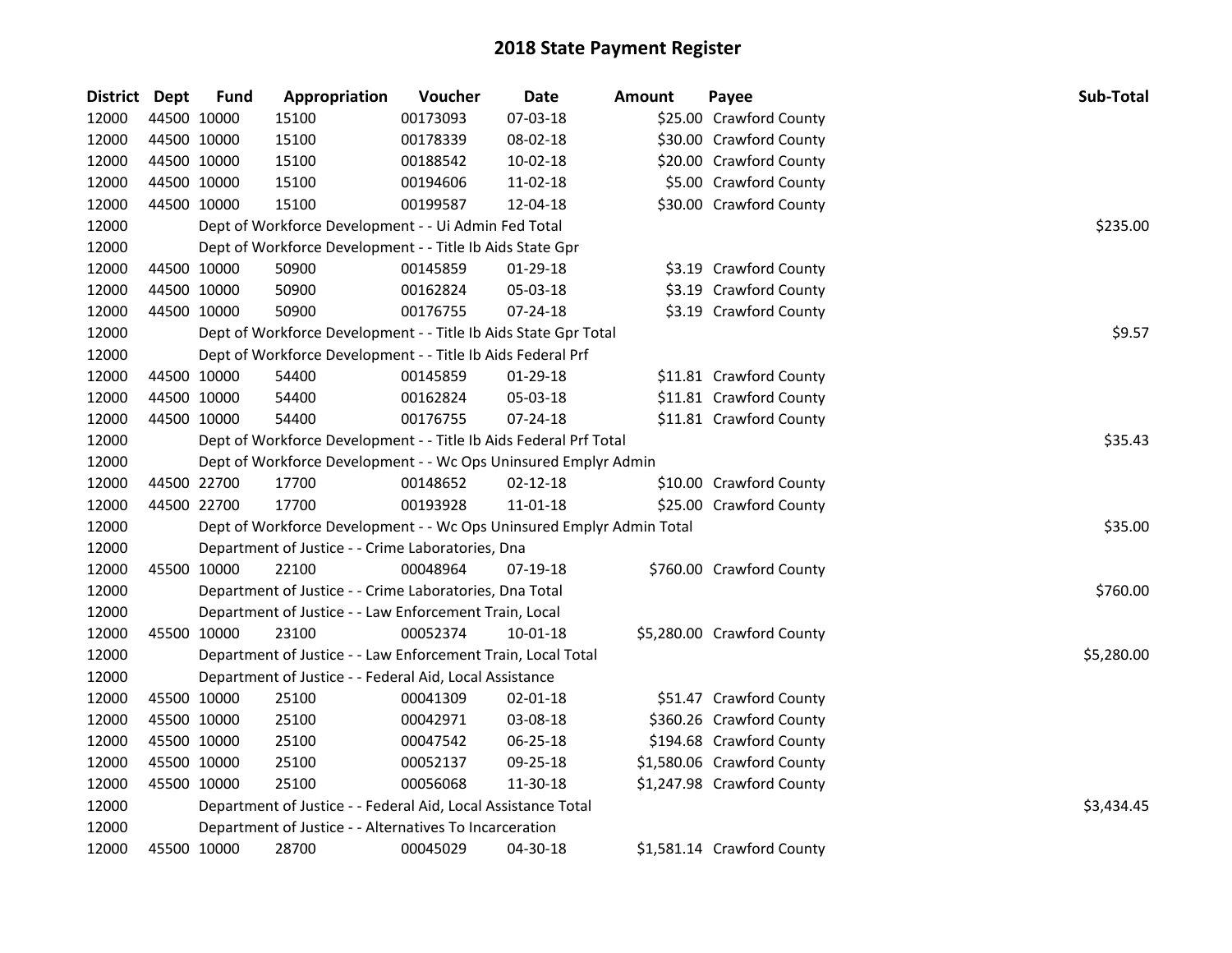| District Dept |             | <b>Fund</b> | Appropriation                                                                                                                                | Voucher    | Date           | Amount | Payee                       | Sub-Total   |  |  |  |  |
|---------------|-------------|-------------|----------------------------------------------------------------------------------------------------------------------------------------------|------------|----------------|--------|-----------------------------|-------------|--|--|--|--|
| 12000         | 45500 10000 |             | 28700                                                                                                                                        | 00050348   | 08-14-18       |        | \$10,629.71 Crawford County |             |  |  |  |  |
| 12000         | 45500 10000 |             | 28700                                                                                                                                        | 00055691   | 11-26-18       |        | \$12,320.01 Crawford County |             |  |  |  |  |
| 12000         |             |             | Department of Justice - - Alternatives To Incarceration Total                                                                                |            |                |        |                             | \$24,530.86 |  |  |  |  |
| 12000         |             |             | Department of Justice - - Crime Victim Witness Assist                                                                                        |            |                |        |                             |             |  |  |  |  |
| 12000         |             | 45500 10000 | 53200                                                                                                                                        | 00049092   | 07-19-18       |        | \$15,192.12 Crawford County |             |  |  |  |  |
| 12000         |             |             | Department of Justice - - Crime Victim Witness Assist Total                                                                                  |            |                |        |                             | \$15,192.12 |  |  |  |  |
| 12000         |             |             | Department of Justice - - County Reimb Victim-Witness                                                                                        |            |                |        |                             |             |  |  |  |  |
| 12000         |             | 45500 10000 | 53900                                                                                                                                        | 00043034   | 03-06-18       |        | \$15,318.80 Crawford County |             |  |  |  |  |
| 12000         |             |             | Department of Justice - - County Reimb Victim-Witness Total                                                                                  |            |                |        |                             | \$15,318.80 |  |  |  |  |
| 12000         |             |             | Department of Justice - - Federal Aid, Victim Assistance                                                                                     |            |                |        |                             |             |  |  |  |  |
| 12000         |             | 45500 10000 | 54200                                                                                                                                        | 00048541   | 07-18-18       |        | \$572.40 Crawford County    |             |  |  |  |  |
| 12000         |             |             | Department of Justice - - Federal Aid, Victim Assistance Total                                                                               |            |                |        |                             | \$572.40    |  |  |  |  |
| 12000         |             |             | Department of Military Affairs - - Disaster Recovery Aid                                                                                     |            |                |        |                             |             |  |  |  |  |
| 12000         | 46500 10000 |             | 30500                                                                                                                                        | 00036789   | 01-09-18       |        | \$478.25 Crawford County    |             |  |  |  |  |
| 12000         |             | 46500 10000 | 30500                                                                                                                                        | 00047182   | 07-31-18       |        | \$2,003.09 Crawford County  |             |  |  |  |  |
| 12000         | 46500 10000 |             | 30500                                                                                                                                        | 00050654   | 10-18-18       |        | \$811.38 Crawford County    |             |  |  |  |  |
| 12000         |             |             | Department of Military Affairs - - Disaster Recovery Aid Total                                                                               | \$3,292.72 |                |        |                             |             |  |  |  |  |
| 12000         |             |             | Department of Military Affairs - - Emergency Response Equipment                                                                              |            |                |        |                             |             |  |  |  |  |
| 12000         |             | 46500 10000 | 30800                                                                                                                                        | 00039013   | $02 - 13 - 18$ |        | \$1,153.74 Crawford County  |             |  |  |  |  |
| 12000         |             |             | Department of Military Affairs - - Emergency Response Equipment Total                                                                        |            |                |        |                             | \$1,153.74  |  |  |  |  |
| 12000         |             |             | Department of Military Affairs - - Local Emer Planning Grants                                                                                |            |                |        |                             |             |  |  |  |  |
| 12000         | 46500 10000 |             | 33700                                                                                                                                        | 00045699   | $07 - 02 - 18$ |        | \$3,290.08 Crawford County  |             |  |  |  |  |
| 12000         |             |             | Department of Military Affairs - - Local Emer Planning Grants Total                                                                          |            |                |        |                             | \$3,290.08  |  |  |  |  |
| 12000         |             |             | Department of Military Affairs - - Federal Aid, Local Assistance                                                                             |            |                |        |                             |             |  |  |  |  |
| 12000         |             | 46500 10000 | 34200                                                                                                                                        | 00036789   | 01-09-18       |        | \$2,869.48 Crawford County  |             |  |  |  |  |
| 12000         |             | 46500 10000 | 34200                                                                                                                                        | 00038062   | 01-30-18       |        | \$13,799.84 Crawford County |             |  |  |  |  |
| 12000         |             | 46500 10000 | 34200                                                                                                                                        | 00046362   | $07-13-18$     |        | \$3,103.08 Crawford County  |             |  |  |  |  |
| 12000         |             | 46500 10000 | 34200                                                                                                                                        | 00047182   | 07-31-18       |        | \$12,018.53 Crawford County |             |  |  |  |  |
| 12000         | 46500 10000 |             | 34200                                                                                                                                        | 00048173   | 08-29-18       |        | \$13,758.92 Crawford County |             |  |  |  |  |
| 12000         | 46500 10000 |             | 34200                                                                                                                                        | 00050654   | 10-18-18       |        | \$8,019.75 Crawford County  |             |  |  |  |  |
| 12000         |             |             | Department of Military Affairs - - Federal Aid, Local Assistance Total                                                                       |            |                |        |                             | \$53,569.60 |  |  |  |  |
| 12000         |             |             | Department of Military Affairs - - Federal Aid, Homeland Security                                                                            |            |                |        |                             |             |  |  |  |  |
| 12000         |             | 46500 10000 | 35000                                                                                                                                        | 00045147   | 06-21-18       |        | \$17,985.00 Crawford County |             |  |  |  |  |
| 12000         |             |             |                                                                                                                                              |            |                |        |                             | \$17,985.00 |  |  |  |  |
| 12000         |             |             | Department of Military Affairs - - Federal Aid, Homeland Security Total<br>Department of Military Affairs - - St Emerg Response Bd Grant Pif |            |                |        |                             |             |  |  |  |  |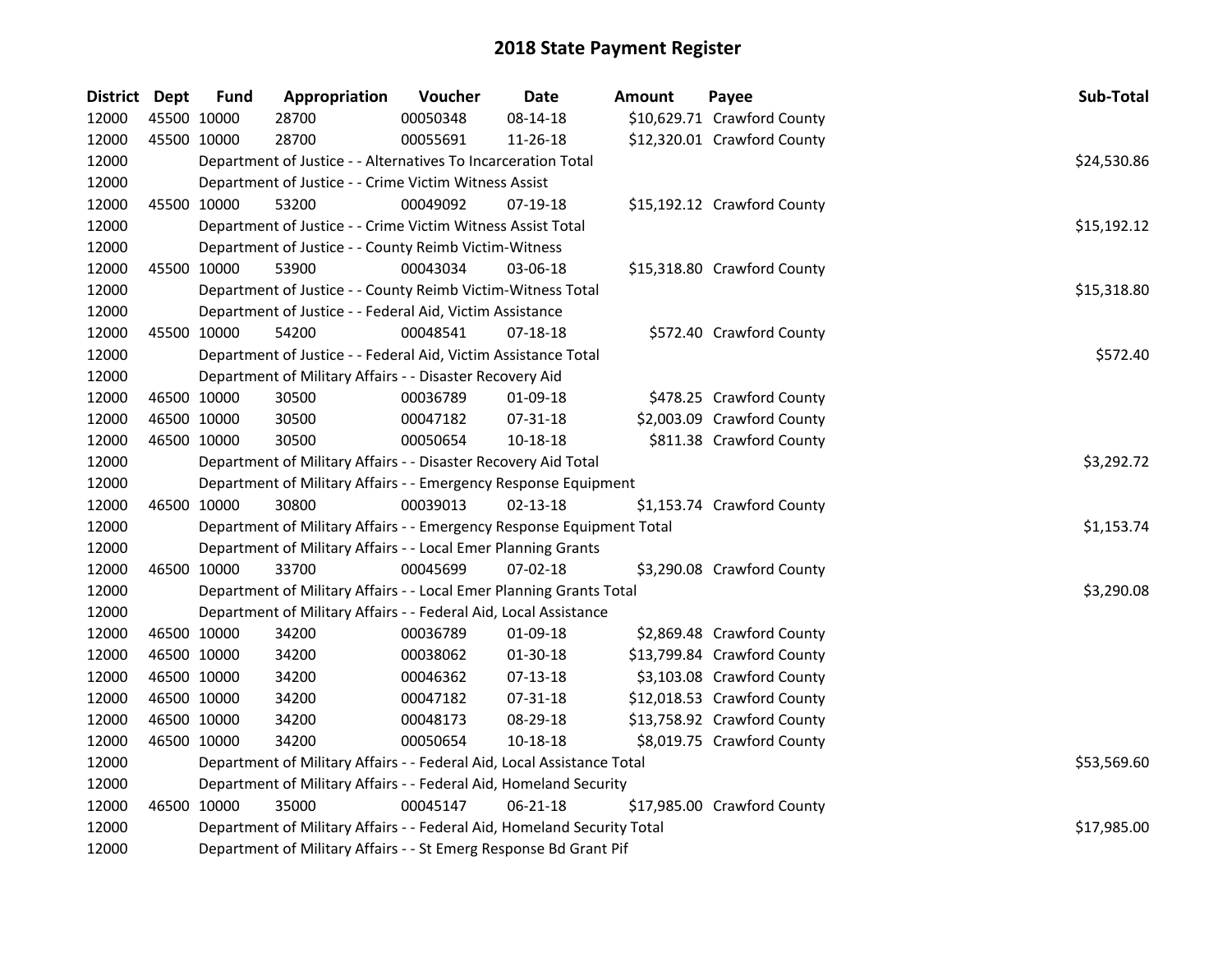| <b>District Dept</b> |             | <b>Fund</b> | Appropriation                                                           | Voucher  | <b>Date</b>    | Amount | Payee                       | Sub-Total   |
|----------------------|-------------|-------------|-------------------------------------------------------------------------|----------|----------------|--------|-----------------------------|-------------|
| 12000                | 46500 27200 |             | 36400                                                                   | 00038414 | $01-30-18$     |        | \$3,357.00 Crawford County  |             |
| 12000                |             |             | Department of Military Affairs - - St Emerg Response Bd Grant Pif Total |          |                |        |                             | \$3,357.00  |
| 12000                |             |             | Department of Veterans Affairs - - Grants To Counties                   |          |                |        |                             |             |
| 12000                | 48500 15200 |             | 12700                                                                   | 00043020 | $02 - 16 - 18$ |        | \$850.00 Crawford County    |             |
| 12000                |             |             | Department of Veterans Affairs - - Grants To Counties Total             |          |                |        |                             | \$850.00    |
| 12000                |             |             | Department of Veterans Affairs - - County Grants                        |          |                |        |                             |             |
| 12000                |             | 48500 58200 | 26700                                                                   | 00043020 | $02 - 16 - 18$ |        | \$3,825.00 Crawford County  |             |
| 12000                |             |             | Department of Veterans Affairs - - County Grants Total                  |          |                |        |                             | \$3,825.00  |
| 12000                |             |             | Department of Veterans Affairs - - Veterans Transportation Grant        |          |                |        |                             |             |
| 12000                |             | 48500 58200 | 28000                                                                   | 00056405 | 11-16-18       |        | \$3,331.62 Crawford County  |             |
| 12000                |             |             | Department of Veterans Affairs - - Veterans Transportation Grant Total  |          |                |        |                             | \$3,331.62  |
| 12000                |             |             | Department of Veterans Affairs - - County Grants                        |          |                |        |                             |             |
| 12000                |             | 48500 58300 | 37000                                                                   | 00043020 | 02-16-18       |        | \$3,825.00 Crawford County  |             |
| 12000                |             |             | Department of Veterans Affairs - - County Grants Total                  |          |                |        |                             | \$3,825.00  |
| 12000                |             |             | Department of Administration - - Federal Aid, Local Assistance          |          |                |        |                             |             |
| 12000                | 50500 10000 |             | 15500                                                                   | 00071354 | 01-29-18       |        | \$5,140.81 Crawford County  |             |
| 12000                | 50500 10000 |             | 15500                                                                   | 00073920 | 02-28-18       |        | \$527.43 Crawford County    |             |
| 12000                |             | 50500 10000 | 15500                                                                   | 00076278 | 03-28-18       |        | \$1,024.42 Crawford County  |             |
| 12000                |             | 50500 10000 | 15500                                                                   | 00079107 | 04-30-18       |        | \$1,707.93 Crawford County  |             |
| 12000                |             | 50500 10000 | 15500                                                                   | 00081327 | 05-29-18       |        | \$1,794.94 Crawford County  |             |
| 12000                |             | 50500 10000 | 15500                                                                   | 00083960 | 06-28-18       |        | \$1,381.77 Crawford County  |             |
| 12000                |             | 50500 10000 | 15500                                                                   | 00085820 | 07-30-18       |        | \$581.94 Crawford County    |             |
| 12000                |             | 50500 10000 | 15500                                                                   | 00087452 | 08-28-18       |        | \$1,443.19 Crawford County  |             |
| 12000                |             | 50500 10000 | 15500                                                                   | 00089331 | 09-28-18       |        | \$1,111.10 Crawford County  |             |
| 12000                | 50500 10000 |             | 15500                                                                   | 00091259 | 10-29-18       |        | \$1,076.67 Crawford County  |             |
| 12000                | 50500 10000 |             | 15500                                                                   | 00092897 | 11-28-18       |        | \$4,042.78 Crawford County  |             |
| 12000                |             |             | Department of Administration - - Federal Aid, Local Assistance Total    |          |                |        |                             | \$19,832.98 |
| 12000                |             |             | Department of Administration - - Federal Aid, Local Assistance          |          |                |        |                             |             |
| 12000                |             | 50500 10000 | 74300                                                                   | 00083115 | 06-22-18       |        | \$26,181.85 Crawford County |             |
| 12000                | 50500 10000 |             | 74300                                                                   | 00091300 | 11-02-18       |        | \$56,285.58 Crawford County |             |
| 12000                |             |             | Department of Administration - - Federal Aid, Local Assistance Total    |          |                |        |                             | \$82,467.43 |
| 12000                |             |             | Department of Administration - - Low-Income Assistance Grants           |          |                |        |                             |             |
| 12000                |             | 50500 23500 | 37100                                                                   | 00071354 | 01-29-18       |        | \$3,903.61 Crawford County  |             |
| 12000                |             | 50500 23500 | 37100                                                                   | 00073920 | 02-28-18       |        | \$2,513.47 Crawford County  |             |
| 12000                | 50500 23500 |             | 37100                                                                   | 00076278 | 03-28-18       |        | \$1,905.51 Crawford County  |             |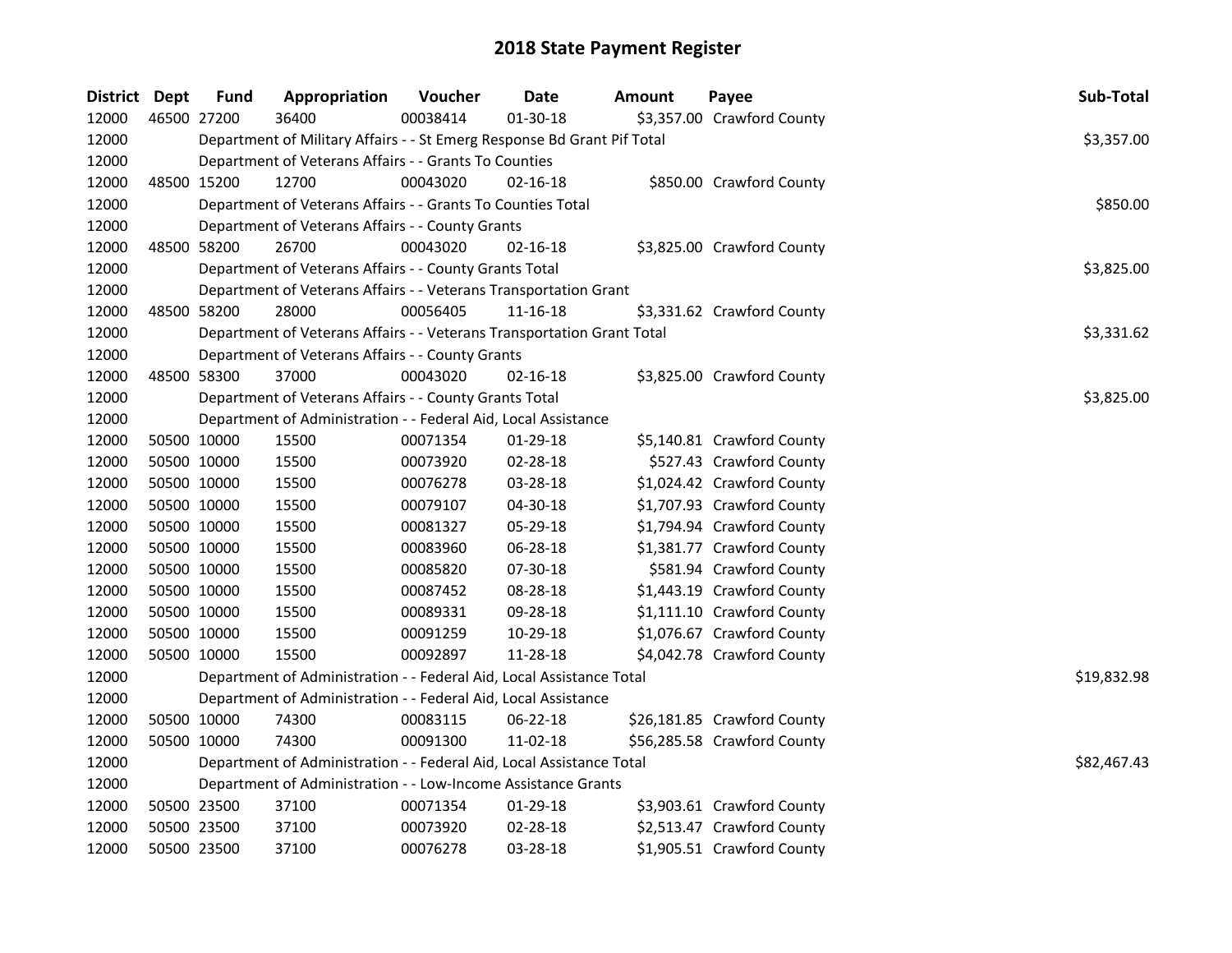| District Dept | <b>Fund</b> | Appropriation                                                         | Voucher  | <b>Date</b>    | Amount | Payee                       | Sub-Total    |
|---------------|-------------|-----------------------------------------------------------------------|----------|----------------|--------|-----------------------------|--------------|
| 12000         | 50500 23500 | 37100                                                                 | 00079107 | 04-30-18       |        | \$1,164.69 Crawford County  |              |
| 12000         | 50500 23500 | 37100                                                                 | 00092897 | 11-28-18       |        | \$4,019.43 Crawford County  |              |
| 12000         |             | Department of Administration - - Low-Income Assistance Grants Total   |          |                |        |                             | \$13,506.71  |
| 12000         |             | Department of Administration - - Land                                 |          |                |        |                             |              |
| 12000         | 50500 26900 | 16600                                                                 | 00077921 | 04-20-18       |        | \$25,000.00 Crawford County |              |
| 12000         |             | Department of Administration - - Land Total                           |          |                |        |                             | \$25,000.00  |
| 12000         |             | Department of Administration - - Land Information Program; Loca       |          |                |        |                             |              |
| 12000         | 50500 26900 | 17300                                                                 | 00072901 | 02-22-18       |        | \$1,000.00 Crawford County  |              |
| 12000         | 50500 26900 | 17300                                                                 | 00075492 | 03-20-18       |        | \$75,400.00 Crawford County |              |
| 12000         | 50500 26900 | 17300                                                                 | 00081750 | 06-27-18       |        | \$25,000.00 Crawford County |              |
| 12000         |             | Department of Administration - - Land Information Program; Loca Total |          |                |        |                             | \$101,400.00 |
| 12000         |             | Commissioners of Public Lands - - Federal Aid -- Flood Control        |          |                |        |                             |              |
| 12000         | 50700 10000 | 13000                                                                 | 00002008 | 08-10-18       |        | \$1,260.90 Crawford County  |              |
| 12000         |             | Commissioners of Public Lands - - Federal Aid -- Flood Control Total  |          |                |        |                             | \$1,260.90   |
| 12000         |             | Public Defender Board - - Trial Representation                        |          |                |        |                             |              |
| 12000         | 55000 10000 | 10300                                                                 | 00129031 | $02 - 21 - 18$ |        | \$5.00 Crawford County      |              |
| 12000         |             | Public Defender Board - - Trial Representation Total                  |          |                |        |                             | \$5.00       |
| 12000         |             | Public Defender Board - - Transcript, Discovery And Int               |          |                |        |                             |              |
| 12000         | 55000 10000 | 10600                                                                 | 00131596 | 03-07-18       |        | \$93.91 Crawford County     |              |
| 12000         |             | Public Defender Board - - Transcript, Discovery And Int Total         |          |                |        |                             | \$93.91      |
| 12000         |             | Department of Revenue - - General Program Operations                  |          |                |        |                             |              |
| 12000         | 56600 10000 | 10100                                                                 | 00084777 | $02 - 16 - 18$ |        | \$190.00 Crawford County    |              |
| 12000         | 56600 10000 | 10100                                                                 | 00090070 | 03-13-18       |        | \$210.50 Crawford County    |              |
| 12000         | 56600 10000 | 10100                                                                 | 00090145 | 03-21-18       |        | \$210.50 Crawford County    |              |
| 12000         | 56600 10000 | 10100                                                                 | 00092671 | 04-02-18       |        | \$210.50 Crawford County    |              |
| 12000         | 56600 10000 | 10100                                                                 | 00102671 | 06-21-18       |        | \$300.00 Crawford County    |              |
| 12000         | 56600 10000 | 10100                                                                 | 00106682 | 08-15-18       |        | \$210.50 Crawford County    |              |
| 12000         | 56600 10000 | 10100                                                                 | 00107161 | 08-17-18       |        | \$250.00 Crawford County    |              |
| 12000         | 56600 10000 | 10100                                                                 | 00107163 | 08-17-18       |        | \$210.50 Crawford County    |              |
| 12000         | 56600 10000 | 10100                                                                 | 00108111 | 08-29-18       |        | \$210.50 Crawford County    |              |
| 12000         |             | Department of Revenue - - General Program Operations Total            |          |                |        |                             | \$2,003.00   |
| 12000         |             | Circuit Courts - - Circuit Court Costs                                |          |                |        |                             |              |
| 12000         | 62500 10000 | 10500                                                                 | 00000477 | 01-09-18       |        | \$26,137.00 Crawford County |              |
| 12000         | 62500 10000 | 10500                                                                 | 00000616 | $02 - 22 - 18$ |        | \$30.00 Crawford County     |              |
| 12000         | 62500 10000 | 10500                                                                 | 00000951 | 08-24-18       |        | \$42,841.94 Crawford County |              |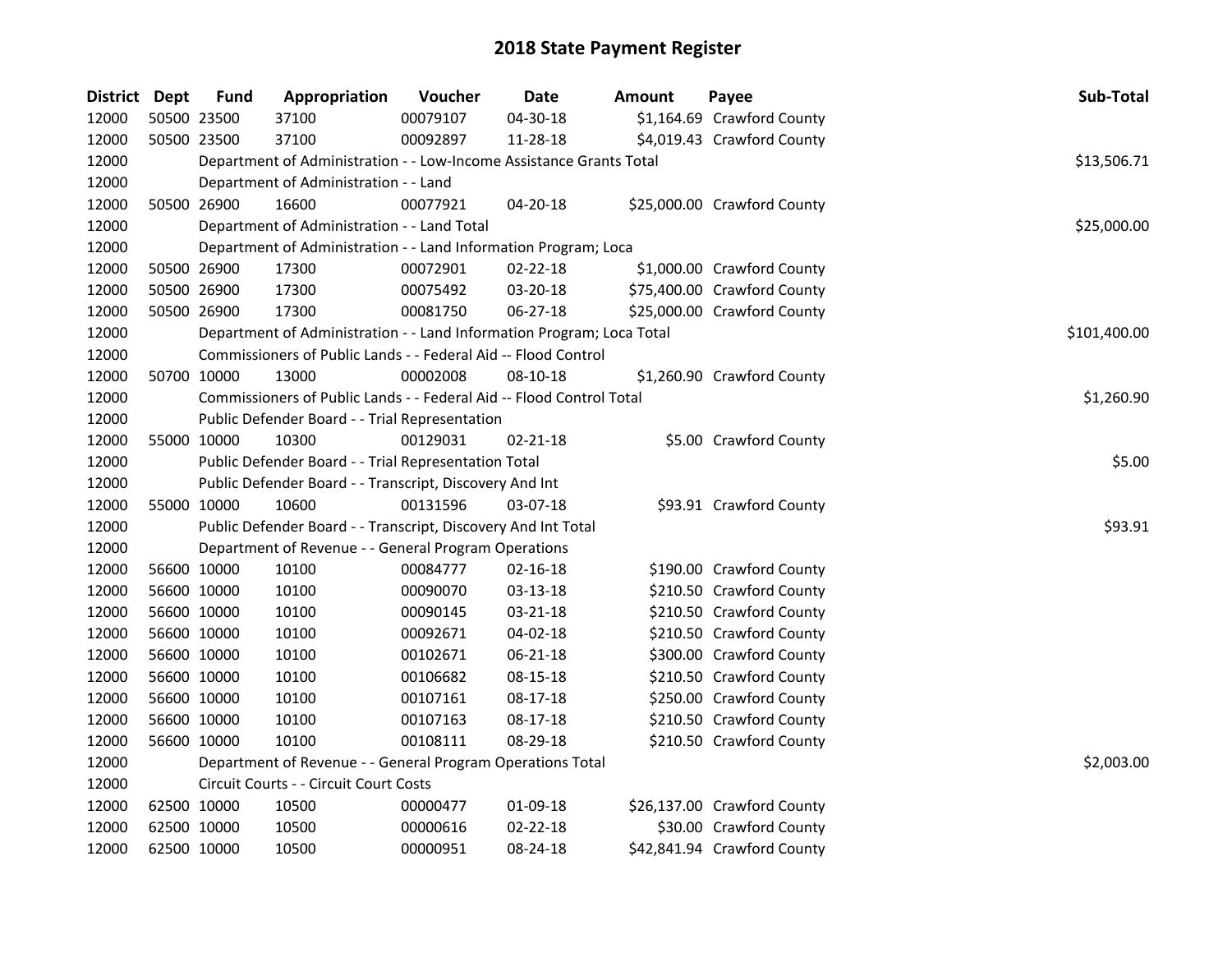| <b>District</b> | Dept | Fund        | Appropriation                                                         | Voucher  | Date           | <b>Amount</b> | Payee                          | Sub-Total       |
|-----------------|------|-------------|-----------------------------------------------------------------------|----------|----------------|---------------|--------------------------------|-----------------|
| 12000           |      | 62500 10000 | 10500                                                                 | 00001031 | 09-07-18       |               | \$40.00 Crawford County        |                 |
| 12000           |      |             | Circuit Courts - - Circuit Court Costs Total                          |          |                |               |                                | \$69,048.94     |
| 12000           |      |             | Shared Revenue and Tax Relief - - County And Municipal Aid            |          |                |               |                                |                 |
| 12000           |      | 83500 10000 | 10500                                                                 | 00032939 | 07-23-18       |               | \$127,483.52 Crawford County   |                 |
| 12000           |      | 83500 10000 | 10500                                                                 | 00035825 | 11-19-18       |               | \$722,406.62 Crawford County   |                 |
| 12000           |      |             | Shared Revenue and Tax Relief - - County And Municipal Aid Total      |          |                |               |                                | \$849,890.14    |
| 12000           |      |             | Shared Revenue and Tax Relief - - Exempt Computer Aid                 |          |                |               |                                |                 |
| 12000           |      | 83500 10000 | 10900                                                                 | 00029881 | $07 - 23 - 18$ |               | \$10,763.94 Crawford County    |                 |
| 12000           |      |             | Shared Revenue and Tax Relief - - Exempt Computer Aid Total           |          |                |               |                                | \$10,763.94     |
| 12000           |      |             | Shared Revenue and Tax Relief - - Utility Aid                         |          |                |               |                                |                 |
| 12000           |      | 83500 10000 | 11000                                                                 | 00032939 | 07-23-18       |               | \$6,565.84 Crawford County     |                 |
| 12000           |      | 83500 10000 | 11000                                                                 | 00035825 | 11-19-18       |               | \$36,710.01 Crawford County    |                 |
| 12000           |      |             | Shared Revenue and Tax Relief - - Utility Aid Total                   |          |                |               |                                | \$43,275.85     |
| 12000           |      |             | Shared Revenue and Tax Relief - - School Lvy Tx/First Dollar Cr       |          |                |               |                                |                 |
| 12000           |      | 83500 10000 | 30200                                                                 | 00029591 | $07 - 23 - 18$ |               | \$602,882.95 Crawford County   |                 |
| 12000           |      | 83500 10000 | 30200                                                                 | 00029739 | $07 - 23 - 18$ |               | \$2,131,678.36 Crawford County |                 |
| 12000           |      |             | Shared Revenue and Tax Relief - - School Lvy Tx/First Dollar Cr Total |          |                |               |                                | \$2,734,561.31  |
| 12000           |      |             | Shared Revenue and Tax Relief - - Lottery & Gaming Credit             |          |                |               |                                |                 |
| 12000           |      | 83500 52100 | 36300                                                                 | 00027106 | 03-26-18       |               | \$579,530.66 Crawford County   |                 |
| 12000           |      |             | Shared Revenue and Tax Relief - - Lottery & Gaming Credit Total       |          |                |               |                                | \$579,530.66    |
| 12000 Total     |      |             |                                                                       |          |                |               |                                | \$10,908,338.73 |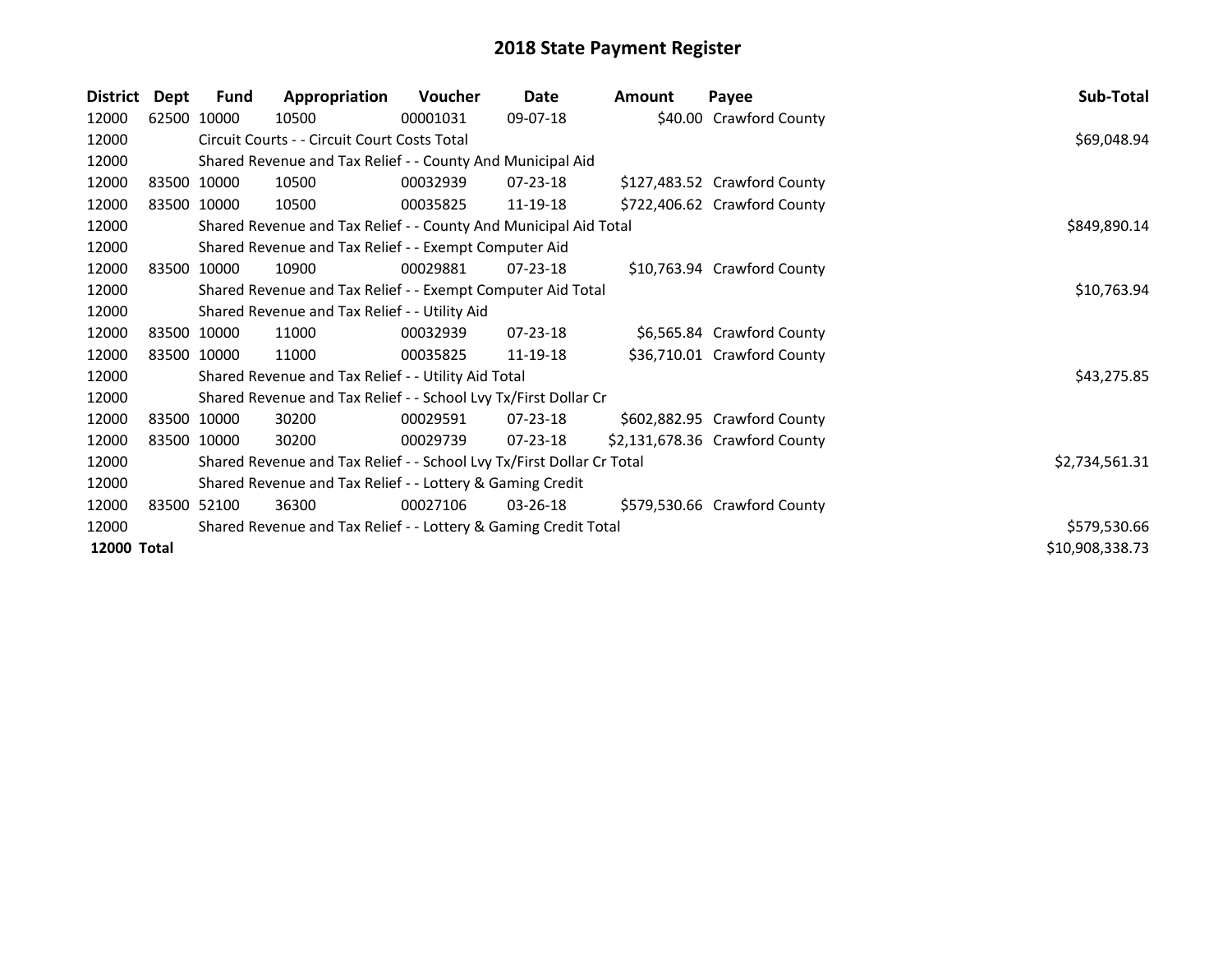| <b>District</b> | Dept        | <b>Fund</b>                                                     | Appropriation                                                      | Voucher  | <b>Date</b>    | <b>Amount</b> | Payee                          | Sub-Total   |
|-----------------|-------------|-----------------------------------------------------------------|--------------------------------------------------------------------|----------|----------------|---------------|--------------------------------|-------------|
| 12002           |             |                                                                 | Dept of Safety & Prof Services - - Fire Dues Distribution          |          |                |               |                                |             |
| 12002           | 16500 10000 |                                                                 | 22500                                                              | 00023874 | $07 - 25 - 18$ |               | \$4,852.81 Town Of Bridgeport  |             |
| 12002           |             |                                                                 | Dept of Safety & Prof Services - - Fire Dues Distribution Total    |          |                |               |                                | \$4,852.81  |
| 12002           |             |                                                                 | Dept of Natural Resources - - Aids In Lieu Of Taxes - Gener        |          |                |               |                                |             |
| 12002           |             | 37000 10000                                                     | 50300                                                              | 00211681 | 02-02-18       |               | \$4,641.90 Town Of Bridgeport  |             |
| 12002           | 37000 10000 |                                                                 | 50300                                                              | 00211682 | 02-02-18       |               | \$6,909.45 Town Of Bridgeport  |             |
| 12002           | 37000 10000 |                                                                 | 50300                                                              | 00229618 | 04-20-18       |               | \$103.18 Town Of Bridgeport    |             |
| 12002           |             |                                                                 | Dept of Natural Resources - - Aids In Lieu Of Taxes - Gener Total  |          |                |               |                                | \$11,654.53 |
| 12002           |             |                                                                 | Dept of Natural Resources - - Resaids - Cnty Forst, Cl & Mfl       |          |                |               |                                |             |
| 12002           |             | 37000 21200                                                     | 57100                                                              | 00247283 | 06-28-18       |               | \$106.02 Town Of Bridgeport    |             |
| 12002           |             |                                                                 | Dept of Natural Resources - - Resaids - Cnty Forst, Cl & Mfl Total |          |                |               |                                | \$106.02    |
| 12002           |             |                                                                 | WI Dept of Transportation - - Trns Aids To Mnc.-Sf                 |          |                |               |                                |             |
| 12002           |             | 39500 21100                                                     | 19100                                                              | 00203980 | $01 - 02 - 18$ |               | \$11,998.75 Town Of Bridgeport |             |
| 12002           |             | 39500 21100                                                     | 19100                                                              | 00234489 | 04-02-18       |               | \$11,998.75 Town Of Bridgeport |             |
| 12002           |             | 39500 21100                                                     | 19100                                                              | 00268188 | 07-02-18       |               | \$11,998.75 Town Of Bridgeport |             |
| 12002           | 39500 21100 |                                                                 | 19100                                                              | 00302240 | 10-01-18       |               | \$11,998.76 Town Of Bridgeport |             |
| 12002           |             |                                                                 | WI Dept of Transportation - - Trns Aids To Mnc.-Sf Total           |          |                |               |                                | \$47,995.01 |
| 12002           |             |                                                                 | Shared Revenue and Tax Relief - - County And Municipal Aid         |          |                |               |                                |             |
| 12002           | 83500 10000 |                                                                 | 10500                                                              | 00032918 | $07 - 23 - 18$ |               | \$1,613.81 Town Of Bridgeport  |             |
| 12002           | 83500 10000 |                                                                 | 10500                                                              | 00035804 | 11-19-18       |               | \$9,144.89 Town Of Bridgeport  |             |
| 12002           |             |                                                                 | Shared Revenue and Tax Relief - - County And Municipal Aid Total   |          |                |               |                                | \$10,758.70 |
| 12002           |             |                                                                 | Shared Revenue and Tax Relief - - Exempt Computer Aid              |          |                |               |                                |             |
| 12002           | 83500 10000 |                                                                 | 10900                                                              | 00030223 | $07 - 23 - 18$ |               | \$411.97 Town Of Bridgeport    |             |
| 12002           |             |                                                                 | Shared Revenue and Tax Relief - - Exempt Computer Aid Total        |          |                |               |                                | \$411.97    |
| 12002           |             |                                                                 | Shared Revenue and Tax Relief - - Utility Aid                      |          |                |               |                                |             |
| 12002           | 83500 10000 |                                                                 | 11000                                                              | 00035804 | 11-19-18       |               | \$3.56 Town Of Bridgeport      |             |
| 12002           |             |                                                                 | Shared Revenue and Tax Relief - - Utility Aid Total                | \$3.56   |                |               |                                |             |
| 12002           |             |                                                                 | Shared Revenue and Tax Relief - - Lottery & Gaming Credit          |          |                |               |                                |             |
| 12002           | 83500 52100 |                                                                 | 36300                                                              | 00027314 | $03 - 26 - 18$ |               | \$6,972.99 Town Of Bridgeport  |             |
| 12002           |             | Shared Revenue and Tax Relief - - Lottery & Gaming Credit Total | \$6,972.99                                                         |          |                |               |                                |             |
| 12002 Total     |             |                                                                 |                                                                    |          |                |               |                                | \$82,755.59 |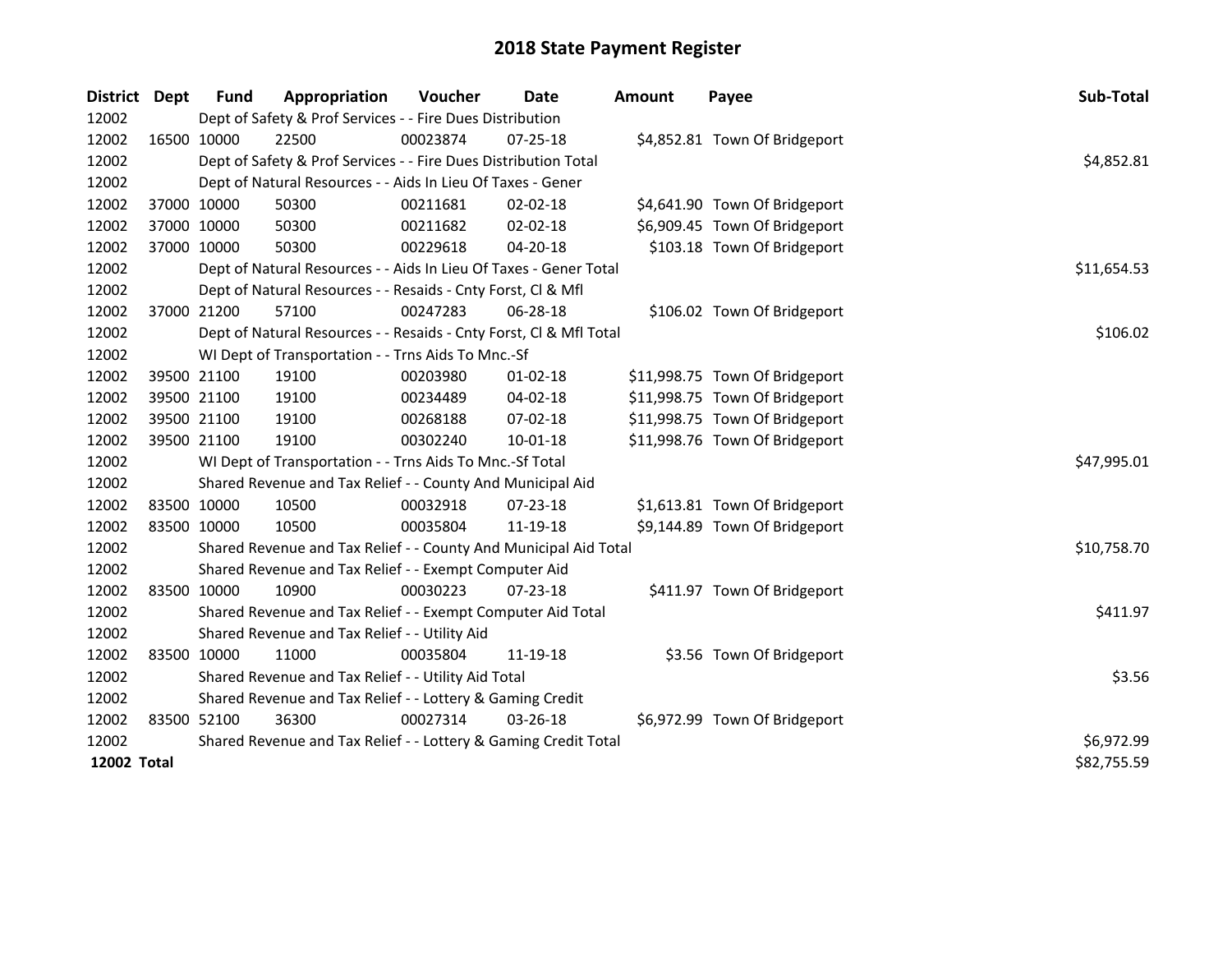| <b>District</b> | Dept        | <b>Fund</b>                                   | Appropriation                                                          | Voucher      | <b>Date</b>    | <b>Amount</b> | Payee                       | Sub-Total    |  |  |
|-----------------|-------------|-----------------------------------------------|------------------------------------------------------------------------|--------------|----------------|---------------|-----------------------------|--------------|--|--|
| 12004           |             |                                               | Dept of Safety & Prof Services - - Fire Dues Distribution              |              |                |               |                             |              |  |  |
| 12004           |             | 16500 10000                                   | 22500                                                                  | 00023875     | $07 - 26 - 18$ |               | \$2,738.99 Town Of Clayton  |              |  |  |
| 12004           |             |                                               | Dept of Safety & Prof Services - - Fire Dues Distribution Total        |              |                |               |                             | \$2,738.99   |  |  |
| 12004           |             |                                               | Dept of Natural Resources - - Aids In Lieu Of Taxes - Gener            |              |                |               |                             |              |  |  |
| 12004           |             | 37000 10000                                   | 50300                                                                  | 00211753     | $02 - 02 - 18$ |               | \$32.08 Town Of Clayton     |              |  |  |
| 12004           |             |                                               | Dept of Natural Resources - - Aids In Lieu Of Taxes - Gener Total      |              |                |               |                             | \$32.08      |  |  |
| 12004           |             |                                               | Dept of Natural Resources - - Resaids - Cnty Forst, Cl & Mfl           |              |                |               |                             |              |  |  |
| 12004           |             | 37000 21200                                   | 57100                                                                  | 00247284     | 06-28-18       |               | \$1,864.66 Town Of Clayton  |              |  |  |
| 12004           |             |                                               | Dept of Natural Resources - - Resaids - Cnty Forst, Cl & Mfl Total     |              |                |               |                             | \$1,864.66   |  |  |
| 12004           |             |                                               | WI Dept of Transportation - - Trns Aids To Mnc.-Sf                     |              |                |               |                             |              |  |  |
| 12004           |             | 39500 21100                                   | 19100                                                                  | 00203981     | 01-02-18       |               | \$54,516.98 Town Of Clayton |              |  |  |
| 12004           |             | 39500 21100                                   | 19100                                                                  | 00234490     | 04-02-18       |               | \$54,516.98 Town Of Clayton |              |  |  |
| 12004           |             | 39500 21100                                   | 19100                                                                  | 00268189     | 07-02-18       |               | \$54,516.98 Town Of Clayton |              |  |  |
| 12004           |             | 39500 21100                                   | 19100                                                                  | 00302241     | 10-01-18       |               | \$54,516.98 Town Of Clayton |              |  |  |
| 12004           |             |                                               | WI Dept of Transportation - - Trns Aids To Mnc.-Sf Total               | \$218,067.92 |                |               |                             |              |  |  |
| 12004           |             |                                               | Department of Military Affairs - - Disaster Recovery Aid               |              |                |               |                             |              |  |  |
| 12004           |             | 46500 10000                                   | 30500                                                                  | 00037280     | $01 - 18 - 18$ |               | \$15,164.34 Town Of Clayton |              |  |  |
| 12004           |             |                                               | Department of Military Affairs - - Disaster Recovery Aid Total         |              |                |               |                             | \$15,164.34  |  |  |
| 12004           |             |                                               | Department of Military Affairs - - Federal Aid, Local Assistance       |              |                |               |                             |              |  |  |
| 12004           |             | 46500 10000                                   | 34200                                                                  | 00037280     | $01 - 18 - 18$ |               | \$90,986.03 Town Of Clayton |              |  |  |
| 12004           |             |                                               | Department of Military Affairs - - Federal Aid, Local Assistance Total |              |                |               |                             | \$90,986.03  |  |  |
| 12004           |             |                                               | Shared Revenue and Tax Relief - - County And Municipal Aid             |              |                |               |                             |              |  |  |
| 12004           |             | 83500 10000                                   | 10500                                                                  | 00032919     | 07-23-18       |               | \$5,495.05 Town Of Clayton  |              |  |  |
| 12004           |             | 83500 10000                                   | 10500                                                                  | 00035805     | 11-19-18       |               | \$31,138.64 Town Of Clayton |              |  |  |
| 12004           |             |                                               | Shared Revenue and Tax Relief - - County And Municipal Aid Total       |              |                |               |                             | \$36,633.69  |  |  |
| 12004           |             |                                               | Shared Revenue and Tax Relief - - Exempt Computer Aid                  |              |                |               |                             |              |  |  |
| 12004           |             | 83500 10000                                   | 10900                                                                  | 00030224     | 07-23-18       |               | \$5.07 Town Of Clayton      |              |  |  |
| 12004           |             |                                               | Shared Revenue and Tax Relief - - Exempt Computer Aid Total            |              |                |               |                             | \$5.07       |  |  |
| 12004           |             | Shared Revenue and Tax Relief - - Utility Aid |                                                                        |              |                |               |                             |              |  |  |
| 12004           |             | 83500 10000                                   | 11000                                                                  | 00032919     | $07 - 23 - 18$ |               | \$30.85 Town Of Clayton     |              |  |  |
| 12004           | 83500 10000 |                                               | 11000                                                                  | 00035805     | 11-19-18       |               | \$182.20 Town Of Clayton    |              |  |  |
| 12004           |             |                                               | Shared Revenue and Tax Relief - - Utility Aid Total                    | \$213.05     |                |               |                             |              |  |  |
| 12004 Total     |             |                                               |                                                                        |              |                |               |                             | \$365,705.83 |  |  |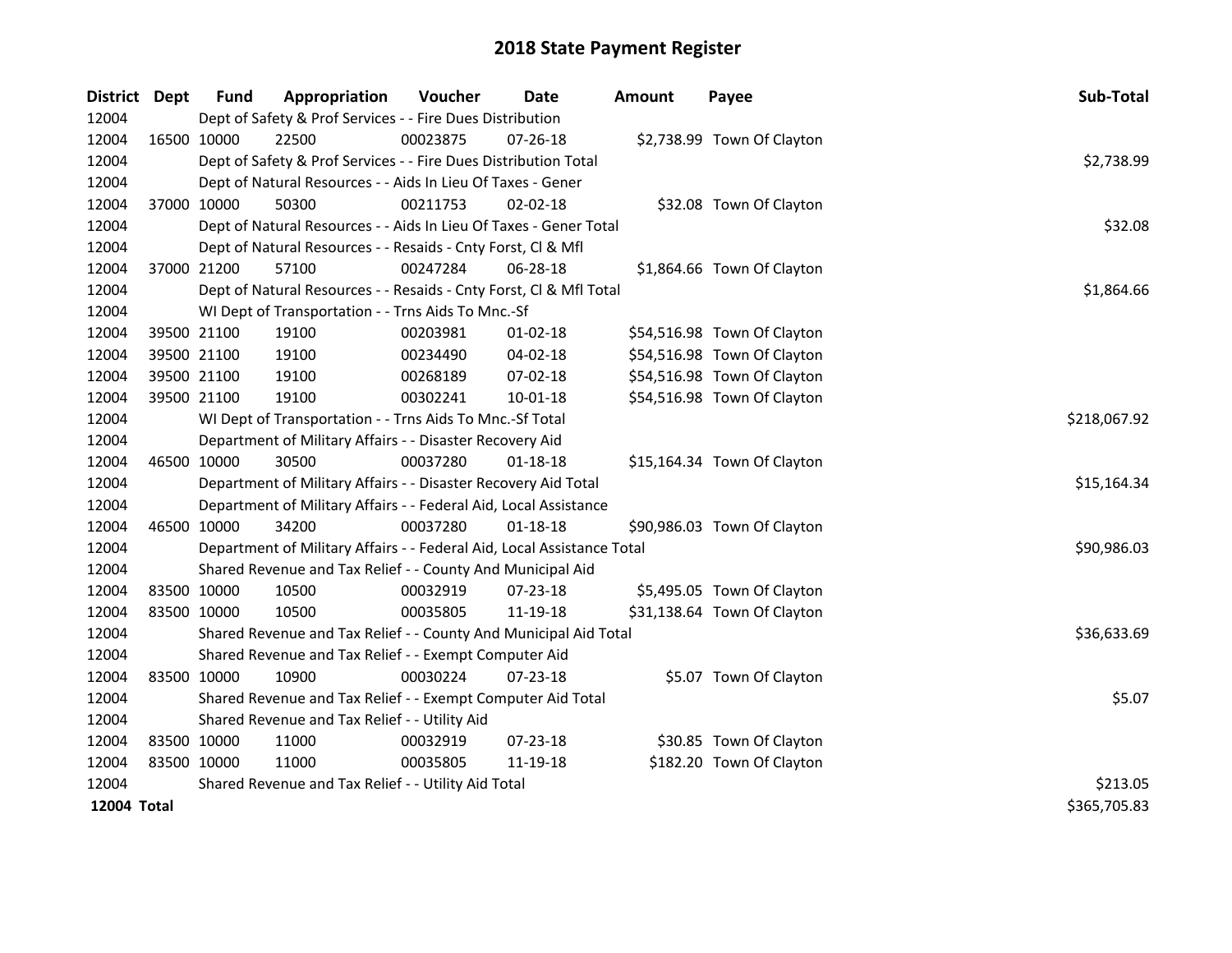| District Dept |             | <b>Fund</b> | Appropriation                                                      | Voucher    | Date           | <b>Amount</b> | Payee                       | Sub-Total    |
|---------------|-------------|-------------|--------------------------------------------------------------------|------------|----------------|---------------|-----------------------------|--------------|
| 12006         |             |             | Dept of Safety & Prof Services - - Fire Dues Distribution          |            |                |               |                             |              |
| 12006         |             | 16500 10000 | 22500                                                              | 00023876   | 07-26-18       |               | \$2,723.14 Town Of Eastman  |              |
| 12006         |             |             | Dept of Safety & Prof Services - - Fire Dues Distribution Total    |            |                |               |                             | \$2,723.14   |
| 12006         |             |             | Dept of Natural Resources - - Aids In Lieu Of Taxes - Gener        |            |                |               |                             |              |
| 12006         | 37000 10000 |             | 50300                                                              | 00211766   | 02-02-18       |               | \$11,903.33 Town Of Eastman |              |
| 12006         | 37000 10000 |             | 50300                                                              | 00211767   | 02-02-18       |               | \$4,592.66 Town Of Eastman  |              |
| 12006         | 37000 10000 |             | 50300                                                              | 00229960   | 04-20-18       |               | \$20.56 Town Of Eastman     |              |
| 12006         |             |             | Dept of Natural Resources - - Aids In Lieu Of Taxes - Gener Total  |            |                |               |                             | \$16,516.55  |
| 12006         |             |             | Dept of Natural Resources - - Resaids - Cnty Forst, Cl & Mfl       |            |                |               |                             |              |
| 12006         |             | 37000 21200 | 57100                                                              | 00247285   | 06-28-18       |               | \$1,227.20 Town Of Eastman  |              |
| 12006         |             |             | Dept of Natural Resources - - Resaids - Cnty Forst, Cl & Mfl Total |            |                |               |                             | \$1,227.20   |
| 12006         |             |             | Dept of Natural Resources - - Aids In Lieu Of Taxes - Sum S        |            |                |               |                             |              |
| 12006         | 37000 21200 |             | 57900                                                              | 00229959   | 04-20-18       |               | \$28.35 Town Of Eastman     |              |
| 12006         |             |             | Dept of Natural Resources - - Aids In Lieu Of Taxes - Sum S Total  |            |                |               |                             | \$28.35      |
| 12006         |             |             | Dept of Natural Resources - - Fin Asst For Responsible Units       |            |                |               |                             |              |
| 12006         |             | 37000 27400 | 67000                                                              | 00235860   | $05-11-18$     |               | \$1,527.88 Town Of Eastman  |              |
| 12006         |             |             | Dept of Natural Resources - - Fin Asst For Responsible Units Total | \$1,527.88 |                |               |                             |              |
| 12006         |             |             | WI Dept of Transportation - - Trns Aids To Mnc.-Sf                 |            |                |               |                             |              |
| 12006         | 39500 21100 |             | 19100                                                              | 00203982   | $01 - 02 - 18$ |               | \$45,815.04 Town Of Eastman |              |
| 12006         | 39500 21100 |             | 19100                                                              | 00234491   | 04-02-18       |               | \$45,815.04 Town Of Eastman |              |
| 12006         | 39500 21100 |             | 19100                                                              | 00268190   | 07-02-18       |               | \$45,815.04 Town Of Eastman |              |
| 12006         | 39500 21100 |             | 19100                                                              | 00302242   | 10-01-18       |               | \$45,815.07 Town Of Eastman |              |
| 12006         |             |             | WI Dept of Transportation - - Trns Aids To Mnc.-Sf Total           |            |                |               |                             | \$183,260.19 |
| 12006         |             |             | Shared Revenue and Tax Relief - - County And Municipal Aid         |            |                |               |                             |              |
| 12006         | 83500 10000 |             | 10500                                                              | 00032920   | 07-23-18       |               | \$5,511.19 Town Of Eastman  |              |
| 12006         | 83500 10000 |             | 10500                                                              | 00035806   | 11-19-18       |               | \$31,230.09 Town Of Eastman |              |
| 12006         |             |             | Shared Revenue and Tax Relief - - County And Municipal Aid Total   |            |                |               |                             | \$36,741.28  |
| 12006         |             |             | Shared Revenue and Tax Relief - - Exempt Computer Aid              |            |                |               |                             |              |
| 12006         | 83500 10000 |             | 10900                                                              | 00030225   | 07-23-18       |               | \$4.06 Town Of Eastman      |              |
| 12006         |             |             | Shared Revenue and Tax Relief - - Exempt Computer Aid Total        | \$4.06     |                |               |                             |              |
| 12006         |             |             | Shared Revenue and Tax Relief - - Utility Aid                      |            |                |               |                             |              |
| 12006         |             | 83500 10000 | 11000                                                              | 00032920   | $07 - 23 - 18$ |               | \$50.91 Town Of Eastman     |              |
| 12006         | 83500 10000 |             | 11000                                                              | 00035806   | 11-19-18       |               | \$300.68 Town Of Eastman    |              |
| 12006         |             |             | Shared Revenue and Tax Relief - - Utility Aid Total                |            |                |               |                             | \$351.59     |
| 12006 Total   |             |             |                                                                    |            |                |               |                             | \$242,380.24 |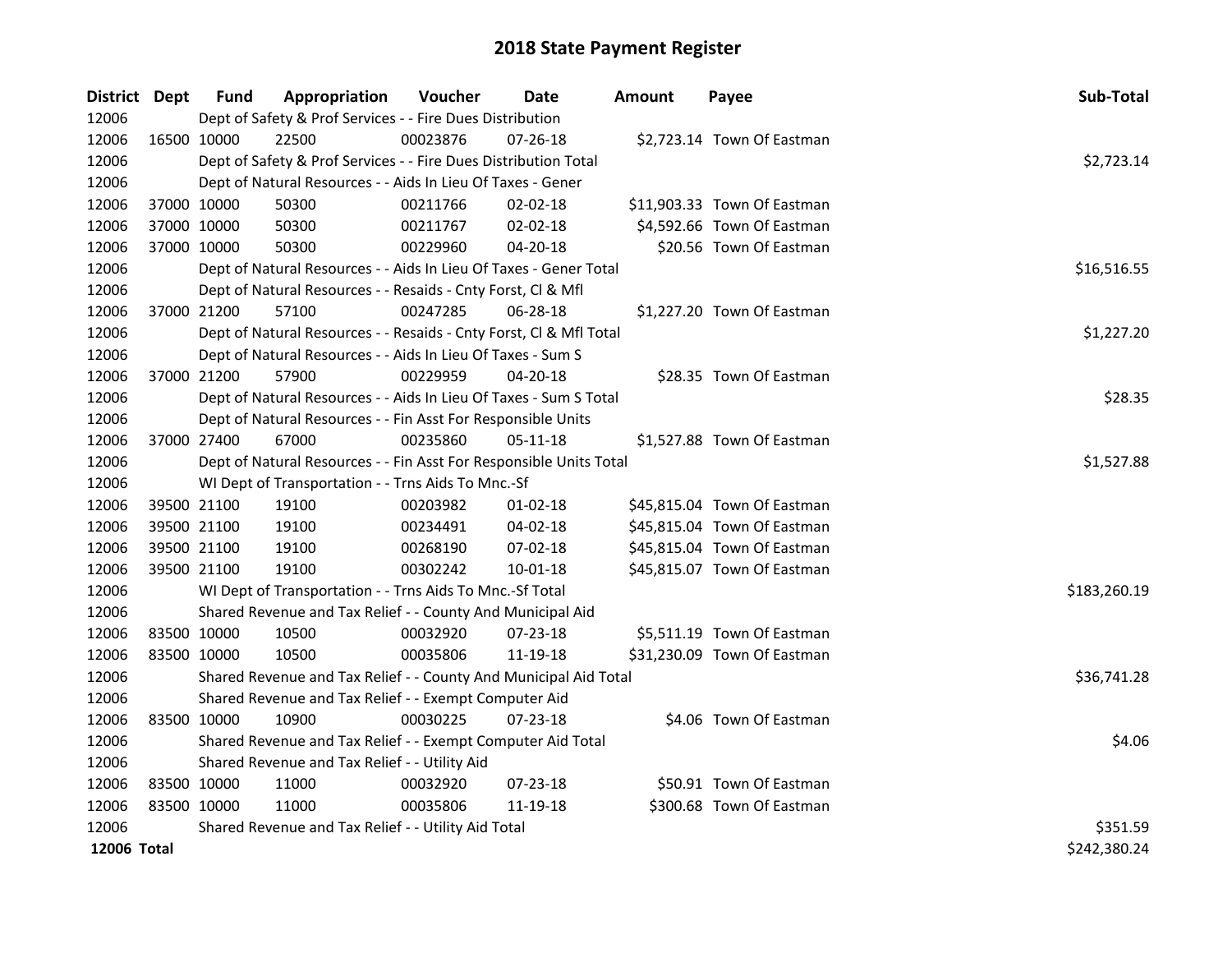| District Dept      | <b>Fund</b> | Appropriation                                                      | <b>Voucher</b> | Date           | <b>Amount</b> | Payee                       | Sub-Total    |
|--------------------|-------------|--------------------------------------------------------------------|----------------|----------------|---------------|-----------------------------|--------------|
| 12008              |             | Dept of Safety & Prof Services - - Fire Dues Distribution          |                |                |               |                             |              |
| 12008              | 16500 10000 | 22500                                                              | 00023877       | $07 - 26 - 18$ |               | \$2,634.50 Town Of Freeman  |              |
| 12008              |             | Dept of Safety & Prof Services - - Fire Dues Distribution Total    |                |                |               |                             | \$2,634.50   |
| 12008              |             | Dept of Natural Resources - - Aids In Lieu Of Taxes - Gener        |                |                |               |                             |              |
| 12008              | 37000 10000 | 50300                                                              | 00211777       | $02 - 02 - 18$ |               | \$17,276.16 Town Of Freeman |              |
| 12008              | 37000 10000 | 50300                                                              | 00211778       | 02-02-18       |               | \$3,512.53 Town Of Freeman  |              |
| 12008              | 37000 10000 | 50300                                                              | 00211779       | $02 - 02 - 18$ |               | \$66,154.74 Town Of Freeman |              |
| 12008              | 37000 10000 | 50300                                                              | 00211780       | $02 - 02 - 18$ |               | \$2,065.53 Town Of Freeman  |              |
| 12008              | 37000 10000 | 50300                                                              | 00229991       | 04-20-18       |               | \$1,036.95 Town Of Freeman  |              |
| 12008              |             | Dept of Natural Resources - - Aids In Lieu Of Taxes - Gener Total  |                | \$90,045.91    |               |                             |              |
| 12008              |             | Dept of Natural Resources - - Resaids - Cnty Forst, CI & Mfl       |                |                |               |                             |              |
| 12008              | 37000 21200 | 57100                                                              | 00247286       | $06 - 28 - 18$ |               | \$1,479.54 Town Of Freeman  |              |
| 12008              |             | Dept of Natural Resources - - Resaids - Cnty Forst, CI & Mfl Total |                |                |               |                             | \$1,479.54   |
| 12008              |             | Dept of Natural Resources - - Fin Asst For Responsible Units       |                |                |               |                             |              |
| 12008              | 37000 27400 | 67000                                                              | 00235284       | $05-11-18$     |               | \$892.32 Town Of Freeman    |              |
| 12008              |             | Dept of Natural Resources - - Fin Asst For Responsible Units Total |                |                |               |                             | \$892.32     |
| 12008              |             | WI Dept of Transportation - - Trns Aids To Mnc.-Sf                 |                |                |               |                             |              |
| 12008              | 39500 21100 | 19100                                                              | 00203983       | $01 - 02 - 18$ |               | \$50,831.94 Town Of Freeman |              |
| 12008              | 39500 21100 | 19100                                                              | 00234492       | 04-02-18       |               | \$50,831.94 Town Of Freeman |              |
| 12008              | 39500 21100 | 19100                                                              | 00268191       | 07-02-18       |               | \$50,831.94 Town Of Freeman |              |
| 12008              | 39500 21100 | 19100                                                              | 00302243       | $10 - 01 - 18$ |               | \$50,831.97 Town Of Freeman |              |
| 12008              |             | WI Dept of Transportation - - Trns Aids To Mnc.-Sf Total           |                |                |               |                             | \$203,327.79 |
| 12008              |             | Shared Revenue and Tax Relief - - County And Municipal Aid         |                |                |               |                             |              |
| 12008              | 83500 10000 | 10500                                                              | 00032921       | $07 - 23 - 18$ |               | \$4,404.61 Town Of Freeman  |              |
| 12008              | 83500 10000 | 10500                                                              | 00035807       | 11-19-18       |               | \$24,962.84 Town Of Freeman |              |
| 12008              |             | Shared Revenue and Tax Relief - - County And Municipal Aid Total   |                |                |               |                             | \$29,367.45  |
| <b>12008 Total</b> |             |                                                                    |                |                |               |                             | \$327,747.51 |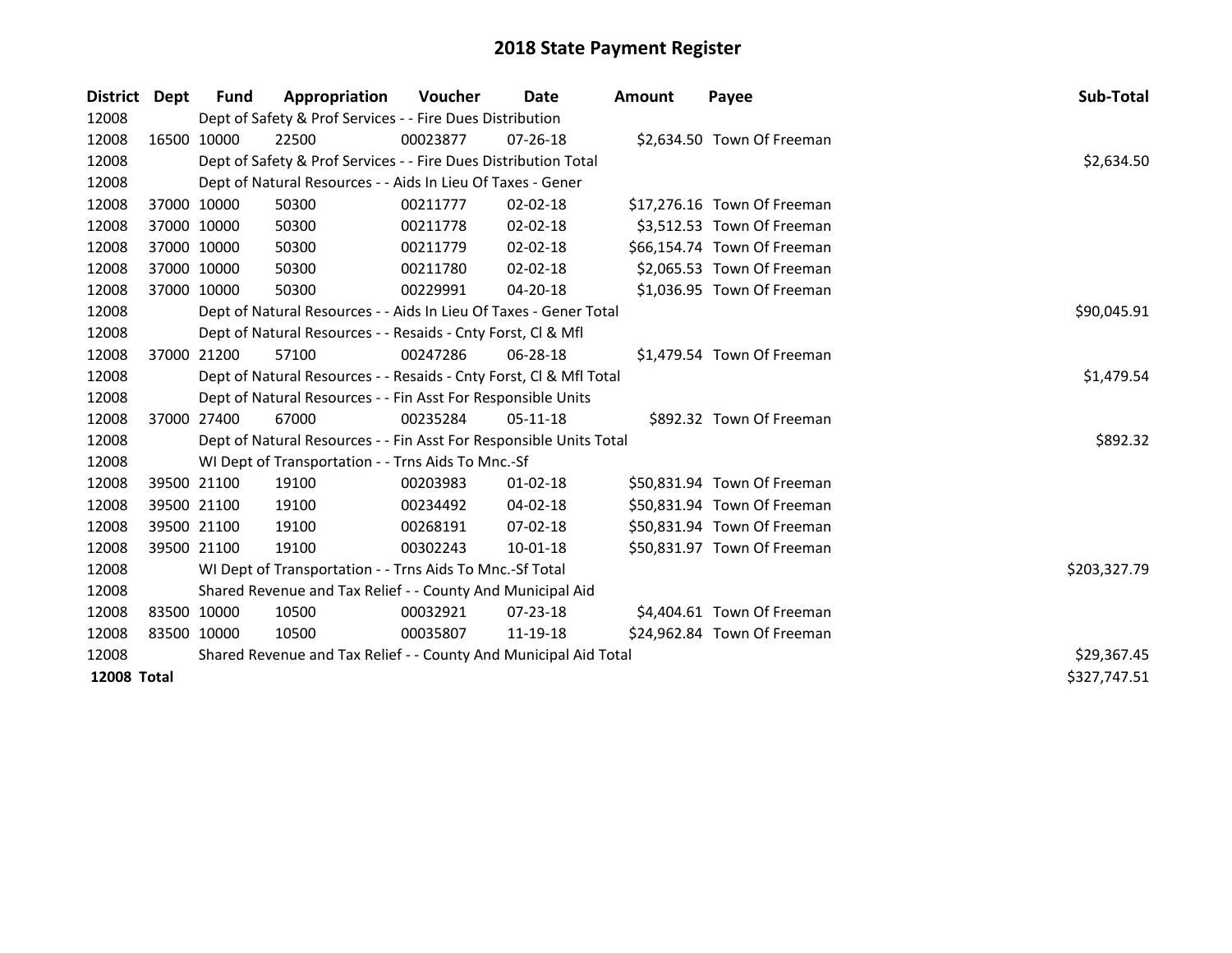| <b>District</b>    | Dept         | <b>Fund</b> | Appropriation                                                          | Voucher     | Date           | <b>Amount</b> | Payee                      | Sub-Total   |
|--------------------|--------------|-------------|------------------------------------------------------------------------|-------------|----------------|---------------|----------------------------|-------------|
| 12010              |              |             | Dept of Safety & Prof Services - - Fire Dues Distribution              |             |                |               |                            |             |
| 12010              | 16500 10000  |             | 22500                                                                  | 00023878    | 07-24-18       |               | \$863.56 Haney, Town Of    |             |
| 12010              |              |             | Dept of Safety & Prof Services - - Fire Dues Distribution Total        |             |                |               |                            | \$863.56    |
| 12010              |              |             | Dept of Natural Resources - - Aids In Lieu Of Taxes - Gener            |             |                |               |                            |             |
| 12010              |              | 37000 10000 | 50300                                                                  | 00211786    | $02 - 02 - 18$ |               | \$15,466.73 Haney, Town Of |             |
| 12010              |              | 37000 10000 | 50300                                                                  | 00211787    | 02-02-18       |               | \$8,035.97 Haney, Town Of  |             |
| 12010              |              |             | Dept of Natural Resources - - Aids In Lieu Of Taxes - Gener Total      | \$23,502.70 |                |               |                            |             |
| 12010              |              |             | Dept of Natural Resources - - Resaids - Cnty Forst, Cl & Mfl           |             |                |               |                            |             |
| 12010              | 37000 21200  |             | 57100                                                                  | 00247287    | 06-28-18       |               | \$488.63 Haney, Town Of    |             |
| 12010              |              |             | Dept of Natural Resources - - Resaids - Cnty Forst, Cl & Mfl Total     |             |                |               |                            | \$488.63    |
| 12010              |              |             | WI Dept of Transportation - - Trns Aids To Mnc.-Sf                     |             |                |               |                            |             |
| 12010              | 39500 21100  |             | 19100                                                                  | 00203984    | $01 - 02 - 18$ |               | \$24,588.78 Haney, Town Of |             |
| 12010              | 39500 21100  |             | 19100                                                                  | 00234493    | $04 - 02 - 18$ |               | \$24,588.78 Haney, Town Of |             |
| 12010              | 39500 21100  |             | 19100                                                                  | 00268192    | 07-02-18       |               | \$24,588.78 Haney, Town Of |             |
| 12010              | 39500 21100  |             | 19100                                                                  | 00302244    | $10 - 01 - 18$ |               | \$24,588.79 Haney, Town Of |             |
| 12010              |              |             | WI Dept of Transportation - - Trns Aids To Mnc.-Sf Total               |             |                |               |                            | \$98,355.13 |
| 12010              |              |             | Department of Military Affairs - - Disaster Recovery Aid               |             |                |               |                            |             |
| 12010              |              | 46500 10000 | 30500                                                                  | 00044914    | $06-15-18$     |               | \$1,594.92 Haney, Town Of  |             |
| 12010              |              |             | Department of Military Affairs - - Disaster Recovery Aid Total         |             |                |               |                            | \$1,594.92  |
| 12010              |              |             | Department of Military Affairs - - Federal Aid, Local Assistance       |             |                |               |                            |             |
| 12010              |              | 46500 10000 | 34200                                                                  | 00040501    | 03-19-18       |               | \$9,569.49 Haney, Town Of  |             |
| 12010              |              |             | Department of Military Affairs - - Federal Aid, Local Assistance Total |             |                |               |                            | \$9,569.49  |
| 12010              |              |             | Shared Revenue and Tax Relief - - County And Municipal Aid             |             |                |               |                            |             |
| 12010              | 83500 10000  |             | 10500                                                                  | 00032922    | 07-23-18       |               | \$6,637.43 Haney, Town Of  |             |
| 12010              | 83500 10000  |             | 10500                                                                  | 00035808    | 11-19-18       |               | \$37,612.09 Haney, Town Of |             |
| 12010              |              |             | Shared Revenue and Tax Relief - - County And Municipal Aid Total       | \$44,249.52 |                |               |                            |             |
| 12010              |              |             | Shared Revenue and Tax Relief - - Exempt Computer Aid                  |             |                |               |                            |             |
| 12010              | 83500 10000  |             | 10900                                                                  | 00030226    | $07 - 23 - 18$ |               | \$5.07 Haney, Town Of      |             |
| 12010              |              |             | Shared Revenue and Tax Relief - - Exempt Computer Aid Total            | \$5.07      |                |               |                            |             |
| <b>12010 Total</b> | \$178,629.02 |             |                                                                        |             |                |               |                            |             |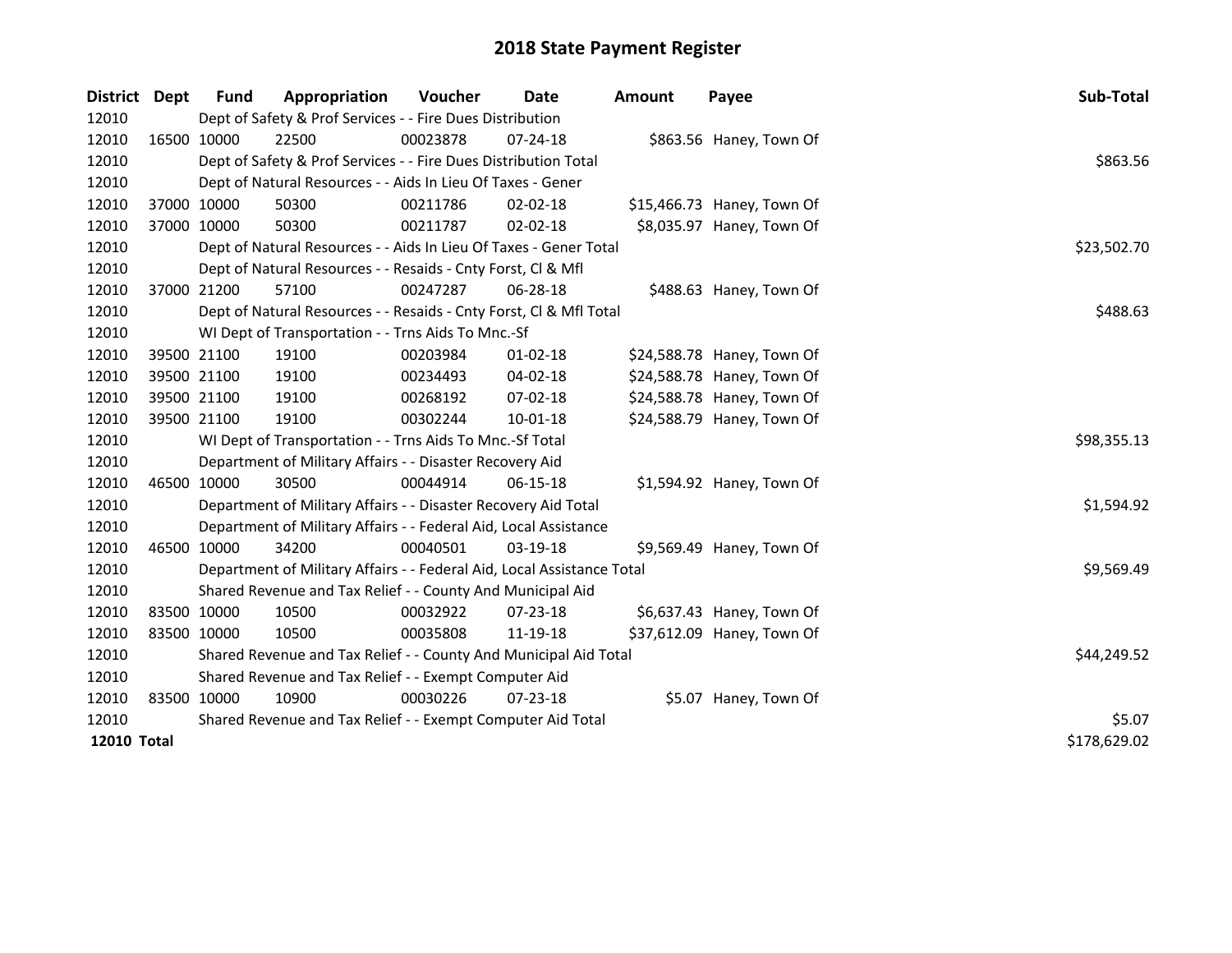| District Dept |             | <b>Fund</b> | Appropriation                                                      | Voucher     | Date       | <b>Amount</b> | Payee                        | Sub-Total    |
|---------------|-------------|-------------|--------------------------------------------------------------------|-------------|------------|---------------|------------------------------|--------------|
| 12012         |             |             | Dept of Safety & Prof Services - - Fire Dues Distribution          |             |            |               |                              |              |
| 12012         | 16500 10000 |             | 22500                                                              | 00023879    | 07-25-18   |               | \$1,381.10 Town Of Marietta  |              |
| 12012         |             |             | Dept of Safety & Prof Services - - Fire Dues Distribution Total    |             |            |               |                              | \$1,381.10   |
| 12012         |             |             | Dept of Natural Resources - - Aids In Lieu Of Taxes - Gener        |             |            |               |                              |              |
| 12012         | 37000 10000 |             | 50300                                                              | 00211799    | 02-02-18   |               | \$14,387.98 Town Of Marietta |              |
| 12012         | 37000 10000 |             | 50300                                                              | 00211800    | 02-02-18   |               | \$70,833.33 Town Of Marietta |              |
| 12012         | 37000 10000 |             | 50300                                                              | 00230082    | 04-20-18   |               | \$20.91 Town Of Marietta     |              |
| 12012         | 37000 10000 |             | 50300                                                              | 00230085    | 04-20-18   |               | \$422.80 Town Of Marietta    |              |
| 12012         |             |             | Dept of Natural Resources - - Aids In Lieu Of Taxes - Gener Total  | \$85,665.02 |            |               |                              |              |
| 12012         |             |             | Dept of Natural Resources - - Resaids - Cnty Forst, Cl & Mfl       |             |            |               |                              |              |
| 12012         | 37000 21200 |             | 57100                                                              | 00247288    | 06-28-18   |               | \$446.84 Town Of Marietta    |              |
| 12012         |             |             | Dept of Natural Resources - - Resaids - Cnty Forst, Cl & Mfl Total |             |            |               |                              | \$446.84     |
| 12012         |             |             | Dept of Natural Resources - - Aids In Lieu Of Taxes - Sum S        |             |            |               |                              |              |
| 12012         | 37000 21200 |             | 57900                                                              | 00230083    | 04-20-18   |               | \$3.67 Town Of Marietta      |              |
| 12012         | 37000 21200 |             | 57900                                                              | 00230084    | 04-20-18   |               | \$35.92 Town Of Marietta     |              |
| 12012         |             |             | Dept of Natural Resources - - Aids In Lieu Of Taxes - Sum S Total  | \$39.59     |            |               |                              |              |
| 12012         |             |             | Dept of Natural Resources - - Fin Asst For Responsible Units       |             |            |               |                              |              |
| 12012         | 37000 27400 |             | 67000                                                              | 00235255    | 05-11-18   |               | \$2,319.23 Town Of Marietta  |              |
| 12012         |             |             | Dept of Natural Resources - - Fin Asst For Responsible Units Total |             |            |               |                              | \$2,319.23   |
| 12012         |             |             | WI Dept of Transportation - - Trns Aids To Mnc.-Sf                 |             |            |               |                              |              |
| 12012         | 39500 21100 |             | 19100                                                              | 00203985    | $01-02-18$ |               | \$35,805.13 Town Of Marietta |              |
| 12012         | 39500 21100 |             | 19100                                                              | 00234494    | 04-02-18   |               | \$35,805.13 Town Of Marietta |              |
| 12012         | 39500 21100 |             | 19100                                                              | 00268193    | 07-02-18   |               | \$35,805.13 Town Of Marietta |              |
| 12012         | 39500 21100 |             | 19100                                                              | 00302245    | 10-01-18   |               | \$35,805.16 Town Of Marietta |              |
| 12012         |             |             | WI Dept of Transportation - - Trns Aids To Mnc.-Sf Total           |             |            |               |                              | \$143,220.55 |
| 12012         |             |             | WI Dept of Transportation - - Loc Rd Imp Prg St Fd                 |             |            |               |                              |              |
| 12012         | 39500 21100 |             | 27800                                                              | 00280563    | 07-30-18   |               | \$46,610.68 Town Of Marietta |              |
| 12012         |             |             | WI Dept of Transportation - - Loc Rd Imp Prg St Fd Total           |             |            |               |                              | \$46,610.68  |
| 12012         |             |             | Shared Revenue and Tax Relief - - County And Municipal Aid         |             |            |               |                              |              |
| 12012         | 83500 10000 |             | 10500                                                              | 00032923    | 07-23-18   |               | \$6,086.30 Town Of Marietta  |              |
| 12012         | 83500 10000 |             | 10500                                                              | 00035809    | 11-19-18   |               | \$34,489.04 Town Of Marietta |              |
| 12012         |             |             | Shared Revenue and Tax Relief - - County And Municipal Aid Total   | \$40,575.34 |            |               |                              |              |
| 12012         |             |             | Shared Revenue and Tax Relief - - Exempt Computer Aid              |             |            |               |                              |              |
| 12012         | 83500 10000 |             | 10900                                                              | 00030227    | 07-23-18   |               | \$14.21 Town Of Marietta     |              |
| 12012         |             |             | Shared Revenue and Tax Relief - - Exempt Computer Aid Total        |             |            |               |                              | \$14.21      |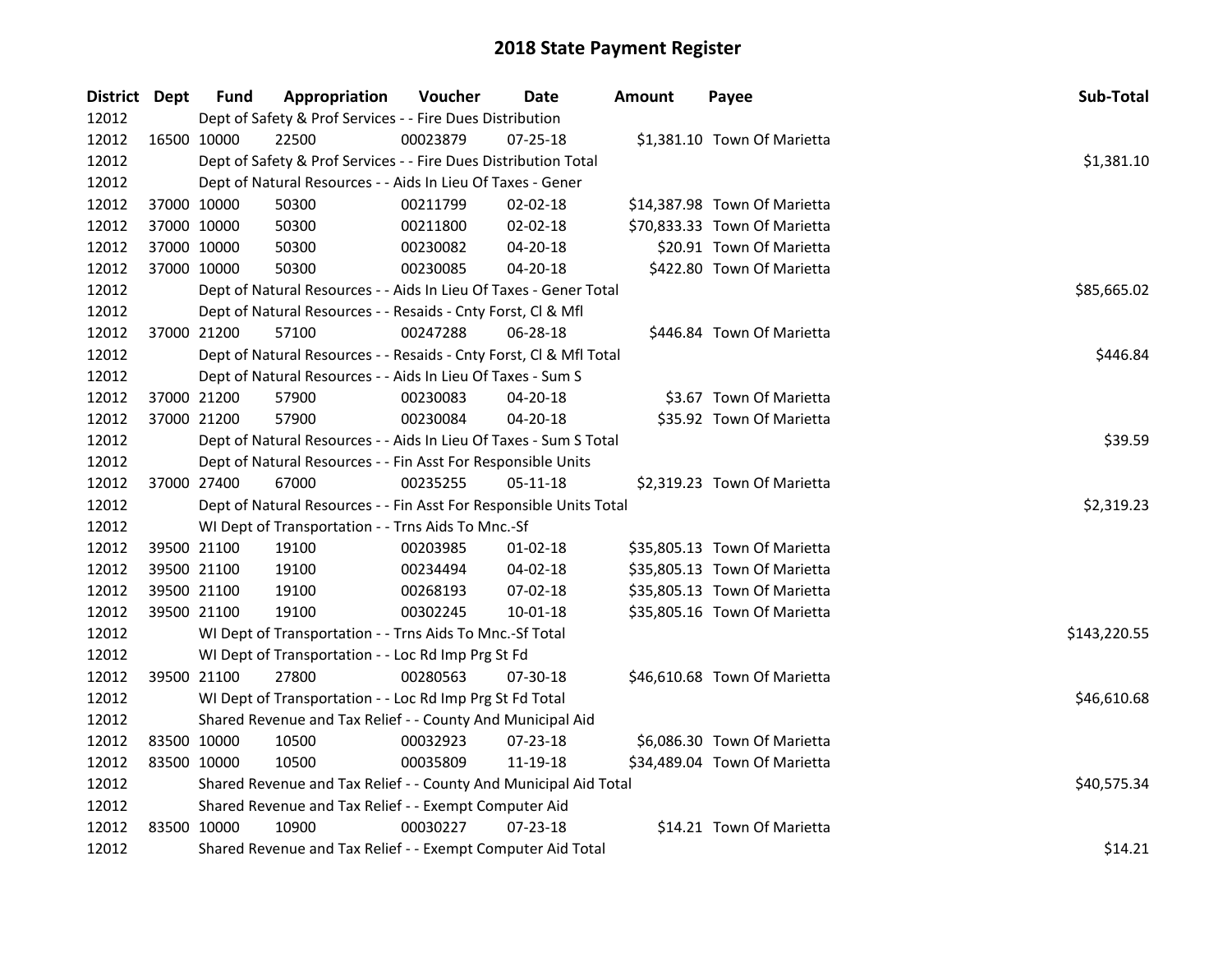| District Dept | <b>Fund</b> | Appropriation                                       | Voucher  | Date           | Amount | Payee                     | Sub-Total    |
|---------------|-------------|-----------------------------------------------------|----------|----------------|--------|---------------------------|--------------|
| 12012         |             | Shared Revenue and Tax Relief - - Utility Aid       |          |                |        |                           |              |
| 12012         | 83500 10000 | 11000                                               | 00032923 | $07 - 23 - 18$ |        | \$51.75 Town Of Marietta  |              |
| 12012         | 83500 10000 | 11000                                               | 00035809 | 11-19-18       |        | \$345.95 Town Of Marietta |              |
| 12012         |             | Shared Revenue and Tax Relief - - Utility Aid Total |          |                |        |                           | \$397.70     |
| 12012 Total   |             |                                                     |          |                |        |                           | \$320,670.26 |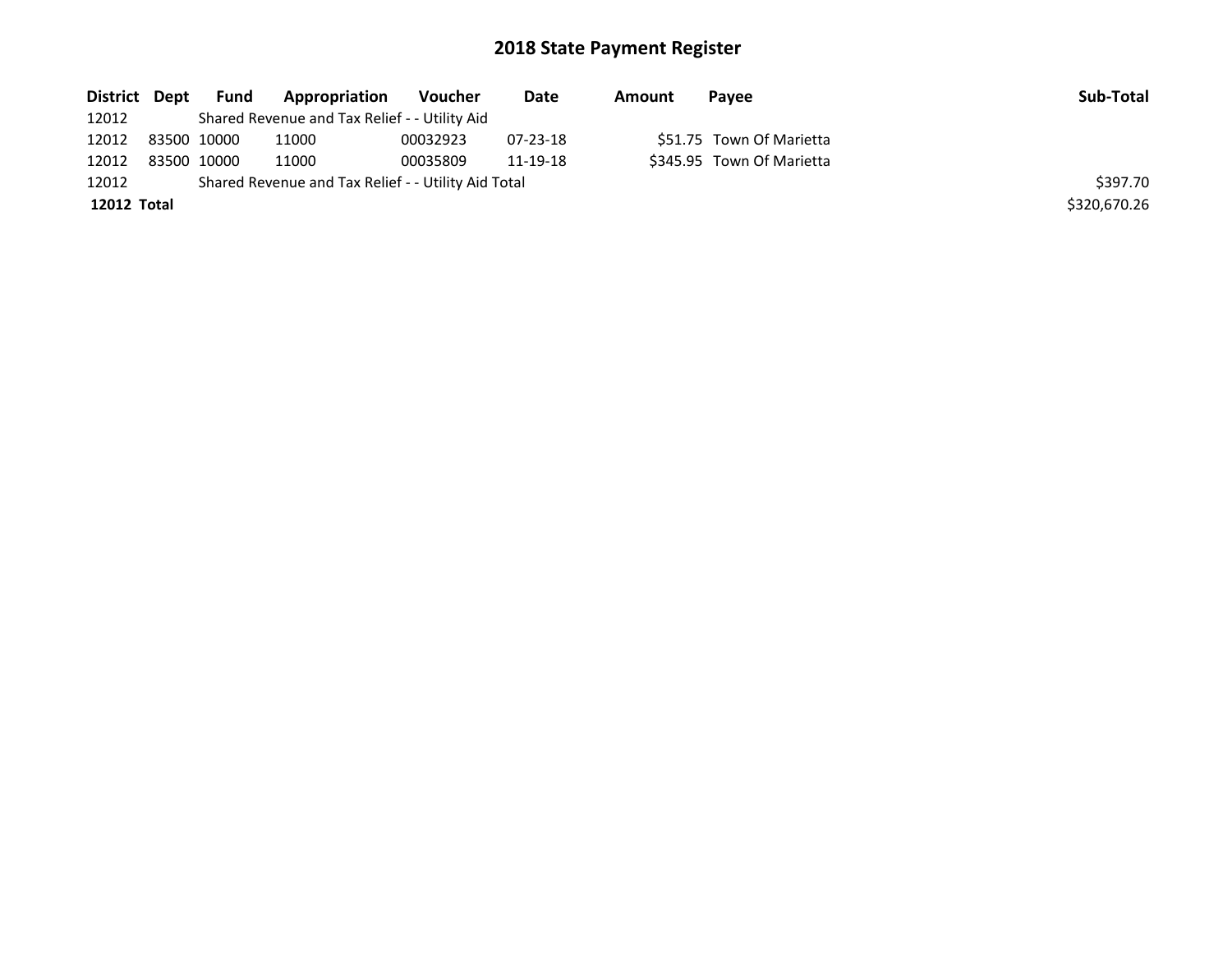| District Dept |             | <b>Fund</b> | Appropriation                                                          | Voucher  | <b>Date</b>    | <b>Amount</b> | Payee                                | Sub-Total   |
|---------------|-------------|-------------|------------------------------------------------------------------------|----------|----------------|---------------|--------------------------------------|-------------|
| 12014         |             |             | Dept of Safety & Prof Services - - Fire Dues Distribution              |          |                |               |                                      |             |
| 12014         |             | 16500 10000 | 22500                                                                  | 00023880 | $07 - 25 - 18$ |               | \$2,518.02 Town Of Prairie Du Chien  |             |
| 12014         |             |             | Dept of Safety & Prof Services - - Fire Dues Distribution Total        |          |                |               |                                      | \$2,518.02  |
| 12014         |             |             | Dept of Natural Resources - - Aids In Lieu Of Taxes - Gener            |          |                |               |                                      |             |
| 12014         | 37000 10000 |             | 50300                                                                  | 00211691 | $02 - 02 - 18$ |               | \$11,704.45 Town Of Prairie Du Chien |             |
| 12014         | 37000 10000 |             | 50300                                                                  | 00211692 | 02-02-18       |               | \$7.05 Town Of Prairie Du Chien      |             |
| 12014         |             |             | Dept of Natural Resources - - Aids In Lieu Of Taxes - Gener Total      |          |                |               |                                      | \$11,711.50 |
| 12014         |             |             | Dept of Natural Resources - - Resaids - Cnty Forst, Cl & Mfl           |          |                |               |                                      |             |
| 12014         | 37000 21200 |             | 57100                                                                  | 00247289 | 06-28-18       |               | \$388.38 Town Of Prairie Du Chien    |             |
| 12014         |             |             | Dept of Natural Resources - - Resaids - Cnty Forst, Cl & Mfl Total     |          |                |               |                                      | \$388.38    |
| 12014         |             |             | Dept of Natural Resources - - Aids In Lieu Of Taxes - Sum S            |          |                |               |                                      |             |
| 12014         | 37000 21200 |             | 57900                                                                  | 00229644 | 04-20-18       |               | \$10.14 Town Of Prairie Du Chien     |             |
| 12014         |             |             | Dept of Natural Resources - - Aids In Lieu Of Taxes - Sum S Total      |          |                |               |                                      | \$10.14     |
| 12014         |             |             | WI Dept of Transportation - - Trns Aids To Mnc.-Sf                     |          |                |               |                                      |             |
| 12014         | 39500 21100 |             | 19100                                                                  | 00203986 | $01 - 02 - 18$ |               | \$20,790.27 Town Of Prairie Du Chien |             |
| 12014         | 39500 21100 |             | 19100                                                                  | 00234495 | 04-02-18       |               | \$20,790.27 Town Of Prairie Du Chien |             |
| 12014         | 39500 21100 |             | 19100                                                                  | 00268194 | 07-02-18       |               | \$20,790.27 Town Of Prairie Du Chien |             |
| 12014         | 39500 21100 |             | 19100                                                                  | 00302246 | $10 - 01 - 18$ |               | \$20,790.28 Town Of Prairie Du Chien |             |
| 12014         |             |             | WI Dept of Transportation - - Trns Aids To Mnc.-Sf Total               |          |                |               |                                      | \$83,161.09 |
| 12014         |             |             | Department of Military Affairs - - Disaster Recovery Aid               |          |                |               |                                      |             |
| 12014         | 46500 10000 |             | 30500                                                                  | 00040502 | 03-19-18       |               | \$9,651.31 Town Of Prairie Du Chien  |             |
| 12014         |             |             | Department of Military Affairs - - Disaster Recovery Aid Total         |          |                |               |                                      | \$9,651.31  |
| 12014         |             |             | Department of Military Affairs - - Federal Aid, Local Assistance       |          |                |               |                                      |             |
| 12014         | 46500 10000 |             | 34200                                                                  | 00040502 | 03-19-18       |               | \$57,907.85 Town Of Prairie Du Chien |             |
| 12014         |             |             | Department of Military Affairs - - Federal Aid, Local Assistance Total |          |                |               |                                      | \$57,907.85 |
| 12014         |             |             | Shared Revenue and Tax Relief - - County And Municipal Aid             |          |                |               |                                      |             |
| 12014         | 83500 10000 |             | 10500                                                                  | 00032924 | 07-23-18       |               | \$7,991.89 Town Of Prairie Du Chien  |             |
| 12014         | 83500 10000 |             | 10500                                                                  | 00035810 | 11-19-18       |               | \$45,287.40 Town Of Prairie Du Chien |             |
| 12014         |             |             | Shared Revenue and Tax Relief - - County And Municipal Aid Total       |          |                |               |                                      | \$53,279.29 |
| 12014         |             |             | Shared Revenue and Tax Relief - - Exempt Computer Aid                  |          |                |               |                                      |             |
| 12014         |             | 83500 10000 | 10900                                                                  | 00030228 | $07 - 23 - 18$ |               | \$64.94 Town Of Prairie Du Chien     |             |
| 12014         |             |             | Shared Revenue and Tax Relief - - Exempt Computer Aid Total            |          |                |               |                                      | \$64.94     |
| 12014         |             |             | Shared Revenue and Tax Relief - - Utility Aid                          |          |                |               |                                      |             |
| 12014         | 83500 10000 |             | 11000                                                                  | 00032924 | 07-23-18       |               | \$121.03 Town Of Prairie Du Chien    |             |
| 12014         | 83500 10000 |             | 11000                                                                  | 00035810 | 11-19-18       |               | \$703.31 Town Of Prairie Du Chien    |             |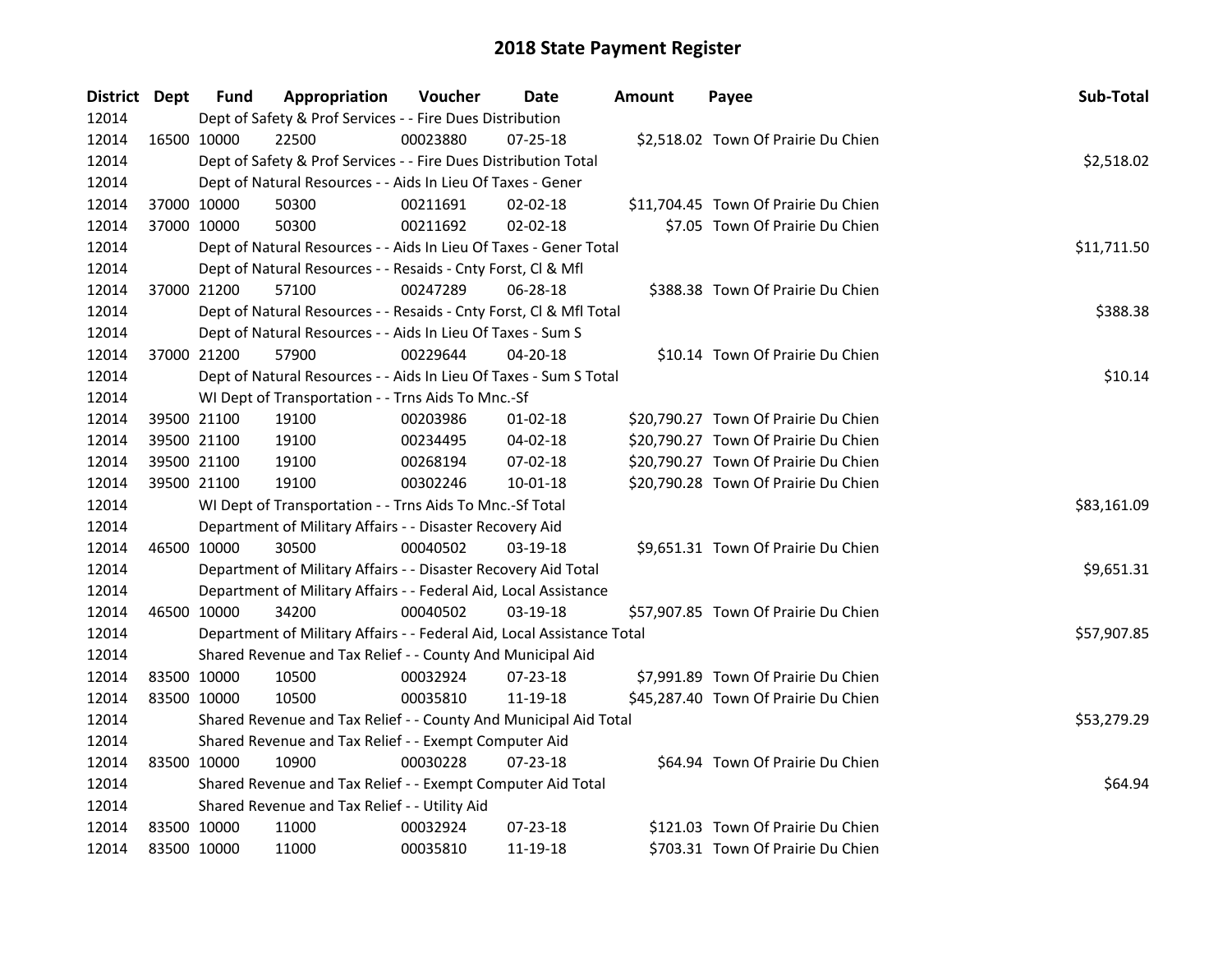| District Dept |                                                                 | <b>Fund</b>                                               | Appropriation                                       | Voucher  | Date           | Amount | Payee                                | Sub-Total    |
|---------------|-----------------------------------------------------------------|-----------------------------------------------------------|-----------------------------------------------------|----------|----------------|--------|--------------------------------------|--------------|
| 12014         |                                                                 |                                                           | Shared Revenue and Tax Relief - - Utility Aid Total |          |                |        |                                      | \$824.34     |
| 12014         |                                                                 | Shared Revenue and Tax Relief - - Lottery & Gaming Credit |                                                     |          |                |        |                                      |              |
| 12014         |                                                                 | 83500 52100                                               | 36300                                               | 00027315 | $03 - 26 - 18$ |        | \$12,609.00 Town Of Prairie Du Chien |              |
| 12014         | Shared Revenue and Tax Relief - - Lottery & Gaming Credit Total | \$12,609.00                                               |                                                     |          |                |        |                                      |              |
| 12014 Total   |                                                                 |                                                           |                                                     |          |                |        |                                      | \$232,125.86 |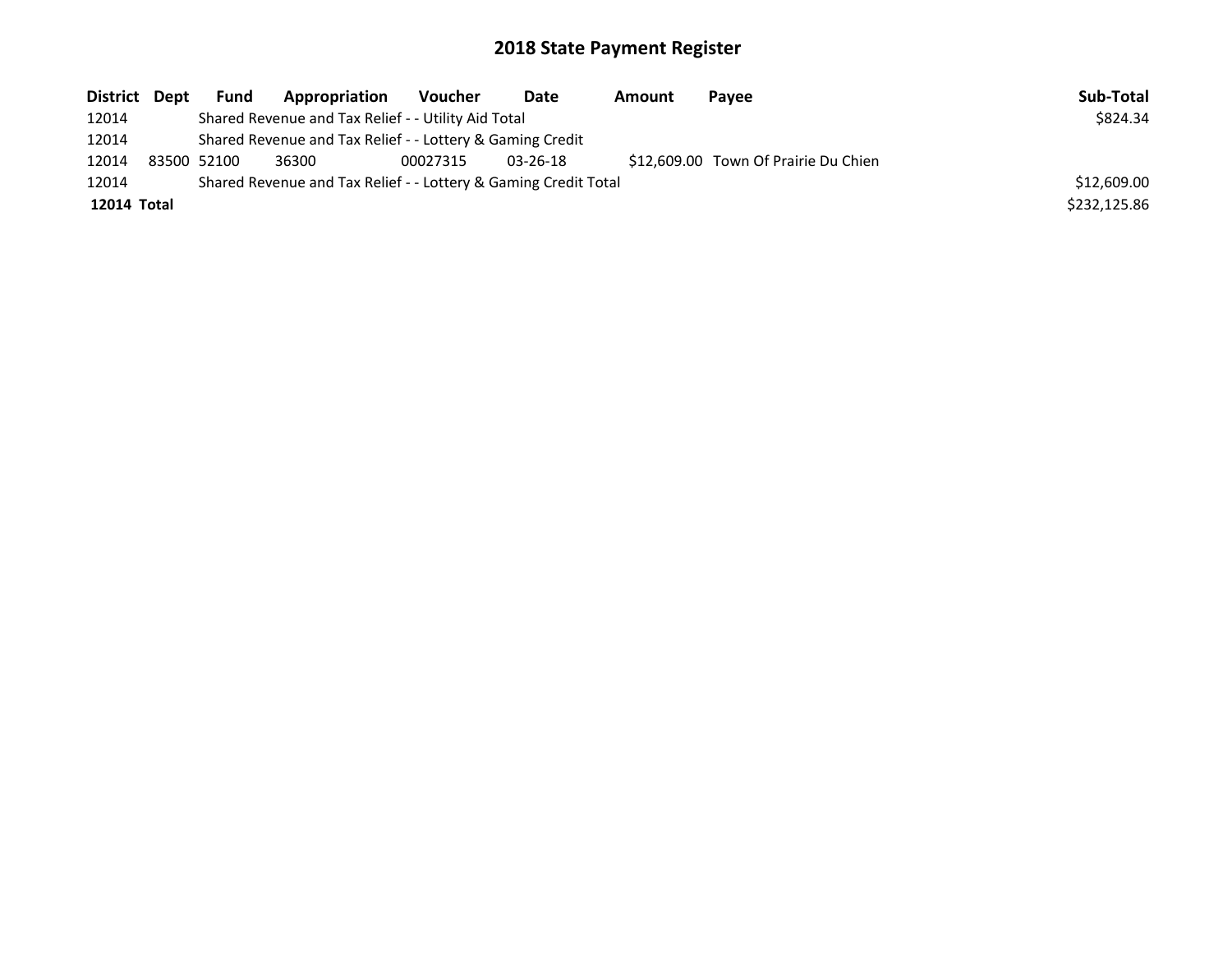| District Dept |             | <b>Fund</b>                                   | Appropriation                                                          | Voucher      | <b>Date</b>    | <b>Amount</b> | Payee                     | Sub-Total   |  |
|---------------|-------------|-----------------------------------------------|------------------------------------------------------------------------|--------------|----------------|---------------|---------------------------|-------------|--|
| 12016         |             |                                               | Dept of Safety & Prof Services - - Fire Dues Distribution              |              |                |               |                           |             |  |
| 12016         | 16500 10000 |                                               | 22500                                                                  | 00018632     | $07 - 02 - 18$ |               | \$1,171.81 Town Of Scott  |             |  |
| 12016         |             |                                               | Dept of Safety & Prof Services - - Fire Dues Distribution Total        |              |                |               |                           | \$1,171.81  |  |
| 12016         |             |                                               | Dept of Natural Resources - - Aids In Lieu Of Taxes - Gener            |              |                |               |                           |             |  |
| 12016         |             | 37000 10000                                   | 50300                                                                  | 00211848     | $02 - 01 - 18$ |               | \$2,319.58 Town Of Scott  |             |  |
| 12016         |             |                                               | Dept of Natural Resources - - Aids In Lieu Of Taxes - Gener Total      |              |                |               |                           | \$2,319.58  |  |
| 12016         |             |                                               | Dept of Natural Resources - - Resaids - Cnty Forst, Cl & Mfl           |              |                |               |                           |             |  |
| 12016         |             | 37000 21200                                   | 57100                                                                  | 00247290     | 06-28-18       |               | \$822.01 Town Of Scott    |             |  |
| 12016         |             |                                               | Dept of Natural Resources - - Resaids - Cnty Forst, Cl & Mfl Total     |              |                |               |                           | \$822.01    |  |
| 12016         |             |                                               | WI Dept of Transportation - - Trns Aids To Mnc.-Sf                     |              |                |               |                           |             |  |
| 12016         |             | 39500 21100                                   | 19100                                                                  | 00203987     | 01-02-18       |               | \$30,931.57 Town Of Scott |             |  |
| 12016         |             | 39500 21100                                   | 19100                                                                  | 00234496     | 04-02-18       |               | \$30,931.57 Town Of Scott |             |  |
| 12016         |             | 39500 21100                                   | 19100                                                                  | 00268195     | 07-02-18       |               | \$30,931.57 Town Of Scott |             |  |
| 12016         |             | 39500 21100                                   | 19100                                                                  | 00302247     | 10-01-18       |               | \$30,931.60 Town Of Scott |             |  |
| 12016         |             |                                               | WI Dept of Transportation - - Trns Aids To Mnc.-Sf Total               | \$123,726.31 |                |               |                           |             |  |
| 12016         |             |                                               | Department of Military Affairs - - Disaster Recovery Aid               |              |                |               |                           |             |  |
| 12016         | 46500 10000 |                                               | 30500                                                                  | 00040500     | $03-19-18$     |               | \$235.00 Town Of Scott    |             |  |
| 12016         |             |                                               | Department of Military Affairs - - Disaster Recovery Aid Total         |              |                |               |                           | \$235.00    |  |
| 12016         |             |                                               | Department of Military Affairs - - Federal Aid, Local Assistance       |              |                |               |                           |             |  |
| 12016         | 46500 10000 |                                               | 34200                                                                  | 00040500     | 03-19-18       |               | \$2,663.26 Town Of Scott  |             |  |
| 12016         |             |                                               | Department of Military Affairs - - Federal Aid, Local Assistance Total |              |                |               |                           | \$2,663.26  |  |
| 12016         |             |                                               | Shared Revenue and Tax Relief - - County And Municipal Aid             |              |                |               |                           |             |  |
| 12016         |             | 83500 10000                                   | 10500                                                                  | 00032925     | 07-23-18       |               | \$5,570.93 Town Of Scott  |             |  |
| 12016         | 83500 10000 |                                               | 10500                                                                  | 00035811     | 11-19-18       |               | \$31,568.63 Town Of Scott |             |  |
| 12016         |             |                                               | Shared Revenue and Tax Relief - - County And Municipal Aid Total       |              |                |               |                           | \$37,139.56 |  |
| 12016         |             |                                               | Shared Revenue and Tax Relief - - Exempt Computer Aid                  |              |                |               |                           |             |  |
| 12016         | 83500 10000 |                                               | 10900                                                                  | 00030229     | 07-23-18       |               | \$21.31 Town Of Scott     |             |  |
| 12016         |             |                                               | Shared Revenue and Tax Relief - - Exempt Computer Aid Total            |              |                |               |                           | \$21.31     |  |
| 12016         |             | Shared Revenue and Tax Relief - - Utility Aid |                                                                        |              |                |               |                           |             |  |
| 12016         | 83500 10000 |                                               | 11000                                                                  | 00032925     | 07-23-18       |               | \$28.47 Town Of Scott     |             |  |
| 12016         | 83500 10000 |                                               | 11000                                                                  | 00035811     | 11-19-18       |               | \$156.04 Town Of Scott    |             |  |
| 12016         |             |                                               | Shared Revenue and Tax Relief - - Utility Aid Total                    | \$184.51     |                |               |                           |             |  |
| 12016 Total   |             | \$168,283.35                                  |                                                                        |              |                |               |                           |             |  |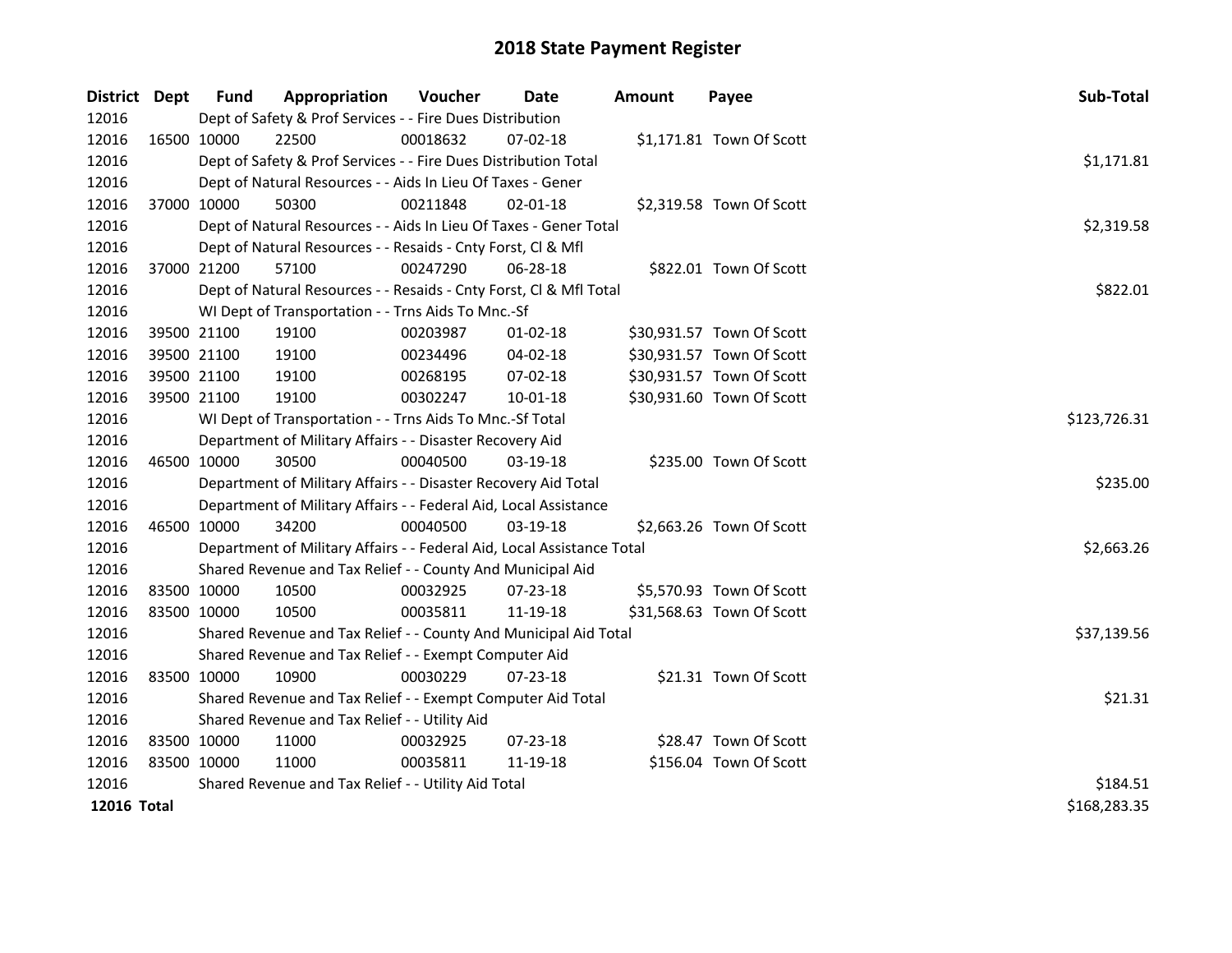| District Dept      |             | Fund        | Appropriation                                                      | Voucher    | Date           | <b>Amount</b> | Payee                      | Sub-Total    |
|--------------------|-------------|-------------|--------------------------------------------------------------------|------------|----------------|---------------|----------------------------|--------------|
| 12018              |             |             | Dept of Safety & Prof Services - - Fire Dues Distribution          |            |                |               |                            |              |
| 12018              |             | 16500 10000 | 22500                                                              | 00023881   | 07-24-18       |               | \$3,096.16 Town Of Seneca  |              |
| 12018              |             |             | Dept of Safety & Prof Services - - Fire Dues Distribution Total    |            |                |               |                            | \$3,096.16   |
| 12018              |             |             | Dept of Natural Resources - - Aids In Lieu Of Taxes - Gener        |            |                |               |                            |              |
| 12018              |             | 37000 10000 | 50300                                                              | 00211849   | 02-02-18       |               | \$1,252.53 Town Of Seneca  |              |
| 12018              |             |             | Dept of Natural Resources - - Aids In Lieu Of Taxes - Gener Total  |            |                |               |                            | \$1,252.53   |
| 12018              |             |             | Dept of Natural Resources - - General Program Operations --        |            |                |               |                            |              |
| 12018              |             | 37000 21200 | 25400                                                              | 00234862   | 05-14-18       |               | \$280.00 Town Of Seneca    |              |
| 12018              |             | 37000 21200 | 25400                                                              | 00242910   | 06-14-18       |               | \$600.00 Town Of Seneca    |              |
| 12018              |             |             | Dept of Natural Resources - - General Program Operations -- Total  |            |                |               |                            | \$880.00     |
| 12018              |             |             | Dept of Natural Resources - - Resaids - Cnty Forst, Cl & Mfl       |            |                |               |                            |              |
| 12018              |             | 37000 21200 | 57100                                                              | 00247291   | 06-28-18       |               | \$1,044.25 Town Of Seneca  |              |
| 12018              |             |             | Dept of Natural Resources - - Resaids - Cnty Forst, Cl & Mfl Total |            |                |               |                            | \$1,044.25   |
| 12018              |             |             | Dept of Natural Resources - - Fin Asst For Responsible Units       |            |                |               |                            |              |
| 12018              |             | 37000 27400 | 67000                                                              | 00235198   | 05-11-18       |               | \$1,737.09 Town Of Seneca  |              |
| 12018              |             |             | Dept of Natural Resources - - Fin Asst For Responsible Units Total |            |                |               |                            | \$1,737.09   |
| 12018              |             |             | WI Dept of Transportation - - Trns Aids To Mnc.-Sf                 |            |                |               |                            |              |
| 12018              |             | 39500 21100 | 19100                                                              | 00203988   | $01 - 02 - 18$ |               | \$39,902.27 Town Of Seneca |              |
| 12018              |             | 39500 21100 | 19100                                                              | 00234497   | 04-02-18       |               | \$39,902.27 Town Of Seneca |              |
| 12018              |             | 39500 21100 | 19100                                                              | 00268196   | 07-02-18       |               | \$39,902.27 Town Of Seneca |              |
| 12018              |             | 39500 21100 | 19100                                                              | 00302248   | $10 - 01 - 18$ |               | \$39,902.28 Town Of Seneca |              |
| 12018              |             |             | WI Dept of Transportation - - Trns Aids To Mnc.-Sf Total           |            |                |               |                            | \$159,609.09 |
| 12018              |             |             | Shared Revenue and Tax Relief - - County And Municipal Aid         |            |                |               |                            |              |
| 12018              |             | 83500 10000 | 10500                                                              | 00032926   | 07-23-18       |               | \$5,584.52 Town Of Seneca  |              |
| 12018              |             | 83500 10000 | 10500                                                              | 00035812   | 11-19-18       |               | \$35,765.28 Town Of Seneca |              |
| 12018              |             |             | Shared Revenue and Tax Relief - - County And Municipal Aid Total   |            |                |               |                            | \$41,349.80  |
| 12018              |             |             | Shared Revenue and Tax Relief - - Exempt Computer Aid              |            |                |               |                            |              |
| 12018              | 83500 10000 |             | 10900                                                              | 00030230   | $07 - 23 - 18$ |               | \$91.32 Town Of Seneca     |              |
| 12018              |             |             | Shared Revenue and Tax Relief - - Exempt Computer Aid Total        |            |                |               |                            | \$91.32      |
| 12018              |             |             | Shared Revenue and Tax Relief - - Utility Aid                      |            |                |               |                            |              |
| 12018              |             | 83500 10000 | 11000                                                              | 00032926   | 07-23-18       |               | \$581.14 Town Of Seneca    |              |
| 12018              |             | 83500 10000 | 11000                                                              | 00035812   | 11-19-18       |               | \$3,113.57 Town Of Seneca  |              |
| 12018              |             |             | Shared Revenue and Tax Relief - - Utility Aid Total                | \$3,694.71 |                |               |                            |              |
| <b>12018 Total</b> |             |             |                                                                    |            |                |               |                            | \$212,754.95 |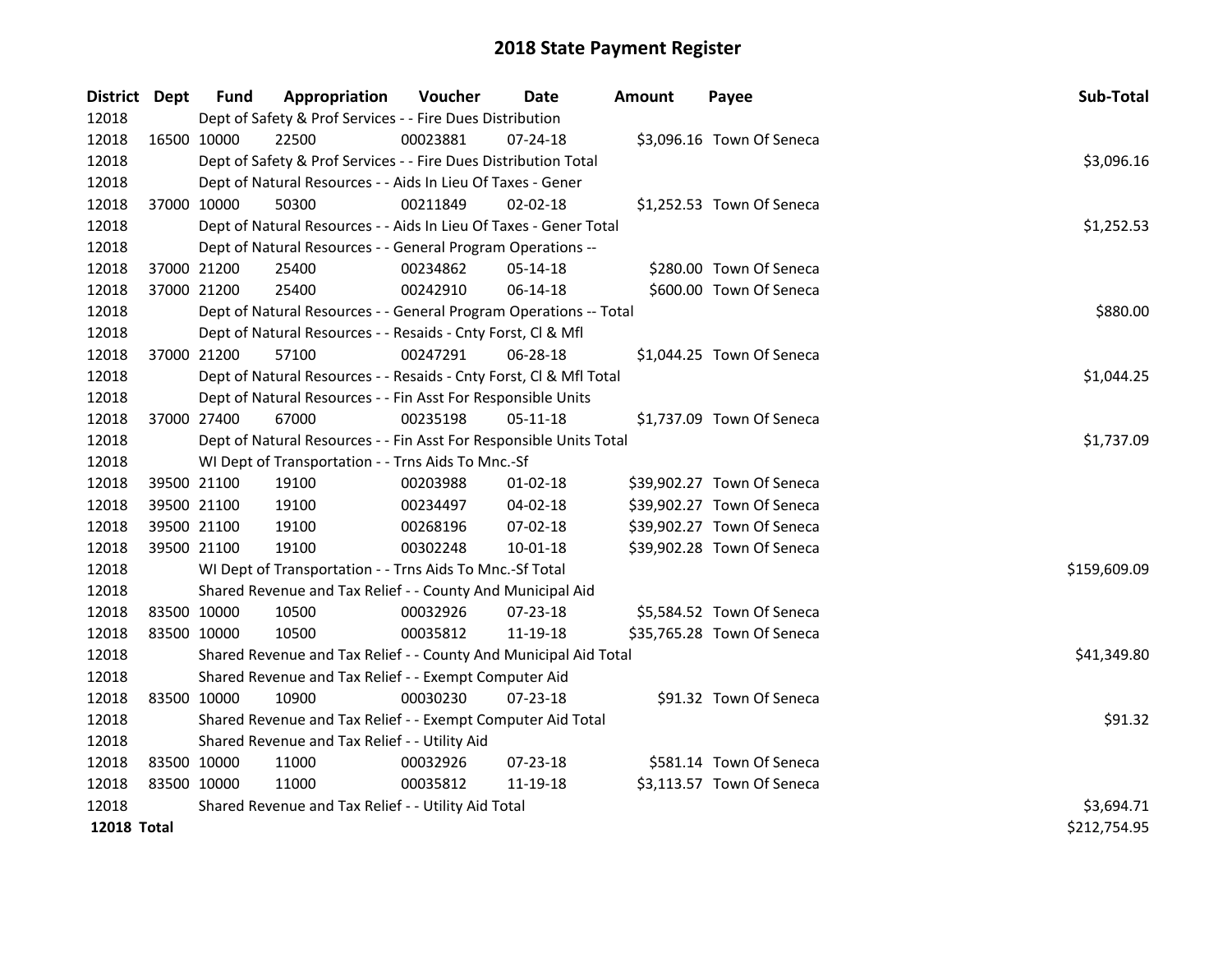| District Dept | <b>Fund</b>                                           | Appropriation                                                          | Voucher  | Date           | <b>Amount</b> | Payee                     | Sub-Total    |
|---------------|-------------------------------------------------------|------------------------------------------------------------------------|----------|----------------|---------------|---------------------------|--------------|
| 12020         |                                                       | Dept of Safety & Prof Services - - Fire Dues Distribution              |          |                |               |                           |              |
| 12020         | 16500 10000                                           | 22500                                                                  | 00023882 | $07 - 25 - 18$ |               | \$1,678.49 Town Of Utica  |              |
| 12020         |                                                       | Dept of Safety & Prof Services - - Fire Dues Distribution Total        |          |                |               |                           | \$1,678.49   |
| 12020         |                                                       | Dept of Natural Resources - - Aids In Lieu Of Taxes - Gener            |          |                |               |                           |              |
| 12020         | 37000 10000                                           | 50300                                                                  | 00211866 | 02-02-18       |               | \$470.79 Town Of Utica    |              |
| 12020         |                                                       | Dept of Natural Resources - - Aids In Lieu Of Taxes - Gener Total      |          |                |               |                           | \$470.79     |
| 12020         |                                                       | Dept of Natural Resources - - Resaids - Cnty Forst, Cl & Mfl           |          |                |               |                           |              |
| 12020         | 37000 21200                                           | 57100                                                                  | 00247292 | 06-28-18       |               | \$830.10 Town Of Utica    |              |
| 12020         |                                                       | Dept of Natural Resources - - Resaids - Cnty Forst, Cl & Mfl Total     |          |                |               |                           | \$830.10     |
| 12020         |                                                       | Dept of Natural Resources - - Fin Asst For Responsible Units           |          |                |               |                           |              |
| 12020         | 37000 27400                                           | 67000                                                                  | 00235980 | 05-11-18       |               | \$548.47 Town Of Utica    |              |
| 12020         |                                                       | Dept of Natural Resources - - Fin Asst For Responsible Units Total     |          |                |               |                           | \$548.47     |
| 12020         |                                                       | WI Dept of Transportation - - Trns Aids To Mnc.-Sf                     |          |                |               |                           |              |
| 12020         | 39500 21100                                           | 19100                                                                  | 00203989 | 01-02-18       |               | \$46,185.34 Town Of Utica |              |
| 12020         | 39500 21100                                           | 19100                                                                  | 00234498 | 04-02-18       |               | \$46,185.34 Town Of Utica |              |
| 12020         | 39500 21100                                           | 19100                                                                  | 00268197 | 07-02-18       |               | \$46,185.34 Town Of Utica |              |
| 12020         | 39500 21100                                           | 19100                                                                  | 00302249 | $10 - 01 - 18$ |               | \$46,185.35 Town Of Utica |              |
| 12020         |                                                       | WI Dept of Transportation - - Trns Aids To Mnc.-Sf Total               |          |                |               |                           | \$184,741.37 |
| 12020         |                                                       | WI Dept of Transportation - - Loc Rd Imp Prg St Fd                     |          |                |               |                           |              |
| 12020         | 39500 21100                                           | 27800                                                                  | 00328123 | 12-03-18       |               | \$46,610.69 Town Of Utica |              |
| 12020         |                                                       | WI Dept of Transportation - - Loc Rd Imp Prg St Fd Total               |          |                |               |                           | \$46,610.69  |
| 12020         |                                                       | Department of Military Affairs - - Disaster Recovery Aid               |          |                |               |                           |              |
| 12020         | 46500 10000                                           | 30500                                                                  | 00050644 | 10-18-18       |               | \$16,095.83 Town Of Utica |              |
| 12020         |                                                       | Department of Military Affairs - - Disaster Recovery Aid Total         |          |                |               |                           | \$16,095.83  |
| 12020         |                                                       | Department of Military Affairs - - Federal Aid, Local Assistance       |          |                |               |                           |              |
| 12020         | 46500 10000                                           | 34200                                                                  | 00050644 | 10-18-18       |               | \$96,574.95 Town Of Utica |              |
| 12020         |                                                       | Department of Military Affairs - - Federal Aid, Local Assistance Total |          |                |               |                           | \$96,574.95  |
| 12020         |                                                       | Shared Revenue and Tax Relief - - County And Municipal Aid             |          |                |               |                           |              |
| 12020         | 83500 10000                                           | 10500                                                                  | 00032927 | 07-23-18       |               | \$9,916.76 Town Of Utica  |              |
| 12020         | 83500 10000                                           | 10500                                                                  | 00035813 | 11-19-18       |               | \$56,194.96 Town Of Utica |              |
| 12020         |                                                       | Shared Revenue and Tax Relief - - County And Municipal Aid Total       |          |                |               |                           | \$66,111.72  |
| 12020         | Shared Revenue and Tax Relief - - Exempt Computer Aid |                                                                        |          |                |               |                           |              |
| 12020         | 83500 10000                                           | 10900                                                                  | 00030231 | 07-23-18       |               | \$2.03 Town Of Utica      |              |
| 12020         |                                                       | Shared Revenue and Tax Relief - - Exempt Computer Aid Total            |          |                |               |                           | \$2.03       |
| 12020         |                                                       | Shared Revenue and Tax Relief - - Utility Aid                          |          |                |               |                           |              |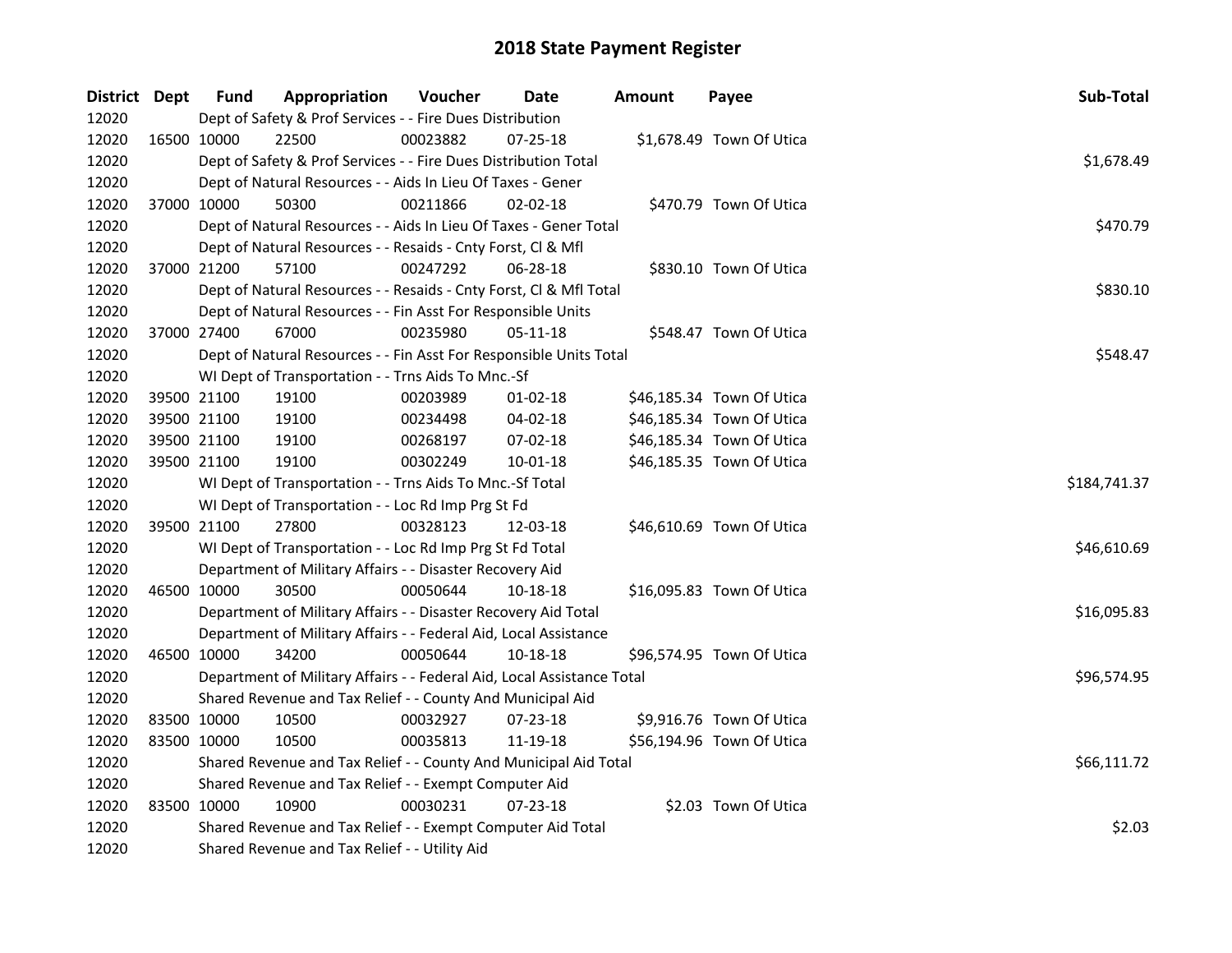| District Dept | Fund        | Appropriation                                       | Voucher  | Date       | Amount | Pavee                    | Sub-Total    |
|---------------|-------------|-----------------------------------------------------|----------|------------|--------|--------------------------|--------------|
| 12020         | 83500 10000 | 11000                                               | 00032927 | $07-23-18$ |        | \$196.02 Town Of Utica   |              |
| 12020         | 83500 10000 | 11000                                               | 00035813 | 11-19-18   |        | \$1.060.03 Town Of Utica |              |
| 12020         |             | Shared Revenue and Tax Relief - - Utility Aid Total |          |            |        |                          | \$1,256.05   |
| 12020 Total   |             |                                                     |          |            |        |                          | \$414,920.49 |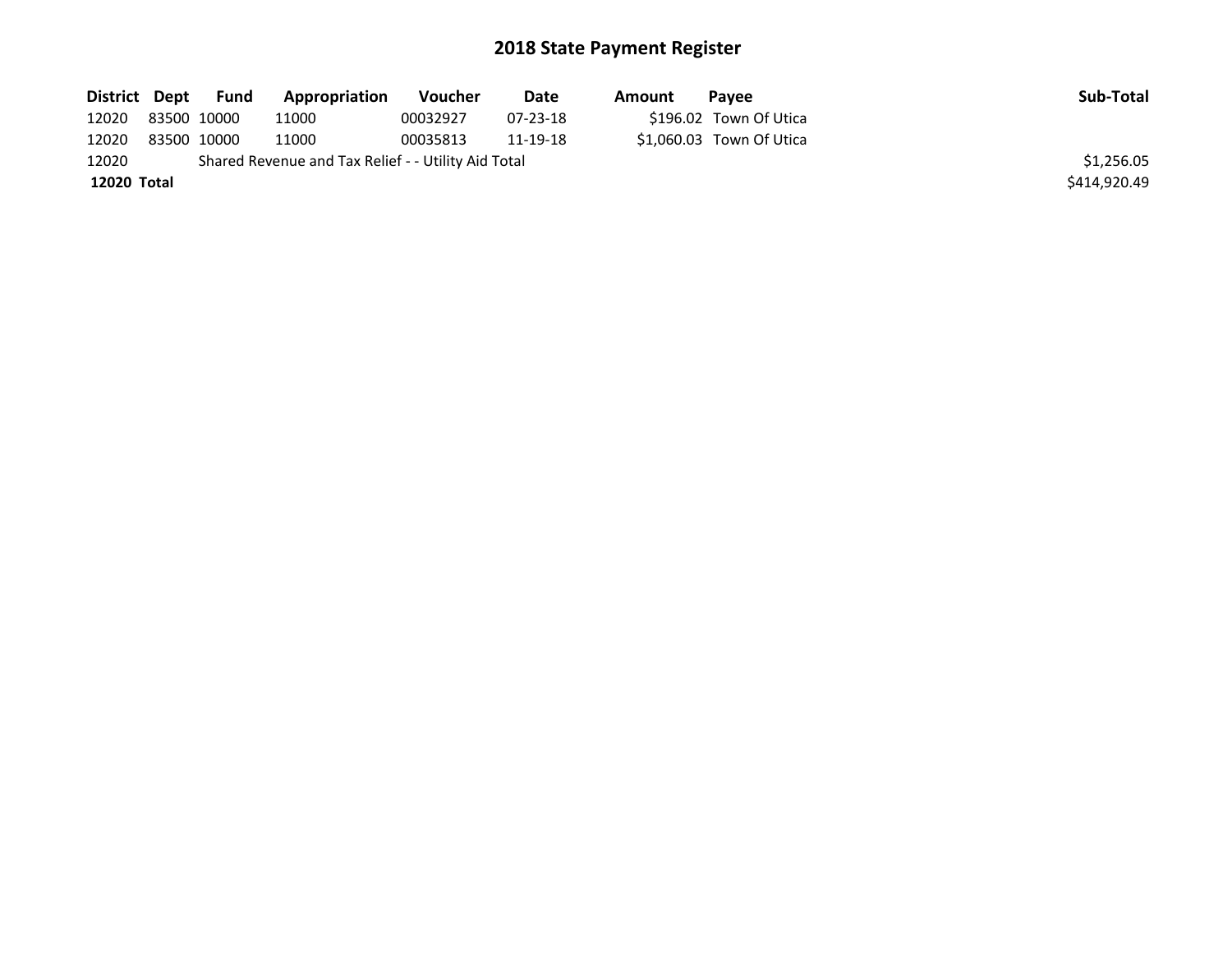| District Dept |             | <b>Fund</b> | Appropriation                                                          | Voucher  | Date           | <b>Amount</b> | Payee                       | Sub-Total    |
|---------------|-------------|-------------|------------------------------------------------------------------------|----------|----------------|---------------|-----------------------------|--------------|
| 12022         |             |             | Dept of Safety & Prof Services - - Fire Dues Distribution              |          |                |               |                             |              |
| 12022         | 16500 10000 |             | 22500                                                                  | 00023883 | 07-24-18       |               | \$1,013.74 Town Of Wauzeka  |              |
| 12022         |             |             | Dept of Safety & Prof Services - - Fire Dues Distribution Total        |          |                |               |                             | \$1,013.74   |
| 12022         |             |             | Dept of Natural Resources - - Aids In Lieu Of Taxes - Gener            |          |                |               |                             |              |
| 12022         | 37000 10000 |             | 50300                                                                  | 00211715 | 02-02-18       |               | \$1,344.04 Town Of Wauzeka  |              |
| 12022         | 37000 10000 |             | 50300                                                                  | 00211716 | 02-02-18       |               | \$14,230.10 Town Of Wauzeka |              |
| 12022         | 37000 10000 |             | 50300                                                                  | 00229774 | 04-20-18       |               | \$2,475.90 Town Of Wauzeka  |              |
| 12022         |             |             | Dept of Natural Resources - - Aids In Lieu Of Taxes - Gener Total      |          |                |               |                             | \$18,050.04  |
| 12022         |             |             | Dept of Natural Resources - - Resaids - Cnty Forst, Cl & Mfl           |          |                |               |                             |              |
| 12022         |             | 37000 21200 | 57100                                                                  | 00247293 | 06-28-18       |               | \$512.92 Town Of Wauzeka    |              |
| 12022         |             |             | Dept of Natural Resources - - Resaids - Cnty Forst, Cl & Mfl Total     |          |                |               |                             | \$512.92     |
| 12022         |             |             | Dept of Natural Resources - - Fin Asst For Responsible Units           |          |                |               |                             |              |
| 12022         | 37000 27400 |             | 67000                                                                  | 00235842 | 05-11-18       |               | \$308.27 Town Of Wauzeka    |              |
| 12022         |             |             | Dept of Natural Resources - - Fin Asst For Responsible Units Total     |          |                |               |                             | \$308.27     |
| 12022         |             |             | WI Dept of Transportation - - Trns Aids To Mnc.-Sf                     |          |                |               |                             |              |
| 12022         | 39500 21100 |             | 19100                                                                  | 00203990 | $01 - 02 - 18$ |               | \$28,608.27 Town Of Wauzeka |              |
| 12022         | 39500 21100 |             | 19100                                                                  | 00234499 | $04 - 02 - 18$ |               | \$28,608.27 Town Of Wauzeka |              |
| 12022         | 39500 21100 |             | 19100                                                                  | 00268198 | 07-02-18       |               | \$28,608.27 Town Of Wauzeka |              |
| 12022         | 39500 21100 |             | 19100                                                                  | 00302250 | 10-01-18       |               | \$28,608.29 Town Of Wauzeka |              |
| 12022         |             |             | WI Dept of Transportation - - Trns Aids To Mnc.-Sf Total               |          |                |               |                             | \$114,433.10 |
| 12022         |             |             | WI Dept of Transportation - - Loc Rd Imp Prg St Fd                     |          |                |               |                             |              |
| 12022         | 39500 21100 |             | 27800                                                                  | 00330517 | 12-10-18       |               | \$73,922.50 Town Of Wauzeka |              |
| 12022         |             |             | WI Dept of Transportation - - Loc Rd Imp Prg St Fd Total               |          |                |               |                             | \$73,922.50  |
| 12022         |             |             | Department of Military Affairs - - Disaster Recovery Aid               |          |                |               |                             |              |
| 12022         | 46500 10000 |             | 30500                                                                  | 00051615 | 11-08-18       |               | \$1,062.25 Town Of Wauzeka  |              |
| 12022         |             |             | Department of Military Affairs - - Disaster Recovery Aid Total         |          |                |               |                             | \$1,062.25   |
| 12022         |             |             | Department of Military Affairs - - Federal Aid, Local Assistance       |          |                |               |                             |              |
| 12022         | 46500 10000 |             | 34200                                                                  | 00051615 | 11-08-18       |               | \$6,373.52 Town Of Wauzeka  |              |
| 12022         |             |             | Department of Military Affairs - - Federal Aid, Local Assistance Total |          |                |               |                             | \$6,373.52   |
| 12022         |             |             | Shared Revenue and Tax Relief - - County And Municipal Aid             |          |                |               |                             |              |
| 12022         | 83500 10000 |             | 10500                                                                  | 00032928 | 07-23-18       |               | \$6,916.66 Town Of Wauzeka  |              |
| 12022         | 83500 10000 |             | 10500                                                                  | 00035814 | 11-19-18       |               | \$39,194.41 Town Of Wauzeka |              |
| 12022         |             |             | Shared Revenue and Tax Relief - - County And Municipal Aid Total       |          |                |               |                             | \$46,111.07  |
| 12022         |             |             | Shared Revenue and Tax Relief - - Exempt Computer Aid                  |          |                |               |                             |              |
| 12022         | 83500 10000 |             | 10900                                                                  | 00030232 | 07-23-18       |               | \$10.15 Town Of Wauzeka     |              |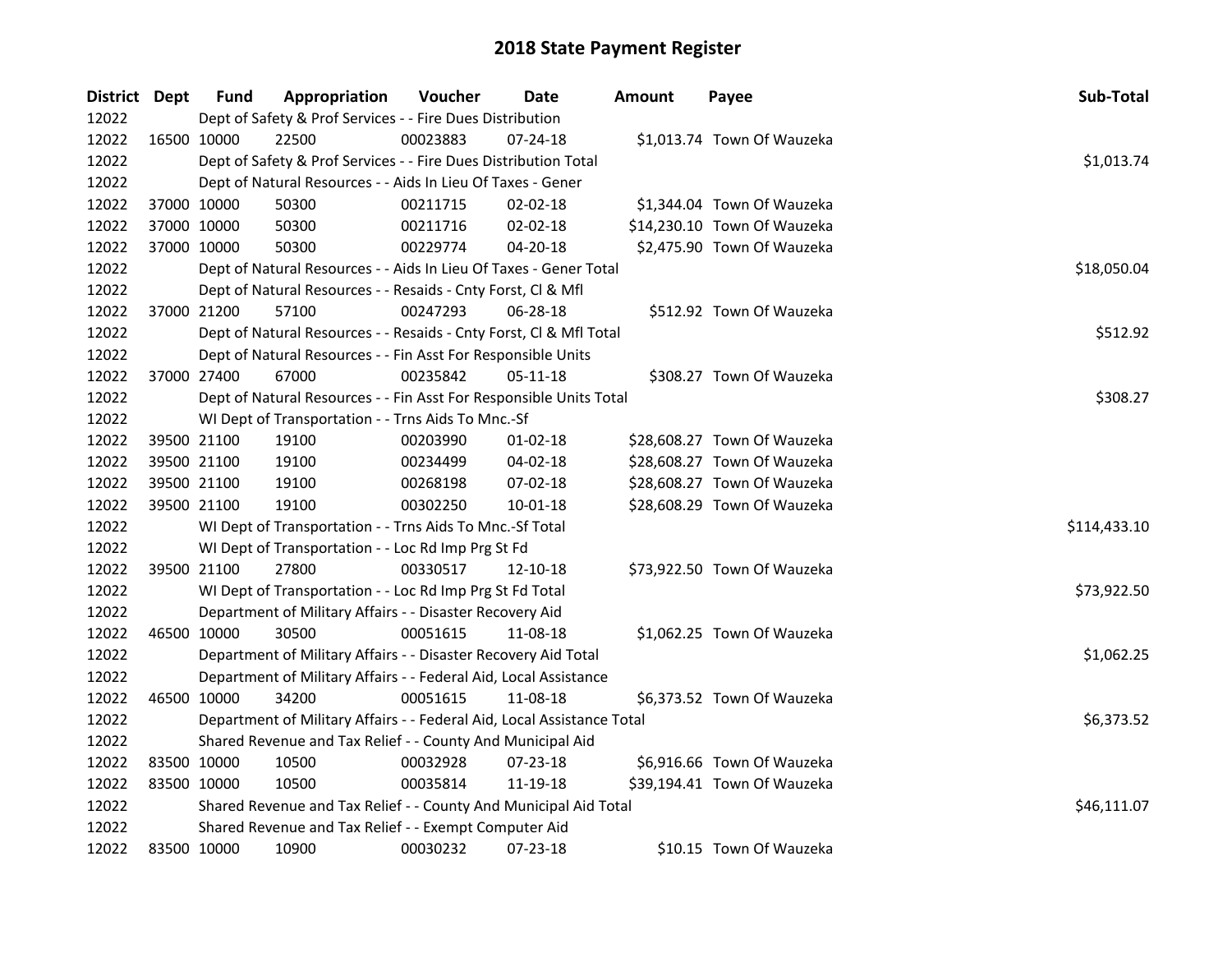| District Dept | <b>Fund</b> | Appropriation                                               | Voucher  | Date           | Amount | Payee                      | Sub-Total    |
|---------------|-------------|-------------------------------------------------------------|----------|----------------|--------|----------------------------|--------------|
| 12022         |             | Shared Revenue and Tax Relief - - Exempt Computer Aid Total |          |                |        |                            | \$10.15      |
| 12022         |             | Shared Revenue and Tax Relief - - Utility Aid               |          |                |        |                            |              |
| 12022         | 83500 10000 | 11000                                                       | 00032928 | $07 - 23 - 18$ |        | \$863.34 Town Of Wauzeka   |              |
| 12022         | 83500 10000 | 11000                                                       | 00035814 | 11-19-18       |        | \$5,084.78 Town Of Wauzeka |              |
| 12022         |             | Shared Revenue and Tax Relief - - Utility Aid Total         |          |                |        |                            | \$5,948.12   |
| 12022 Total   |             |                                                             |          |                |        |                            | \$267,745.68 |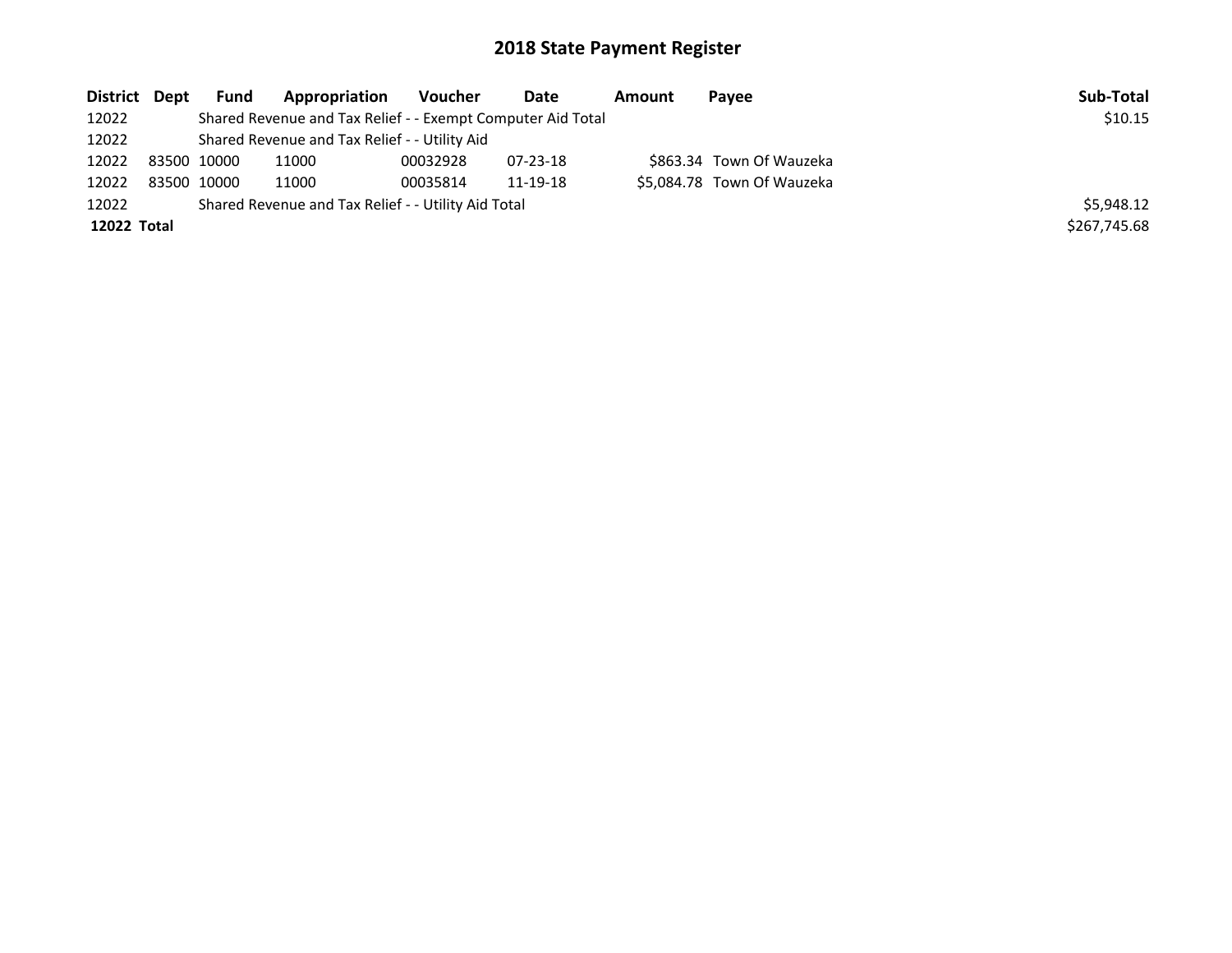| <b>District</b> | Dept        | <b>Fund</b> | Appropriation                                                      | <b>Voucher</b> | Date           | <b>Amount</b> | Payee                              | Sub-Total   |
|-----------------|-------------|-------------|--------------------------------------------------------------------|----------------|----------------|---------------|------------------------------------|-------------|
| 12106           |             |             | Dept of Safety & Prof Services - - Fire Dues Distribution          |                |                |               |                                    |             |
| 12106           |             | 16500 10000 | 22500                                                              | 00023884       | $07 - 24 - 18$ |               | \$224.06 Village Of Bell Center    |             |
| 12106           |             |             | Dept of Safety & Prof Services - - Fire Dues Distribution Total    |                |                |               |                                    | \$224.06    |
| 12106           |             |             | Dept of Natural Resources - - Aids In Lieu Of Taxes - Gener        |                |                |               |                                    |             |
| 12106           |             | 37000 10000 | 50300                                                              | 00211679       | $02 - 02 - 18$ |               | \$8,070.92 Village Of Bell Center  |             |
| 12106           |             |             | Dept of Natural Resources - - Aids In Lieu Of Taxes - Gener Total  |                | \$8,070.92     |               |                                    |             |
| 12106           |             |             | Dept of Natural Resources - - Resaids - Cnty Forst, Cl & Mfl       |                |                |               |                                    |             |
| 12106           |             | 37000 21200 | 57100                                                              | 00247294       | 06-28-18       |               | \$130.50 Village Of Bell Center    |             |
| 12106           |             |             | Dept of Natural Resources - - Resaids - Cnty Forst, Cl & Mfl Total |                |                |               |                                    | \$130.50    |
| 12106           |             |             | Dept of Natural Resources - - Fin Asst For Responsible Units       |                |                |               |                                    |             |
| 12106           |             | 37000 27400 | 67000                                                              | 00235797       | $05-11-18$     |               | \$102.23 Village Of Bell Center    |             |
| 12106           |             |             | Dept of Natural Resources - - Fin Asst For Responsible Units Total |                |                |               |                                    | \$102.23    |
| 12106           |             |             | WI Dept of Transportation - - Trns Aids To Mnc.-Sf                 |                |                |               |                                    |             |
| 12106           |             | 39500 21100 | 19100                                                              | 00203991       | $01 - 02 - 18$ |               | \$6,468.21 Village Of Bell Center  |             |
| 12106           |             | 39500 21100 | 19100                                                              | 00234500       | 04-02-18       |               | \$6,468.21 Village Of Bell Center  |             |
| 12106           |             | 39500 21100 | 19100                                                              | 00268199       | $07 - 02 - 18$ |               | \$6,468.21 Village Of Bell Center  |             |
| 12106           |             | 39500 21100 | 19100                                                              | 00302251       | 10-01-18       |               | \$6,468.24 Village Of Bell Center  |             |
| 12106           |             |             | WI Dept of Transportation - - Trns Aids To Mnc.-Sf Total           |                |                |               |                                    | \$25,872.87 |
| 12106           |             |             | Shared Revenue and Tax Relief - - County And Municipal Aid         |                |                |               |                                    |             |
| 12106           | 83500 10000 |             | 10500                                                              | 00032929       | $07 - 23 - 18$ |               | \$4,294.15 Village Of Bell Center  |             |
| 12106           | 83500 10000 |             | 10500                                                              | 00035815       | 11-19-18       |               | \$24,333.49 Village Of Bell Center |             |
| 12106           |             |             | Shared Revenue and Tax Relief - - County And Municipal Aid Total   |                |                |               |                                    | \$28,627.64 |
| 12106           |             |             | Shared Revenue and Tax Relief - - Utility Aid                      |                |                |               |                                    |             |
| 12106           | 83500 10000 |             | 11000                                                              | 00032929       | $07 - 23 - 18$ |               | \$1,554.89 Village Of Bell Center  |             |
| 12106           | 83500 10000 |             | 11000                                                              | 00035815       | 11-19-18       |               | \$9,182.18 Village Of Bell Center  |             |
| 12106           |             |             | Shared Revenue and Tax Relief - - Utility Aid Total                |                |                |               |                                    | \$10,737.07 |
| 12106 Total     |             |             |                                                                    |                |                |               |                                    | \$73,765.29 |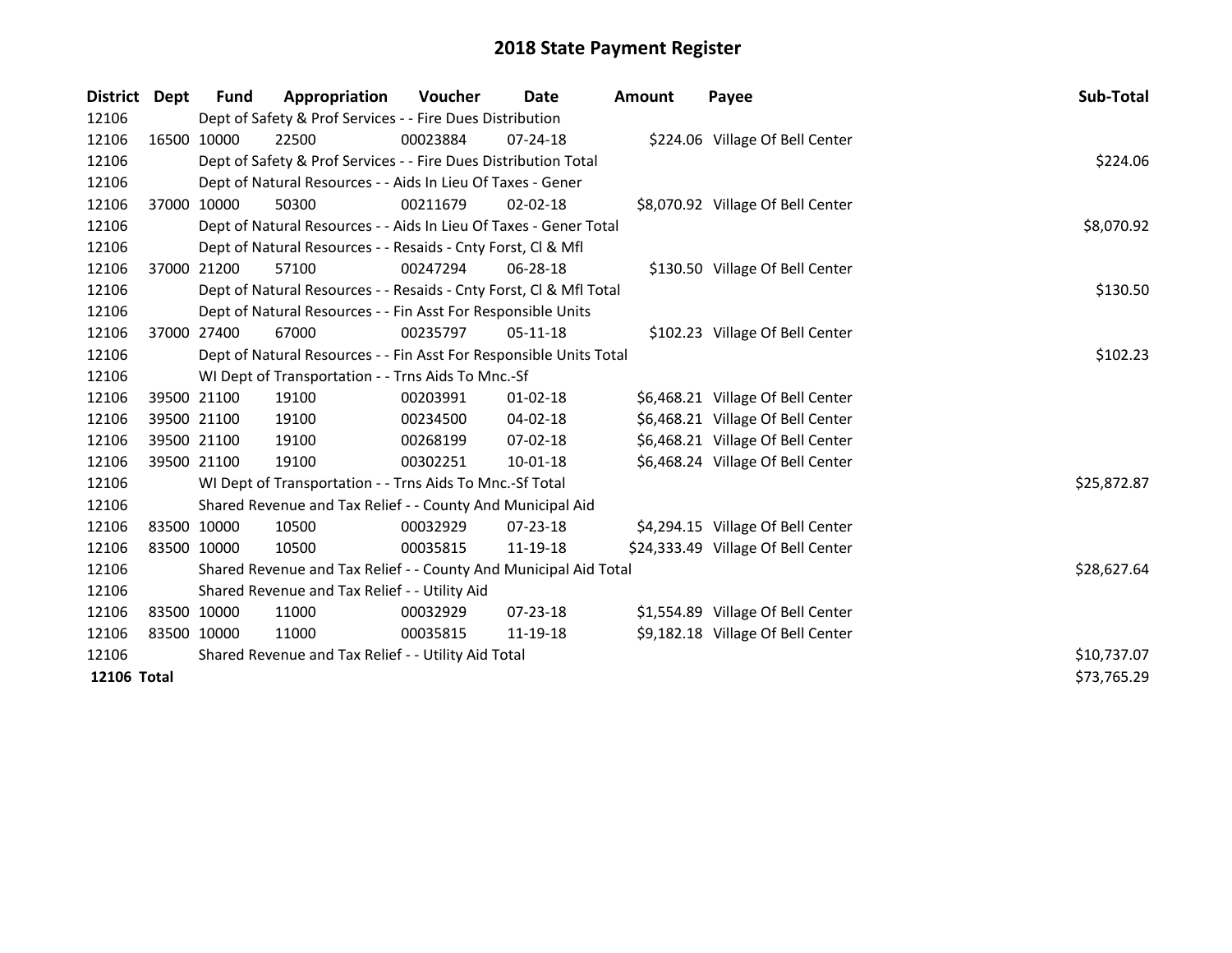| District Dept |             | <b>Fund</b> | Appropriation                                                          | Voucher  | <b>Date</b>    | <b>Amount</b> | Payee                          | Sub-Total   |
|---------------|-------------|-------------|------------------------------------------------------------------------|----------|----------------|---------------|--------------------------------|-------------|
| 12121         |             |             | Dept of Safety & Prof Services - - Fire Dues Distribution              |          |                |               |                                |             |
| 12121         |             | 16500 10000 | 22500                                                                  | 00023885 | 07-24-18       |               | \$753.44 Village Of Eastman    |             |
| 12121         |             |             | Dept of Safety & Prof Services - - Fire Dues Distribution Total        |          |                |               |                                | \$753.44    |
| 12121         |             |             | Dept of Natural Resources - - Resaids - Cnty Forst, Cl & Mfl           |          |                |               |                                |             |
| 12121         |             | 37000 21200 | 57100                                                                  | 00247296 | $06 - 28 - 18$ |               | \$2.80 Village Of Eastman      |             |
| 12121         |             |             | Dept of Natural Resources - - Resaids - Cnty Forst, Cl & Mfl Total     |          |                |               |                                | \$2.80      |
| 12121         |             |             | Dept of Natural Resources - - Rec & Resource Aids, Fed                 |          |                |               |                                |             |
| 12121         |             | 37000 21200 | 58300                                                                  | 00262108 | 08-27-18       |               | \$964.50 Village Of Eastman    |             |
| 12121         |             |             | Dept of Natural Resources - - Rec & Resource Aids, Fed Total           |          |                |               |                                | \$964.50    |
| 12121         |             |             | Dept of Natural Resources - - Fin Asst For Responsible Units           |          |                |               |                                |             |
| 12121         | 37000 27400 |             | 67000                                                                  | 00235556 | 05-11-18       |               | \$1,226.74 Village Of Eastman  |             |
| 12121         |             |             | Dept of Natural Resources - - Fin Asst For Responsible Units Total     |          |                |               |                                | \$1,226.74  |
| 12121         |             |             | WI Dept of Transportation - - Trns Aids To Mnc.-Sf                     |          |                |               |                                |             |
| 12121         |             | 39500 21100 | 19100                                                                  | 00203992 | $01 - 02 - 18$ |               | \$4,688.20 Village Of Eastman  |             |
| 12121         |             | 39500 21100 | 19100                                                                  | 00234501 | 04-02-18       |               | \$4,688.20 Village Of Eastman  |             |
| 12121         |             | 39500 21100 | 19100                                                                  | 00268200 | 07-02-18       |               | \$4,688.20 Village Of Eastman  |             |
| 12121         |             | 39500 21100 | 19100                                                                  | 00302252 | 10-01-18       |               | \$4,688.22 Village Of Eastman  |             |
| 12121         |             |             | WI Dept of Transportation - - Trns Aids To Mnc.-Sf Total               |          |                |               |                                | \$18,752.82 |
| 12121         |             |             | Department of Military Affairs - - Disaster Recovery Aid               |          |                |               |                                |             |
| 12121         |             | 46500 10000 | 30500                                                                  | 00050653 | 10-18-18       |               | \$1,327.99 Village Of Eastman  |             |
| 12121         | 46500 10000 |             | 30500                                                                  | 00052630 | 12-06-18       |               | \$1,129.20 Village Of Eastman  |             |
| 12121         |             |             | Department of Military Affairs - - Disaster Recovery Aid Total         |          |                |               |                                | \$2,457.19  |
| 12121         |             |             | Department of Military Affairs - - Federal Aid, Local Assistance       |          |                |               |                                |             |
| 12121         |             | 46500 10000 | 34200                                                                  | 00050653 | 10-18-18       |               | \$7,967.91 Village Of Eastman  |             |
| 12121         |             | 46500 10000 | 34200                                                                  | 00052630 | 12-06-18       |               | \$6,775.19 Village Of Eastman  |             |
| 12121         |             |             | Department of Military Affairs - - Federal Aid, Local Assistance Total |          |                |               |                                | \$14,743.10 |
| 12121         |             |             | Shared Revenue and Tax Relief - - Expenditure Restraint Program        |          |                |               |                                |             |
| 12121         | 83500 10000 |             | 10100                                                                  | 00032930 | 07-23-18       |               | \$472.63 Village Of Eastman    |             |
| 12121         | 83500 10000 |             | 10100                                                                  | 00035816 | 11-19-18       |               | \$0.07 Village Of Eastman      |             |
| 12121         |             |             | Shared Revenue and Tax Relief - - Expenditure Restraint Program Total  |          |                |               |                                | \$472.70    |
| 12121         |             |             | Shared Revenue and Tax Relief - - County And Municipal Aid             |          |                |               |                                |             |
| 12121         |             | 83500 10000 | 10500                                                                  | 00032930 | 07-23-18       |               | \$10,537.61 Village Of Eastman |             |
| 12121         | 83500 10000 |             | 10500                                                                  | 00035816 | 11-19-18       |               | \$59,713.13 Village Of Eastman |             |
| 12121         |             |             | Shared Revenue and Tax Relief - - County And Municipal Aid Total       |          |                |               |                                | \$70,250.74 |
| 12121         |             |             | Shared Revenue and Tax Relief - - Exempt Computer Aid                  |          |                |               |                                |             |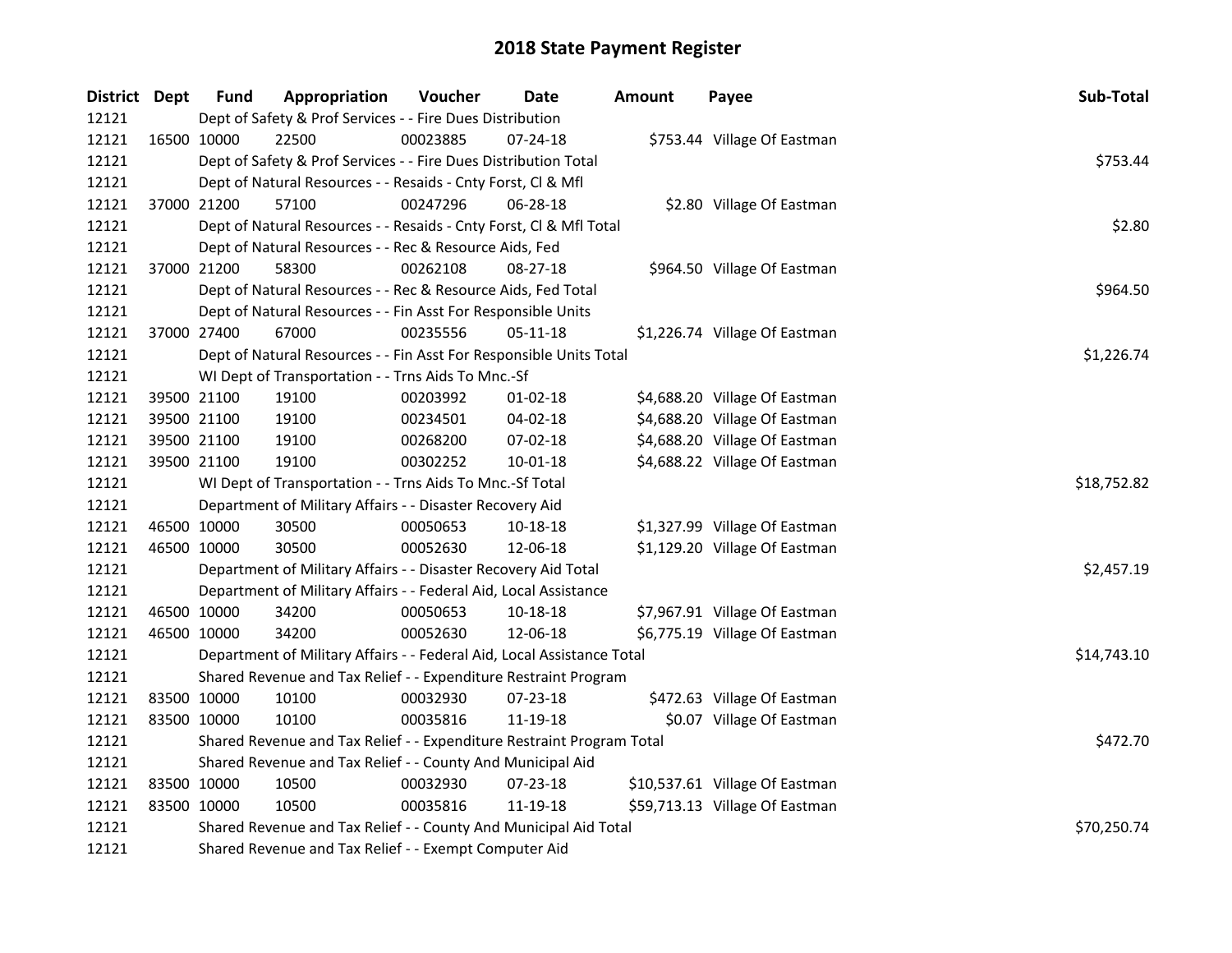| District Dept |             | Fund | Appropriation                                               | Voucher  | Date           | Amount | <b>Pavee</b>               | Sub-Total    |
|---------------|-------------|------|-------------------------------------------------------------|----------|----------------|--------|----------------------------|--------------|
| 12121         | 83500 10000 |      | 10900                                                       | 00030233 | $07 - 23 - 18$ |        | \$15.22 Village Of Eastman |              |
| 12121         |             |      | Shared Revenue and Tax Relief - - Exempt Computer Aid Total |          |                |        |                            | \$15.22      |
| 12121 Total   |             |      |                                                             |          |                |        |                            | \$109,639.25 |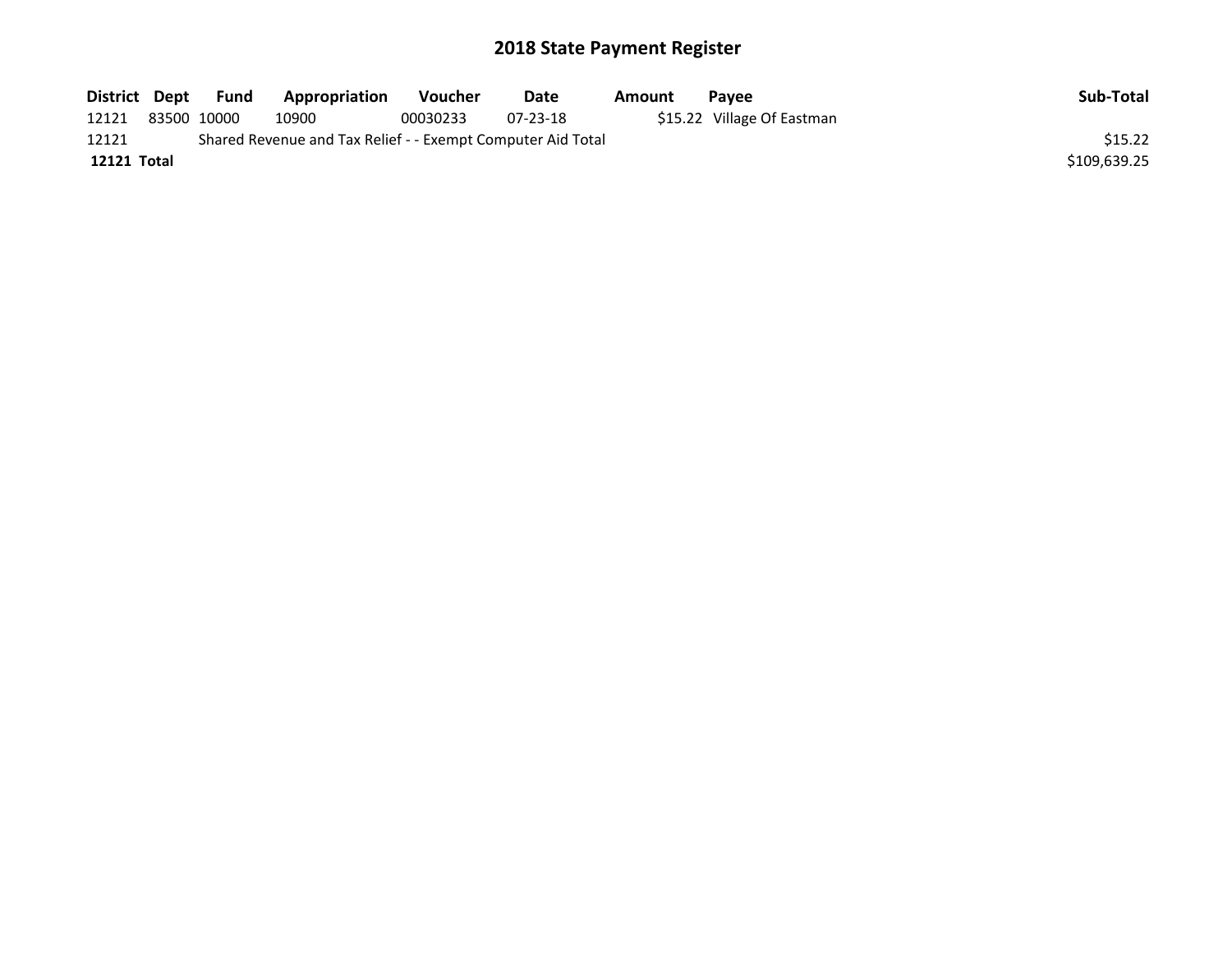| District Dept |             | <b>Fund</b> | Appropriation                                                           | Voucher  | Date           | <b>Amount</b> | Payee                             | Sub-Total   |
|---------------|-------------|-------------|-------------------------------------------------------------------------|----------|----------------|---------------|-----------------------------------|-------------|
| 12126         |             |             | Dept of Safety & Prof Services - - Fire Dues Distribution               |          |                |               |                                   |             |
| 12126         | 16500 10000 |             | 22500                                                                   | 00023886 | 07-24-18       |               | \$827.52 Village Of Ferryville    |             |
| 12126         |             |             | Dept of Safety & Prof Services - - Fire Dues Distribution Total         |          |                |               |                                   | \$827.52    |
| 12126         |             |             | Environmental Improvement Prog - - Clean Water Fund Program Finan       |          |                |               |                                   |             |
| 12126         | 32000 57300 |             | 16300                                                                   | 00000145 | $02 - 22 - 18$ |               | \$581.87 Village Of Ferryville    |             |
| 12126         |             |             | Environmental Improvement Prog - - Clean Water Fund Program Finan Total |          |                |               |                                   | \$581.87    |
| 12126         |             |             | Dept of Natural Resources - - General Program Operations --             |          |                |               |                                   |             |
| 12126         |             | 37000 21200 | 25400                                                                   | 00243660 | 06-14-18       |               | \$375.00 Village Of Ferryville    |             |
| 12126         |             |             | Dept of Natural Resources - - General Program Operations -- Total       |          |                |               |                                   | \$375.00    |
| 12126         |             |             | Dept of Natural Resources - - Resaids - Cnty Forst, Cl & Mfl            |          |                |               |                                   |             |
| 12126         |             | 37000 21200 | 57100                                                                   | 00247297 | 06-28-18       |               | \$20.54 Village Of Ferryville     |             |
| 12126         |             |             | Dept of Natural Resources - - Resaids - Cnty Forst, Cl & Mfl Total      |          |                |               |                                   | \$20.54     |
| 12126         |             |             | Dept of Natural Resources - - Fin Asst For Responsible Units            |          |                |               |                                   |             |
| 12126         | 37000 27400 |             | 67000                                                                   | 00235006 | 05-11-18       |               | \$305.89 Village Of Ferryville    |             |
| 12126         |             |             | Dept of Natural Resources - - Fin Asst For Responsible Units Total      |          |                |               |                                   | \$305.89    |
| 12126         |             |             | WI Dept of Transportation - - Trns Aids To Mnc.-Sf                      |          |                |               |                                   |             |
| 12126         | 39500 21100 |             | 19100                                                                   | 00203993 | 01-02-18       |               | \$4,896.67 Village Of Ferryville  |             |
| 12126         |             | 39500 21100 | 19100                                                                   | 00234502 | 04-02-18       |               | \$4,896.67 Village Of Ferryville  |             |
| 12126         | 39500 21100 |             | 19100                                                                   | 00268201 | 07-02-18       |               | \$4,896.67 Village Of Ferryville  |             |
| 12126         | 39500 21100 |             | 19100                                                                   | 00302253 | $10 - 01 - 18$ |               | \$4,896.68 Village Of Ferryville  |             |
| 12126         |             |             | WI Dept of Transportation - - Trns Aids To Mnc.-Sf Total                |          |                |               |                                   | \$19,586.69 |
| 12126         |             |             | Department of Military Affairs - - Disaster Recovery Aid                |          |                |               |                                   |             |
| 12126         | 46500 10000 |             | 30500                                                                   | 00050651 | 10-18-18       |               | \$8,337.50 Village Of Ferryville  |             |
| 12126         |             |             | Department of Military Affairs - - Disaster Recovery Aid Total          |          |                |               |                                   | \$8,337.50  |
| 12126         |             |             | Department of Military Affairs - - Federal Aid, Local Assistance        |          |                |               |                                   |             |
| 12126         | 46500 10000 |             | 34200                                                                   | 00040323 | 03-16-18       |               | \$50,025.00 Village Of Ferryville |             |
| 12126         |             |             | Department of Military Affairs - - Federal Aid, Local Assistance Total  |          |                |               |                                   | \$50,025.00 |
| 12126         |             |             | Shared Revenue and Tax Relief - - County And Municipal Aid              |          |                |               |                                   |             |
| 12126         | 83500 10000 |             | 10500                                                                   | 00032931 | 07-23-18       |               | \$6,483.89 Village Of Ferryville  |             |
| 12126         | 83500 10000 |             | 10500                                                                   | 00035817 | 11-19-18       |               | \$36,742.03 Village Of Ferryville |             |
| 12126         |             |             | Shared Revenue and Tax Relief - - County And Municipal Aid Total        |          |                |               |                                   | \$43,225.92 |
| 12126         |             |             | Shared Revenue and Tax Relief - - Exempt Computer Aid                   |          |                |               |                                   |             |
| 12126         | 83500 10000 |             | 10900                                                                   | 00030234 | 07-23-18       |               | \$50.74 Village Of Ferryville     |             |
| 12126         | 83500 10000 |             | 10900                                                                   | 00032265 | 07-23-18       |               | \$153.79 Village Of Ferryville    |             |
| 12126         |             |             | Shared Revenue and Tax Relief - - Exempt Computer Aid Total             |          |                |               |                                   | \$204.53    |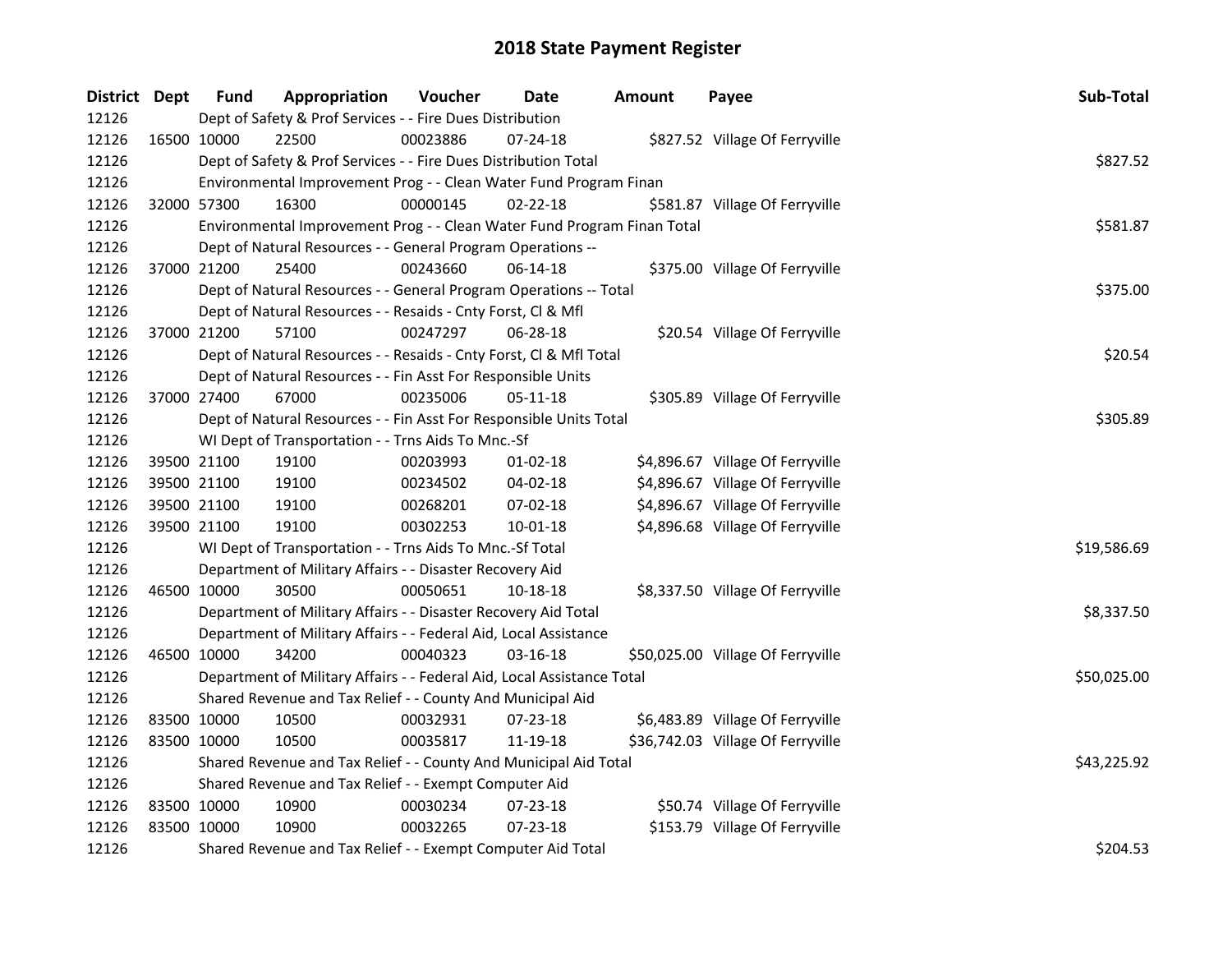| District Dept Fund | Appropriation | Voucher | Date | <b>Amount</b> | Payee | Sub-Total    |
|--------------------|---------------|---------|------|---------------|-------|--------------|
| 12126 Total        |               |         |      |               |       | \$123,490.46 |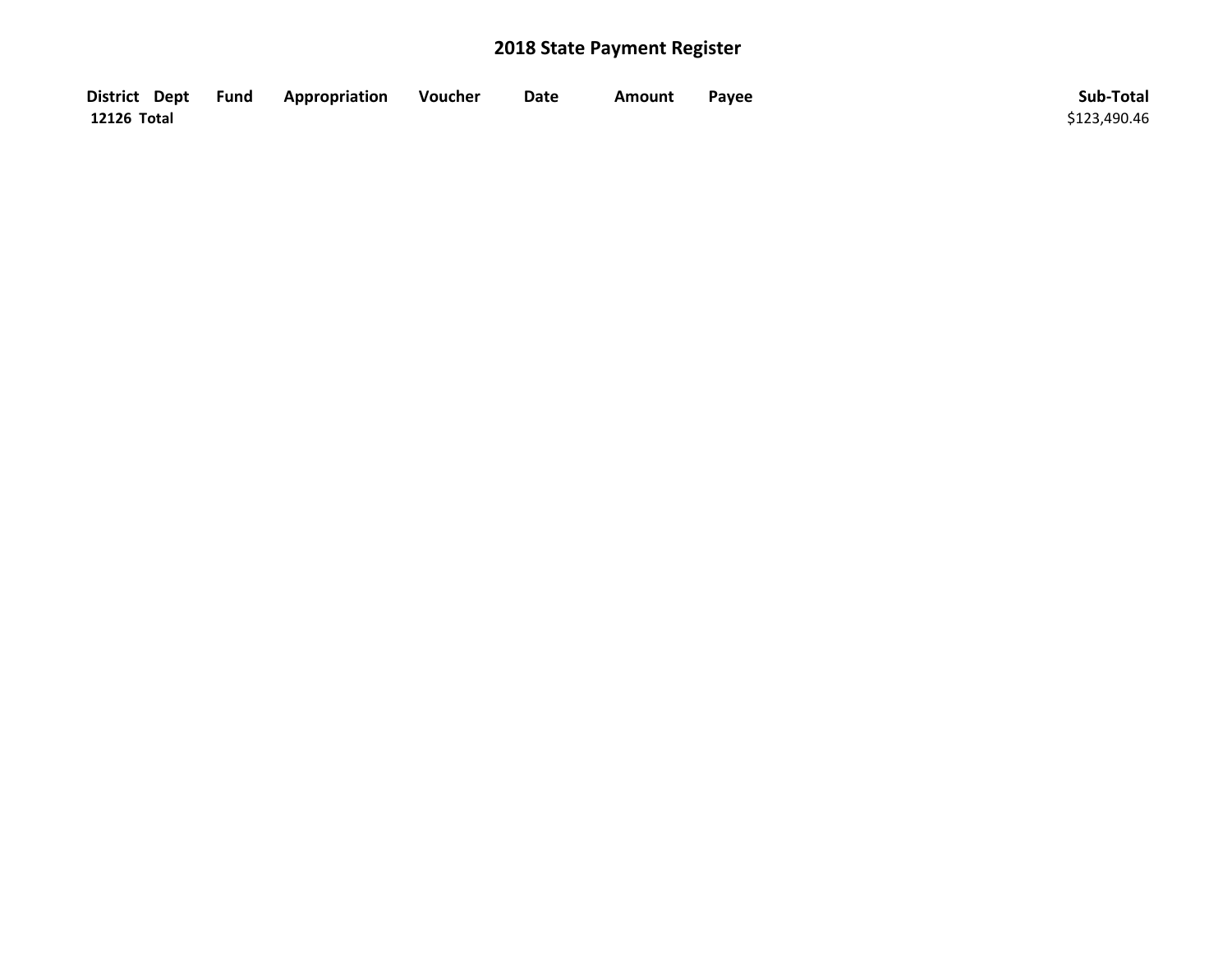| District Dept |             | <b>Fund</b> | Appropriation                                                          | Voucher  | <b>Date</b>    | <b>Amount</b> | Payee                             | Sub-Total   |
|---------------|-------------|-------------|------------------------------------------------------------------------|----------|----------------|---------------|-----------------------------------|-------------|
| 12131         |             |             | Dept of Safety & Prof Services - - Fire Dues Distribution              |          |                |               |                                   |             |
| 12131         |             | 16500 10000 | 22500                                                                  | 00021103 | 07-19-18       |               | \$1,064.94 Village Of Gays Mills  |             |
| 12131         |             |             | Dept of Safety & Prof Services - - Fire Dues Distribution Total        |          |                |               |                                   | \$1,064.94  |
| 12131         |             |             | Dept of Natural Resources - - Gpo - Federal Funds                      |          |                |               |                                   |             |
| 12131         | 37000 10000 |             | 94100                                                                  | 00279671 | 11-16-18       |               | \$44,550.00 Village Of Gays Mills |             |
| 12131         |             |             | Dept of Natural Resources - - Gpo - Federal Funds Total                |          |                |               |                                   | \$44,550.00 |
| 12131         |             |             | Dept of Natural Resources - - General Program Operations --            |          |                |               |                                   |             |
| 12131         | 37000 21200 |             | 25400                                                                  | 00243659 | 06-14-18       |               | \$155.00 Village Of Gays Mills    |             |
| 12131         |             |             | Dept of Natural Resources - - General Program Operations -- Total      |          |                |               |                                   | \$155.00    |
| 12131         |             |             | Dept of Natural Resources - - Resaids - Cnty Forst, Cl & Mfl           |          |                |               |                                   |             |
| 12131         | 37000 21200 |             | 57100                                                                  | 00247298 | 06-28-18       |               | \$88.59 Village Of Gays Mills     |             |
| 12131         |             |             | Dept of Natural Resources - - Resaids - Cnty Forst, Cl & Mfl Total     |          |                |               |                                   | \$88.59     |
| 12131         |             |             | Dept of Natural Resources - - Resaids - Urban Forestry Grant           |          |                |               |                                   |             |
| 12131         | 37000 21200 |             | 58700                                                                  | 00216490 | $02 - 22 - 18$ |               | \$5,000.00 Village Of Gays Mills  |             |
| 12131         |             |             | Dept of Natural Resources - - Resaids - Urban Forestry Grant Total     |          |                |               |                                   | \$5,000.00  |
| 12131         |             |             | Dept of Natural Resources - - Fin Asst For Responsible Units           |          |                |               |                                   |             |
| 12131         |             | 37000 27400 | 67000                                                                  | 00235022 | 05-11-18       |               | \$2,123.81 Village Of Gays Mills  |             |
| 12131         |             |             | Dept of Natural Resources - - Fin Asst For Responsible Units Total     |          |                |               |                                   | \$2,123.81  |
| 12131         |             |             | WI Dept of Transportation - - Trns Aids To Mnc.-Sf                     |          |                |               |                                   |             |
| 12131         | 39500 21100 |             | 19100                                                                  | 00203994 | $01-02-18$     |               | \$22,493.97 Village Of Gays Mills |             |
| 12131         | 39500 21100 |             | 19100                                                                  | 00234503 | 04-02-18       |               | \$22,493.97 Village Of Gays Mills |             |
| 12131         | 39500 21100 |             | 19100                                                                  | 00268202 | 07-02-18       |               | \$22,493.97 Village Of Gays Mills |             |
| 12131         | 39500 21100 |             | 19100                                                                  | 00302254 | 10-01-18       |               | \$22,493.99 Village Of Gays Mills |             |
| 12131         |             |             | WI Dept of Transportation - - Trns Aids To Mnc.-Sf Total               |          |                |               |                                   | \$89,975.90 |
| 12131         |             |             | Department of Military Affairs - - Disaster Recovery Aid               |          |                |               |                                   |             |
| 12131         | 46500 10000 |             | 30500                                                                  | 00036788 | 01-09-18       |               | \$3,210.08 Village Of Gays Mills  |             |
| 12131         | 46500 10000 |             | 30500                                                                  | 00037990 | 01-29-18       |               | \$794.97 Village Of Gays Mills    |             |
| 12131         | 46500 10000 |             | 30500                                                                  | 00047248 | 08-03-18       |               | \$1,121.14 Village Of Gays Mills  |             |
| 12131         |             |             | Department of Military Affairs - - Disaster Recovery Aid Total         |          |                |               |                                   | \$5,126.19  |
| 12131         |             |             | Department of Military Affairs - - Federal Aid, Local Assistance       |          |                |               |                                   |             |
| 12131         | 46500 10000 |             | 34200                                                                  | 00036788 | 01-09-18       |               | \$19,260.44 Village Of Gays Mills |             |
| 12131         | 46500 10000 |             | 34200                                                                  | 00037990 | 01-29-18       |               | \$4,769.84 Village Of Gays Mills  |             |
| 12131         | 46500 10000 |             | 34200                                                                  | 00047248 | 08-03-18       |               | \$6,726.85 Village Of Gays Mills  |             |
| 12131         |             |             | Department of Military Affairs - - Federal Aid, Local Assistance Total |          |                |               |                                   | \$30,757.13 |
| 12131         |             |             | Shared Revenue and Tax Relief - - County And Municipal Aid             |          |                |               |                                   |             |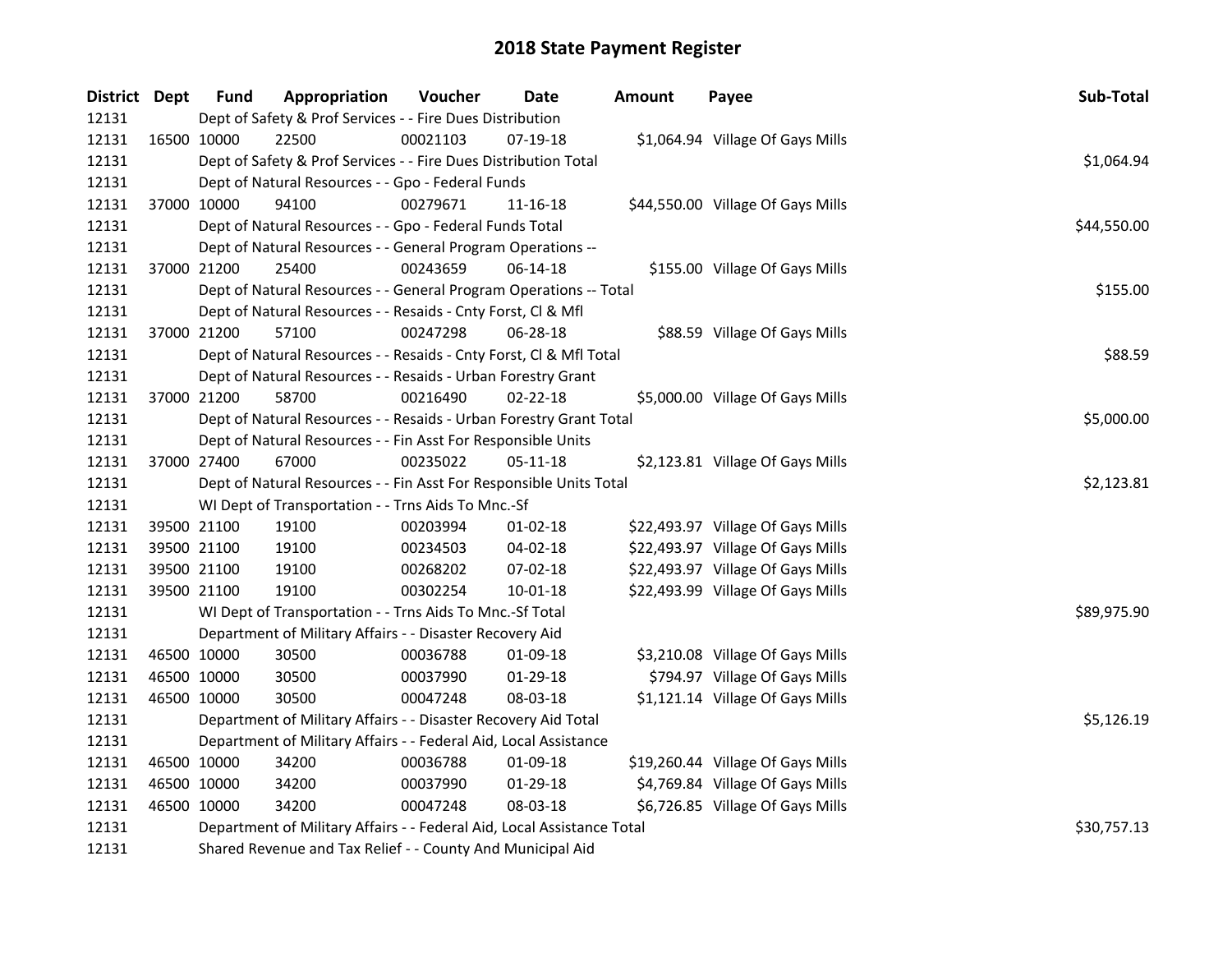| <b>District</b> | Dept | <b>Fund</b> | Appropriation                                                    | <b>Voucher</b> | Date           | <b>Amount</b> | Payee                              | Sub-Total    |
|-----------------|------|-------------|------------------------------------------------------------------|----------------|----------------|---------------|------------------------------------|--------------|
| 12131           |      | 83500 10000 | 10500                                                            | 00032932       | $07 - 23 - 18$ |               | \$32,394.06 Village Of Gays Mills  |              |
| 12131           |      | 83500 10000 | 10500                                                            | 00035818       | 11-19-18       |               | \$183,566.34 Village Of Gays Mills |              |
| 12131           |      |             | Shared Revenue and Tax Relief - - County And Municipal Aid Total |                |                |               |                                    | \$215,960.40 |
| 12131           |      |             | Shared Revenue and Tax Relief - - Exempt Computer Aid            |                |                |               |                                    |              |
| 12131           |      | 83500 10000 | 10900                                                            | 00030235       | $07 - 23 - 18$ |               | \$134.96 Village Of Gays Mills     |              |
| 12131           |      | 83500 10000 | 10900                                                            | 00032266       | $07 - 23 - 18$ |               | \$3,472.28 Village Of Gays Mills   |              |
| 12131           |      |             | Shared Revenue and Tax Relief - - Exempt Computer Aid Total      |                |                |               |                                    | \$3,607.24   |
| 12131           |      |             | Shared Revenue and Tax Relief - - Utility Aid                    |                |                |               |                                    |              |
| 12131           |      | 83500 10000 | 11000                                                            | 00032932       | $07 - 23 - 18$ |               | \$575.04 Village Of Gays Mills     |              |
| 12131           |      | 83500 10000 | 11000                                                            | 00035818       | 11-19-18       |               | \$2,699.59 Village Of Gays Mills   |              |
| 12131           |      |             | Shared Revenue and Tax Relief - - Utility Aid Total              |                |                |               |                                    | \$3,274.63   |
| 12131           |      |             | Shared Revenue and Tax Relief - - Lottery & Gaming Credit        |                |                |               |                                    |              |
| 12131           |      | 83500 52100 | 36300                                                            | 00027317       | $03 - 26 - 18$ |               | \$656.02 Village Of Gays Mills     |              |
| 12131           |      |             | Shared Revenue and Tax Relief - - Lottery & Gaming Credit Total  |                |                |               |                                    | \$656.02     |
| 12131 Total     |      |             |                                                                  |                |                |               |                                    | \$402,339.85 |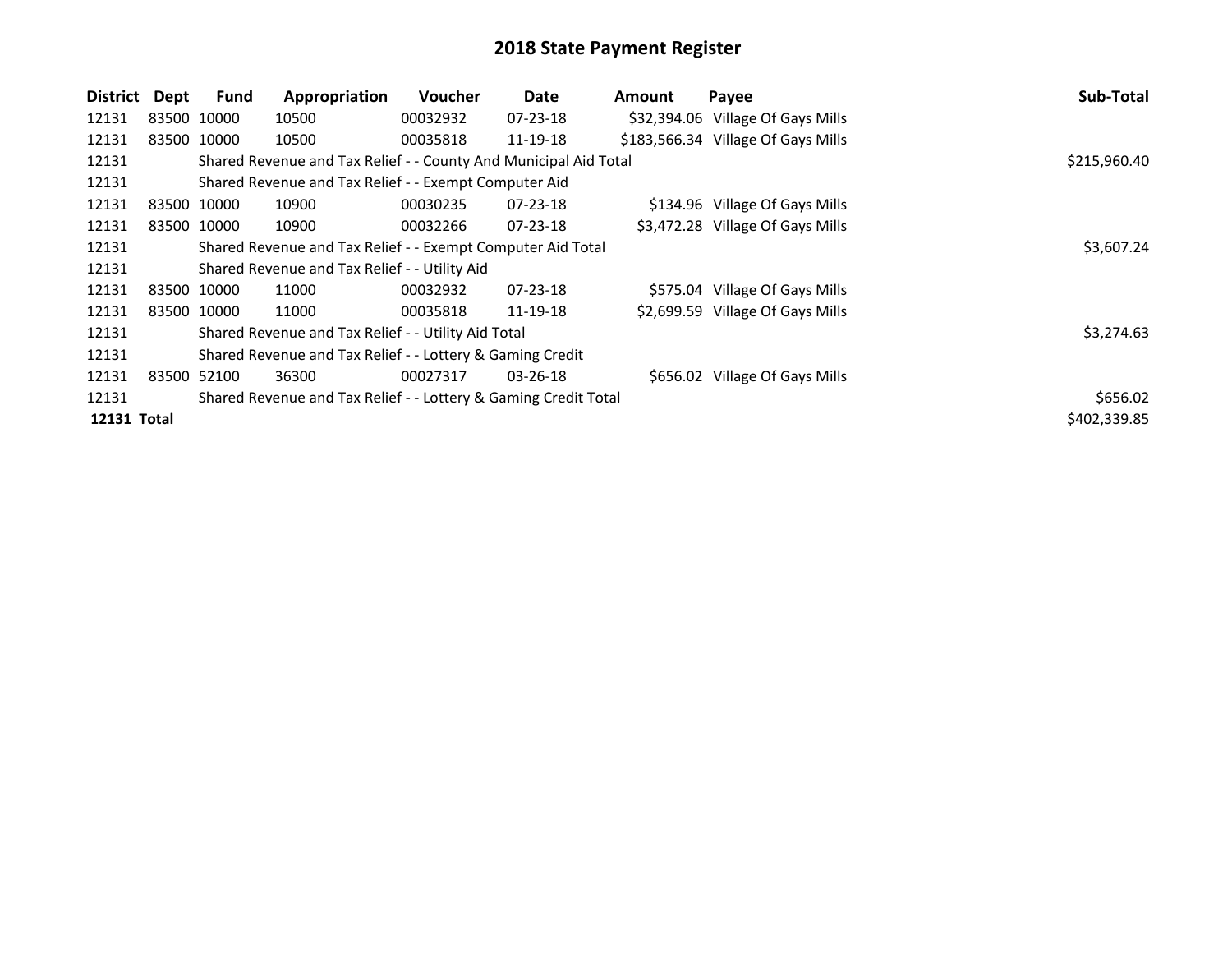| <b>District</b> | Dept | Fund        | Appropriation                                                      | <b>Voucher</b> | Date           | Amount | Payee                            | Sub-Total   |  |  |
|-----------------|------|-------------|--------------------------------------------------------------------|----------------|----------------|--------|----------------------------------|-------------|--|--|
| 12146           |      |             | Dept of Safety & Prof Services - - Fire Dues Distribution          |                |                |        |                                  |             |  |  |
| 12146           |      | 16500 10000 | 22500                                                              | 00023887       | $07 - 24 - 18$ |        | \$401.21 Village Of Lynxville    |             |  |  |
| 12146           |      |             | Dept of Safety & Prof Services - - Fire Dues Distribution Total    |                |                |        |                                  | \$401.21    |  |  |
| 12146           |      |             | Dept of Natural Resources - - Resaids - Cnty Forst, CI & Mfl       |                |                |        |                                  |             |  |  |
| 12146           |      | 37000 21200 | 57100                                                              | 00247299       | 06-28-18       |        | \$8.06 Village Of Lynxville      |             |  |  |
| 12146           |      |             | Dept of Natural Resources - - Resaids - Cnty Forst, CI & Mfl Total | \$8.06         |                |        |                                  |             |  |  |
| 12146           |      |             | Dept of Natural Resources - - Fin Asst For Responsible Units       |                |                |        |                                  |             |  |  |
| 12146           |      | 37000 27400 | 67000                                                              | 00235919       | $05-11-18$     |        | \$618.12 Village Of Lynxville    |             |  |  |
| 12146           |      |             | Dept of Natural Resources - - Fin Asst For Responsible Units Total |                |                |        |                                  | \$618.12    |  |  |
| 12146           |      |             | WI Dept of Transportation - - Trns Aids To Mnc.-Sf                 |                |                |        |                                  |             |  |  |
| 12146           |      | 39500 21100 | 19100                                                              | 00203995       | $01 - 02 - 18$ |        | \$2,281.49 Village Of Lynxville  |             |  |  |
| 12146           |      | 39500 21100 | 19100                                                              | 00234504       | $04 - 02 - 18$ |        | \$2,281.49 Village Of Lynxville  |             |  |  |
| 12146           |      | 39500 21100 | 19100                                                              | 00268203       | $07 - 02 - 18$ |        | \$2,281.49 Village Of Lynxville  |             |  |  |
| 12146           |      | 39500 21100 | 19100                                                              | 00302255       | 10-01-18       |        | \$2,281.51 Village Of Lynxville  |             |  |  |
| 12146           |      |             | WI Dept of Transportation - - Trns Aids To Mnc.-Sf Total           |                |                |        |                                  | \$9,125.98  |  |  |
| 12146           |      |             | Shared Revenue and Tax Relief - - County And Municipal Aid         |                |                |        |                                  |             |  |  |
| 12146           |      | 83500 10000 | 10500                                                              | 00032933       | 07-23-18       |        | \$5,491.07 Village Of Lynxville  |             |  |  |
| 12146           |      | 83500 10000 | 10500                                                              | 00035819       | 11-19-18       |        | \$31,116.06 Village Of Lynxville |             |  |  |
| 12146           |      |             | Shared Revenue and Tax Relief - - County And Municipal Aid Total   |                |                |        |                                  | \$36,607.13 |  |  |
| 12146           |      |             | Shared Revenue and Tax Relief - - Exempt Computer Aid              |                |                |        |                                  |             |  |  |
| 12146           |      | 83500 10000 | 10900                                                              | 00030236       | $07 - 23 - 18$ |        | \$12.18 Village Of Lynxville     |             |  |  |
| 12146           |      |             | Shared Revenue and Tax Relief - - Exempt Computer Aid Total        |                |                |        |                                  | \$12.18     |  |  |
| 12146 Total     |      |             |                                                                    |                |                |        |                                  | \$46,772.68 |  |  |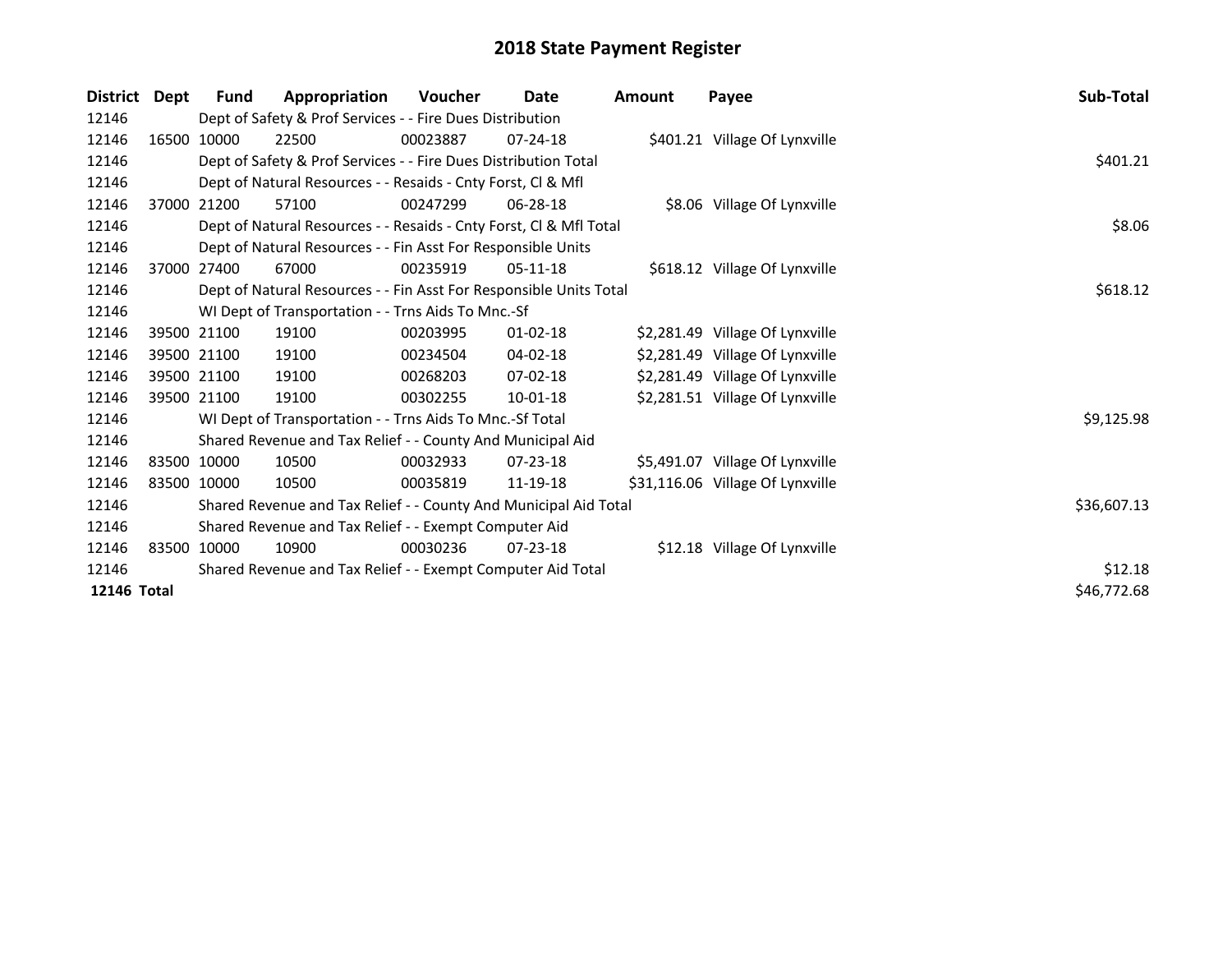| <b>District</b> | Dept  | <b>Fund</b> | Appropriation                                                      | Voucher  | Date           | <b>Amount</b> | Payee                                 | Sub-Total   |
|-----------------|-------|-------------|--------------------------------------------------------------------|----------|----------------|---------------|---------------------------------------|-------------|
| 12151           |       |             | Dept of Safety & Prof Services - - Fire Dues Distribution          |          |                |               |                                       |             |
| 12151           | 16500 | 10000       | 22500                                                              | 00021104 | $07-19-18$     |               | \$309.28 Village Of Mount Sterling    |             |
| 12151           |       |             | Dept of Safety & Prof Services - - Fire Dues Distribution Total    |          |                |               |                                       | \$309.28    |
| 12151           |       |             | Dept of Natural Resources - - Fin Asst For Responsible Units       |          |                |               |                                       |             |
| 12151           |       | 37000 27400 | 67000                                                              | 00235321 | $05-11-18$     |               | \$534.12 Village Of Mount Sterling    |             |
| 12151           |       |             | Dept of Natural Resources - - Fin Asst For Responsible Units Total | \$534.12 |                |               |                                       |             |
| 12151           |       |             | WI Dept of Transportation - - Trns Aids To Mnc.-Sf                 |          |                |               |                                       |             |
| 12151           |       | 39500 21100 | 19100                                                              | 00203996 | $01 - 02 - 18$ |               | \$956.49 Village Of Mount Sterling    |             |
| 12151           |       | 39500 21100 | 19100                                                              | 00234505 | 04-02-18       |               | \$956.49 Village Of Mount Sterling    |             |
| 12151           |       | 39500 21100 | 19100                                                              | 00268204 | $07-02-18$     |               | \$956.49 Village Of Mount Sterling    |             |
| 12151           |       | 39500 21100 | 19100                                                              | 00302256 | $10-01-18$     |               | \$956.52 Village Of Mount Sterling    |             |
| 12151           |       |             | WI Dept of Transportation - - Trns Aids To Mnc.-Sf Total           |          |                |               |                                       | \$3,825.99  |
| 12151           |       |             | Shared Revenue and Tax Relief - - County And Municipal Aid         |          |                |               |                                       |             |
| 12151           |       | 83500 10000 | 10500                                                              | 00032934 | 07-23-18       |               | \$6,961.01 Village Of Mount Sterling  |             |
| 12151           |       | 83500 10000 | 10500                                                              | 00035820 | 11-19-18       |               | \$39,445.72 Village Of Mount Sterling |             |
| 12151           |       |             | Shared Revenue and Tax Relief - - County And Municipal Aid Total   |          |                |               |                                       | \$46,406.73 |
| 12151           |       |             | Shared Revenue and Tax Relief - - Exempt Computer Aid              |          |                |               |                                       |             |
| 12151           |       | 83500 10000 | 10900                                                              | 00030237 | $07 - 23 - 18$ |               | \$7.10 Village Of Mount Sterling      |             |
| 12151           |       |             | Shared Revenue and Tax Relief - - Exempt Computer Aid Total        |          |                |               |                                       | \$7.10      |
| 12151 Total     |       |             |                                                                    |          |                |               |                                       | \$51,083.22 |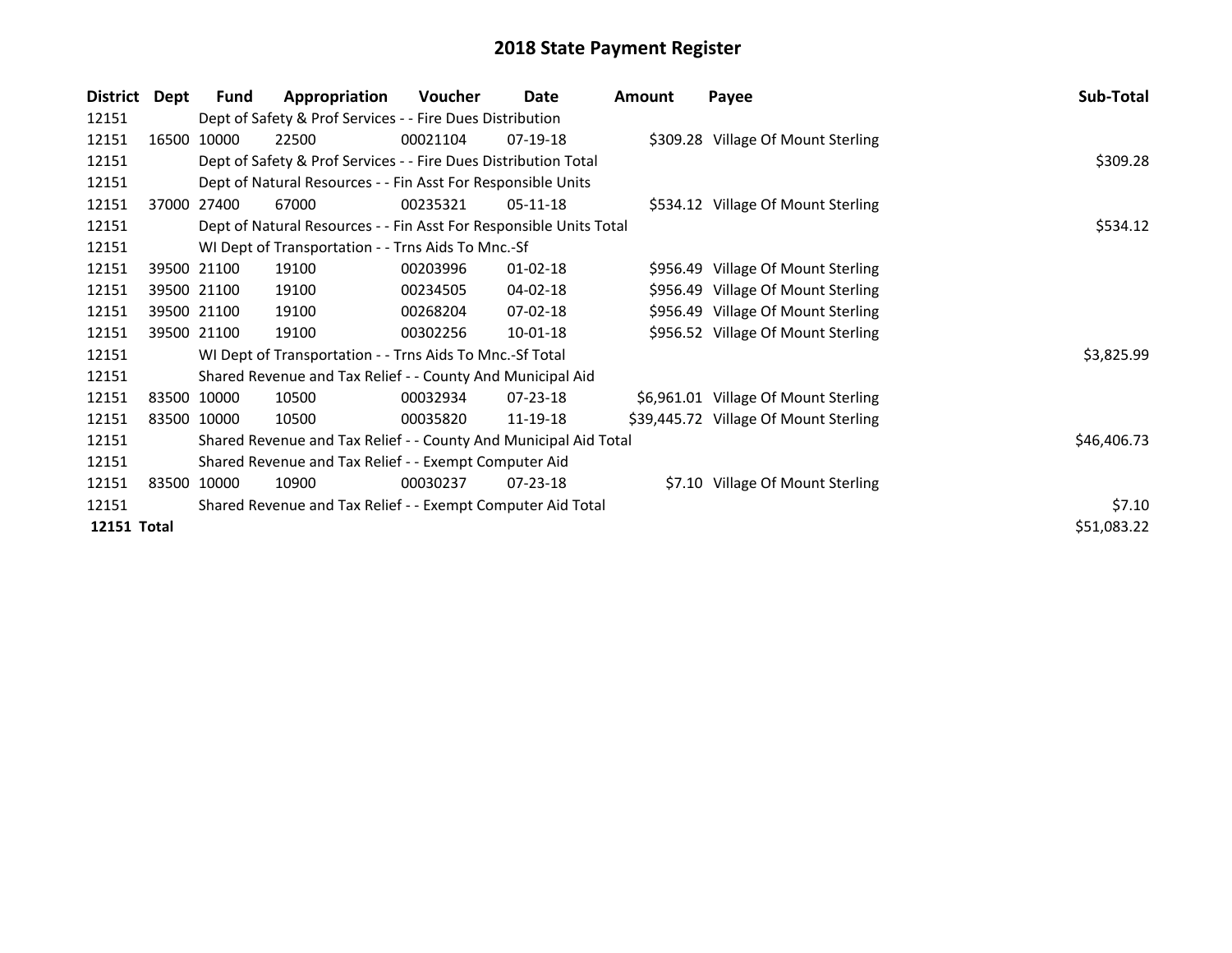| District Dept      |             | <b>Fund</b>                                               | Appropriation                                                          | Voucher  | <b>Date</b>    | <b>Amount</b> | Payee                                  | Sub-Total    |
|--------------------|-------------|-----------------------------------------------------------|------------------------------------------------------------------------|----------|----------------|---------------|----------------------------------------|--------------|
| 12181              |             | Dept of Safety & Prof Services - - Fire Dues Distribution |                                                                        |          |                |               |                                        |              |
| 12181              | 16500 10000 |                                                           | 22500                                                                  | 00023888 | 07-24-18       |               | \$953.22 Village Of Soldiers Grove     |              |
| 12181              |             |                                                           | Dept of Safety & Prof Services - - Fire Dues Distribution Total        |          |                |               |                                        | \$953.22     |
| 12181              |             |                                                           | Dept of Natural Resources - - General Program Operations --            |          |                |               |                                        |              |
| 12181              |             | 37000 21200                                               | 25400                                                                  | 00243668 | $06-14-18$     |               | \$325.00 Village Of Soldiers Grove     |              |
| 12181              |             |                                                           | Dept of Natural Resources - - General Program Operations -- Total      |          |                |               |                                        | \$325.00     |
| 12181              |             |                                                           | Dept of Natural Resources - - Resaids - Fire Suppress Grant            |          |                |               |                                        |              |
| 12181              |             | 37000 21200                                               | 54500                                                                  | 00262202 | 08-30-18       |               | \$10,000.00 Village Of Soldiers Grove  |              |
| 12181              |             |                                                           | Dept of Natural Resources - - Resaids - Fire Suppress Grant Total      |          |                |               |                                        | \$10,000.00  |
| 12181              |             |                                                           | Dept of Natural Resources - - Resaids - Cnty Forst, Cl & Mfl           |          |                |               |                                        |              |
| 12181              |             | 37000 21200                                               | 57100                                                                  | 00247300 | $06 - 28 - 18$ |               | \$71.33 Village Of Soldiers Grove      |              |
| 12181              |             |                                                           | Dept of Natural Resources - - Resaids - Cnty Forst, Cl & Mfl Total     |          |                |               |                                        | \$71.33      |
| 12181              |             |                                                           | Dept of Natural Resources - - Fin Asst For Responsible Units           |          |                |               |                                        |              |
| 12181              | 37000 27400 |                                                           | 67000                                                                  | 00235413 | 05-11-18       |               | \$832.88 Village Of Soldiers Grove     |              |
| 12181              |             |                                                           | Dept of Natural Resources - - Fin Asst For Responsible Units Total     |          |                |               |                                        | \$832.88     |
| 12181              |             |                                                           | WI Dept of Transportation - - Trns Aids To Mnc.-Sf                     |          |                |               |                                        |              |
| 12181              |             | 39500 21100                                               | 19100                                                                  | 00203997 | $01 - 02 - 18$ |               | \$6,020.28 Village Of Soldiers Grove   |              |
| 12181              |             | 39500 21100                                               | 19100                                                                  | 00234506 | 04-02-18       |               | \$6,020.28 Village Of Soldiers Grove   |              |
| 12181              |             | 39500 21100                                               | 19100                                                                  | 00268205 | 07-02-18       |               | \$6,020.28 Village Of Soldiers Grove   |              |
| 12181              |             | 39500 21100                                               | 19100                                                                  | 00302257 | $10 - 01 - 18$ |               | \$6,020.28 Village Of Soldiers Grove   |              |
| 12181              |             |                                                           | WI Dept of Transportation - - Trns Aids To Mnc.-Sf Total               |          |                |               |                                        | \$24,081.12  |
| 12181              |             |                                                           | Department of Military Affairs - - Federal Aid, Local Assistance       |          |                |               |                                        |              |
| 12181              | 46500 10000 |                                                           | 34200                                                                  | 00052644 | 12-06-18       |               | \$204.47 Village Of Soldiers Grove     |              |
| 12181              |             |                                                           | Department of Military Affairs - - Federal Aid, Local Assistance Total |          |                |               |                                        | \$204.47     |
| 12181              |             |                                                           | Shared Revenue and Tax Relief - - County And Municipal Aid             |          |                |               |                                        |              |
| 12181              | 83500 10000 |                                                           | 10500                                                                  | 00032935 | 07-23-18       |               | \$34,575.54 Village Of Soldiers Grove  |              |
| 12181              | 83500 10000 |                                                           | 10500                                                                  | 00035821 | 11-19-18       |               | \$195,928.05 Village Of Soldiers Grove |              |
| 12181              |             |                                                           | Shared Revenue and Tax Relief - - County And Municipal Aid Total       |          |                |               |                                        | \$230,503.59 |
| 12181              |             |                                                           | Shared Revenue and Tax Relief - - Exempt Computer Aid                  |          |                |               |                                        |              |
| 12181              | 83500 10000 |                                                           | 10900                                                                  | 00030238 | 07-23-18       |               | \$19.28 Village Of Soldiers Grove      |              |
| 12181              |             |                                                           | Shared Revenue and Tax Relief - - Exempt Computer Aid Total            |          |                |               |                                        | \$19.28      |
| 12181              |             |                                                           | Shared Revenue and Tax Relief - - Lottery & Gaming Credit              |          |                |               |                                        |              |
| 12181              | 83500 52100 |                                                           | 36300                                                                  | 00027318 | 03-26-18       |               | \$754.64 Village Of Soldiers Grove     |              |
| 12181              |             |                                                           | Shared Revenue and Tax Relief - - Lottery & Gaming Credit Total        |          |                |               |                                        | \$754.64     |
| <b>12181 Total</b> |             |                                                           |                                                                        |          |                |               |                                        | \$267,745.53 |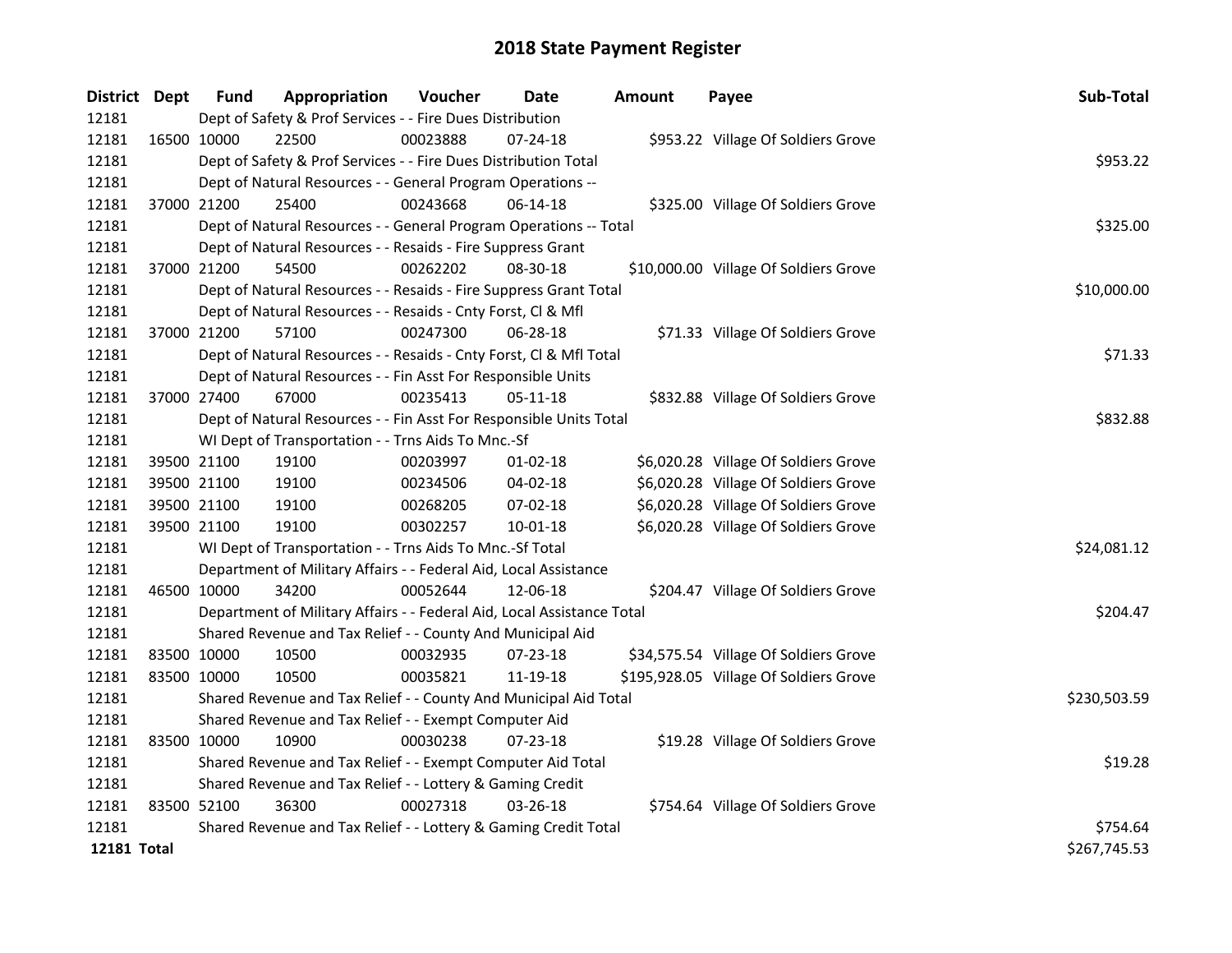| District           | Dept | Fund        | Appropriation                                                      | <b>Voucher</b> | Date           | <b>Amount</b> | Payee                          | Sub-Total   |
|--------------------|------|-------------|--------------------------------------------------------------------|----------------|----------------|---------------|--------------------------------|-------------|
| 12182              |      |             | Dept of Safety & Prof Services - - Fire Dues Distribution          |                |                |               |                                |             |
| 12182              |      | 16500 10000 | 22500                                                              | 00023889       | $07 - 24 - 18$ |               | \$181.41 Village Of Steuben    |             |
| 12182              |      |             | Dept of Safety & Prof Services - - Fire Dues Distribution Total    |                |                |               |                                | \$181.41    |
| 12182              |      |             | Dept of Natural Resources - - Aids In Lieu Of Taxes - Gener        |                |                |               |                                |             |
| 12182              |      | 37000 10000 | 50300                                                              | 00211584       | $02 - 02 - 18$ |               | \$7,106.53 Village Of Steuben  |             |
| 12182              |      |             | Dept of Natural Resources - - Aids In Lieu Of Taxes - Gener Total  |                |                |               |                                | \$7,106.53  |
| 12182              |      |             | Dept of Natural Resources - - Resaids - Cnty Forst, Cl & Mfl       |                |                |               |                                |             |
| 12182              |      | 37000 21200 | 57100                                                              | 00247301       | $06 - 28 - 18$ |               | \$183.33 Village Of Steuben    |             |
| 12182              |      |             | Dept of Natural Resources - - Resaids - Cnty Forst, Cl & Mfl Total |                |                |               |                                | \$183.33    |
| 12182              |      |             | Dept of Natural Resources - - Fin Asst For Responsible Units       |                |                |               |                                |             |
| 12182              |      | 37000 27400 | 67000                                                              | 00235765       | $05-11-18$     |               | \$646.59 Village Of Steuben    |             |
| 12182              |      |             | Dept of Natural Resources - - Fin Asst For Responsible Units Total |                |                |               |                                | \$646.59    |
| 12182              |      |             | WI Dept of Transportation - - Trns Aids To Mnc.-Sf                 |                |                |               |                                |             |
| 12182              |      | 39500 21100 | 19100                                                              | 00203998       | $01 - 02 - 18$ |               | \$5,213.99 Village Of Steuben  |             |
| 12182              |      | 39500 21100 | 19100                                                              | 00234507       | $04 - 02 - 18$ |               | \$5,213.99 Village Of Steuben  |             |
| 12182              |      | 39500 21100 | 19100                                                              | 00268206       | $07 - 02 - 18$ |               | \$5,213.99 Village Of Steuben  |             |
| 12182              |      | 39500 21100 | 19100                                                              | 00302258       | $10-01-18$     |               | \$5,214.00 Village Of Steuben  |             |
| 12182              |      |             | WI Dept of Transportation - - Trns Aids To Mnc.-Sf Total           |                |                |               |                                | \$20,855.97 |
| 12182              |      |             | Shared Revenue and Tax Relief - - County And Municipal Aid         |                |                |               |                                |             |
| 12182              |      | 83500 10000 | 10500                                                              | 00032936       | $07 - 23 - 18$ |               | \$5,349.82 Village Of Steuben  |             |
| 12182              |      | 83500 10000 | 10500                                                              | 00035822       | 11-19-18       |               | \$30,315.64 Village Of Steuben |             |
| 12182              |      |             | Shared Revenue and Tax Relief - - County And Municipal Aid Total   |                |                |               |                                | \$35,665.46 |
| 12182              |      |             | Shared Revenue and Tax Relief - - Exempt Computer Aid              |                |                |               |                                |             |
| 12182              |      | 83500 10000 | 10900                                                              | 00030239       | 07-23-18       |               | \$97.41 Village Of Steuben     |             |
| 12182              |      |             | Shared Revenue and Tax Relief - - Exempt Computer Aid Total        |                |                |               |                                | \$97.41     |
| <b>12182 Total</b> |      |             |                                                                    |                |                |               |                                | \$64,736.70 |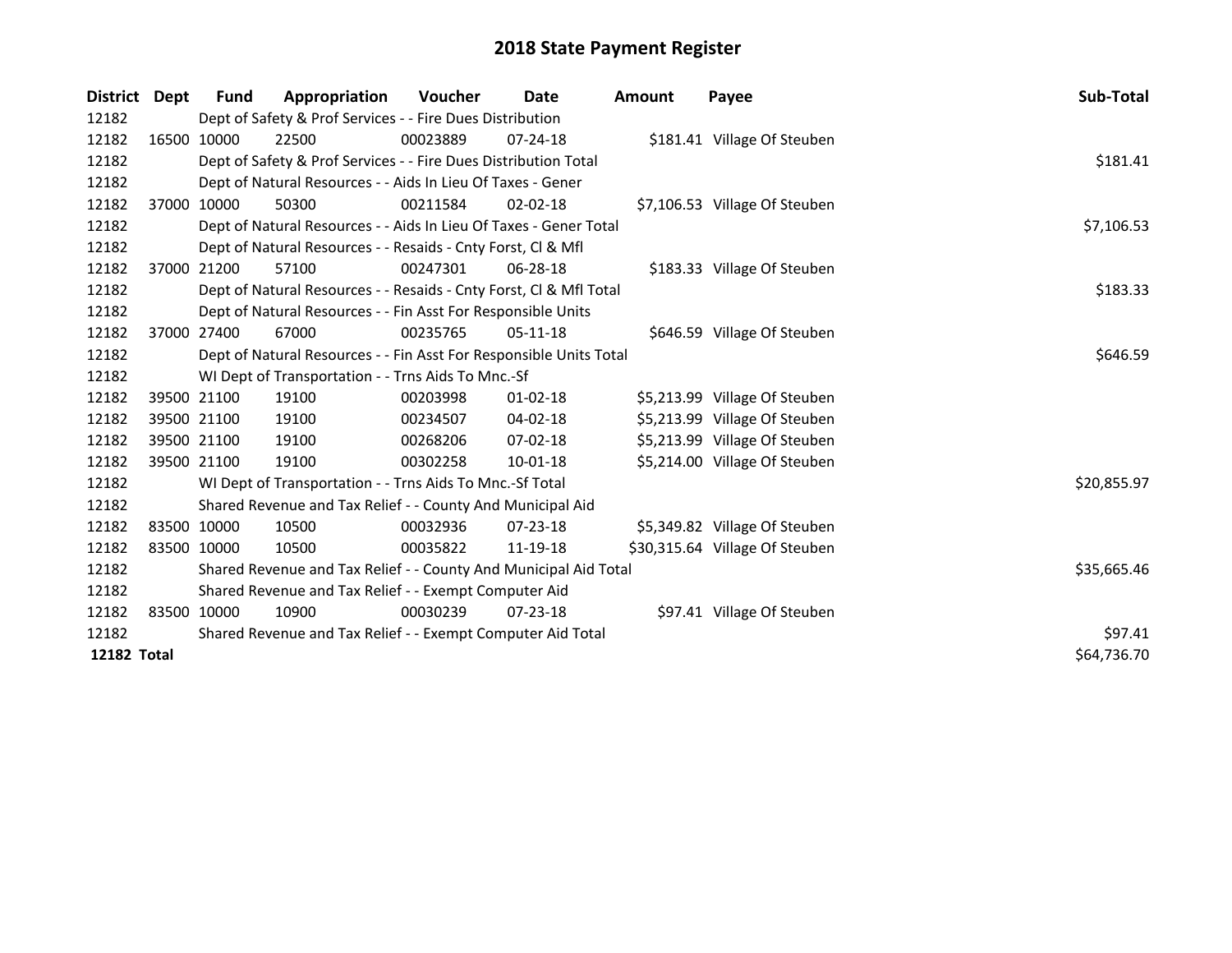| District Dept | <b>Fund</b> | Appropriation                                                           | Voucher  | Date           | Amount | Payee                           | Sub-Total    |
|---------------|-------------|-------------------------------------------------------------------------|----------|----------------|--------|---------------------------------|--------------|
| 12191         |             | Dept of Safety & Prof Services - - Fire Dues Distribution               |          |                |        |                                 |              |
| 12191         | 16500 10000 | 22500                                                                   | 00023890 | $07 - 24 - 18$ |        | \$926.85 Village Of Wauzeka     |              |
| 12191         |             | Dept of Safety & Prof Services - - Fire Dues Distribution Total         |          |                |        |                                 | \$926.85     |
| 12191         |             | Environmental Improvement Prog - - Clean Water Fund Program Finan       |          |                |        |                                 |              |
| 12191         | 32000 57300 | 16300                                                                   | 00000148 | $02 - 22 - 18$ |        | \$3,322.75 Village Of Wauzeka   |              |
| 12191         |             | Environmental Improvement Prog - - Clean Water Fund Program Finan Total |          |                |        |                                 | \$3,322.75   |
| 12191         |             | Dept of Natural Resources - - Aids In Lieu Of Taxes - Gener             |          |                |        |                                 |              |
| 12191         | 37000 10000 | 50300                                                                   | 00211906 | 02-02-18       |        | \$10,234.53 Village Of Wauzeka  |              |
| 12191         |             | Dept of Natural Resources - - Aids In Lieu Of Taxes - Gener Total       |          |                |        |                                 | \$10,234.53  |
| 12191         |             | Dept of Natural Resources - - Fin Asst For Responsible Units            |          |                |        |                                 |              |
| 12191         | 37000 27400 | 67000                                                                   | 00235458 | $05 - 11 - 18$ |        | \$2,436.12 Village Of Wauzeka   |              |
| 12191         |             | Dept of Natural Resources - - Fin Asst For Responsible Units Total      |          |                |        |                                 | \$2,436.12   |
| 12191         |             | WI Dept of Transportation - - Trns Aids To Mnc.-Sf                      |          |                |        |                                 |              |
| 12191         | 39500 21100 | 19100                                                                   | 00203999 | $01-02-18$     |        | \$7,137.89 Village Of Wauzeka   |              |
| 12191         | 39500 21100 | 19100                                                                   | 00234508 | 04-02-18       |        | \$7,137.89 Village Of Wauzeka   |              |
| 12191         | 39500 21100 | 19100                                                                   | 00268207 | 07-02-18       |        | \$7,137.89 Village Of Wauzeka   |              |
| 12191         | 39500 21100 | 19100                                                                   | 00302259 | $10 - 01 - 18$ |        | \$7,137.92 Village Of Wauzeka   |              |
| 12191         |             | WI Dept of Transportation - - Trns Aids To Mnc.-Sf Total                |          |                |        |                                 | \$28,551.59  |
| 12191         |             | Shared Revenue and Tax Relief - - Expenditure Restraint Program         |          |                |        |                                 |              |
| 12191         | 83500 10000 | 10100                                                                   | 00032937 | 07-23-18       |        | \$3,671.32 Village Of Wauzeka   |              |
| 12191         |             | Shared Revenue and Tax Relief - - Expenditure Restraint Program Total   |          |                |        |                                 | \$3,671.32   |
| 12191         |             | Shared Revenue and Tax Relief - - County And Municipal Aid              |          |                |        |                                 |              |
| 12191         | 83500 10000 | 10500                                                                   | 00032937 | 07-23-18       |        | \$16,829.03 Village Of Wauzeka  |              |
| 12191         | 83500 10000 | 10500                                                                   | 00035823 | 11-19-18       |        | \$133,257.52 Village Of Wauzeka |              |
| 12191         |             | Shared Revenue and Tax Relief - - County And Municipal Aid Total        |          |                |        |                                 | \$150,086.55 |
| 12191         |             | Shared Revenue and Tax Relief - - Exempt Computer Aid                   |          |                |        |                                 |              |
| 12191         | 83500 10000 | 10900                                                                   | 00030240 | 07-23-18       |        | \$44.65 Village Of Wauzeka      |              |
| 12191         |             | Shared Revenue and Tax Relief - - Exempt Computer Aid Total             |          |                |        |                                 | \$44.65      |
| 12191         |             | Shared Revenue and Tax Relief - - Utility Aid                           |          |                |        |                                 |              |
| 12191         | 83500 10000 | 11000                                                                   | 00032937 | 07-23-18       |        | \$154.46 Village Of Wauzeka     |              |
| 12191         | 83500 10000 | 11000                                                                   | 00035823 | 11-19-18       |        | \$275.76 Village Of Wauzeka     |              |
| 12191         |             | Shared Revenue and Tax Relief - - Utility Aid Total                     |          |                |        |                                 | \$430.22     |
| 12191         |             | Shared Revenue and Tax Relief - - Lottery & Gaming Credit               |          |                |        |                                 |              |
| 12191         | 83500 52100 | 36300                                                                   | 00027319 | 03-26-18       |        | \$990.09 Village Of Wauzeka     |              |
| 12191         |             | Shared Revenue and Tax Relief - - Lottery & Gaming Credit Total         |          |                |        |                                 | \$990.09     |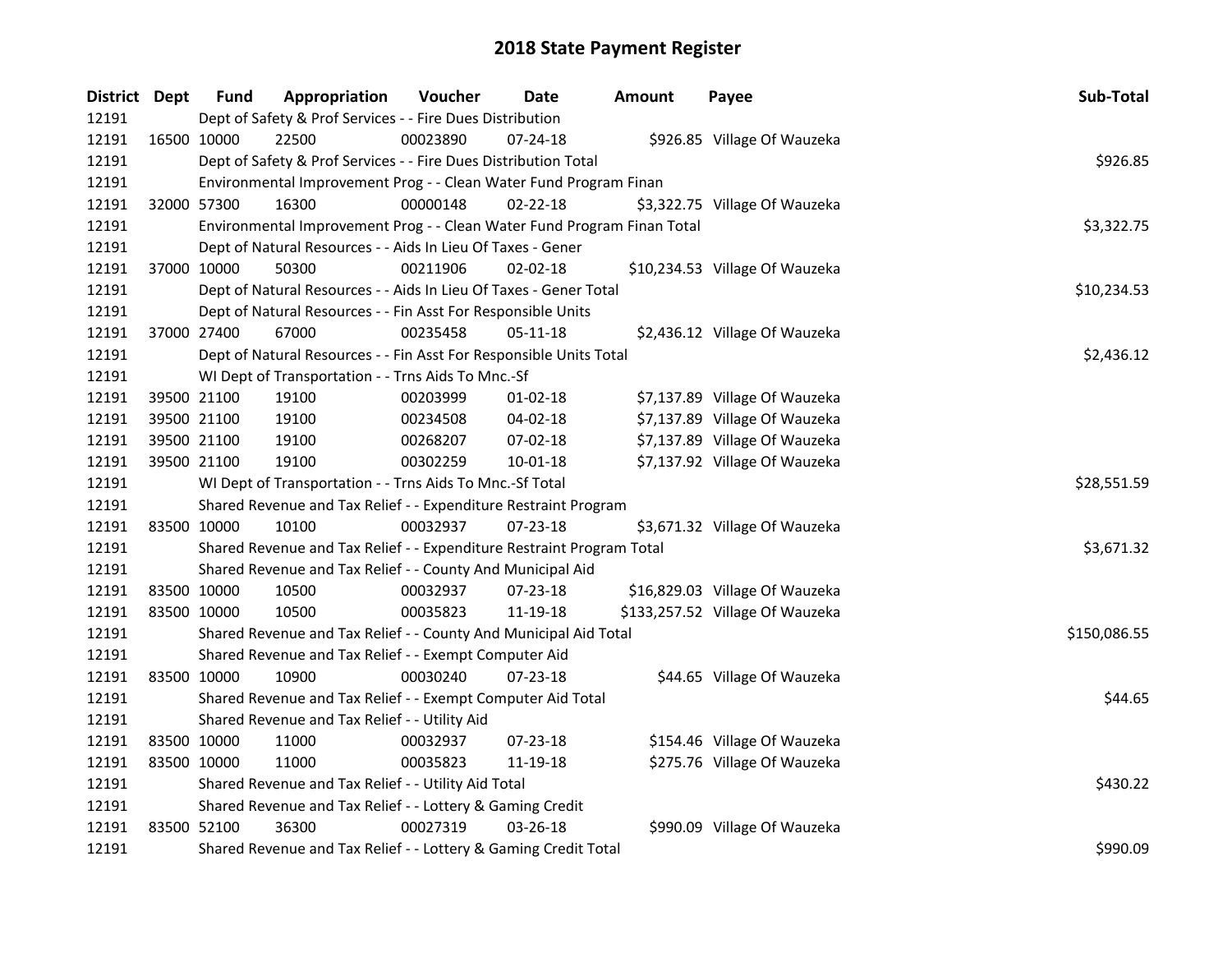| District Dept Fund | Appropriation | Voucher | Date | Amount | Payee | Sub-Total    |
|--------------------|---------------|---------|------|--------|-------|--------------|
| 12191 Total        |               |         |      |        |       | \$200,694.67 |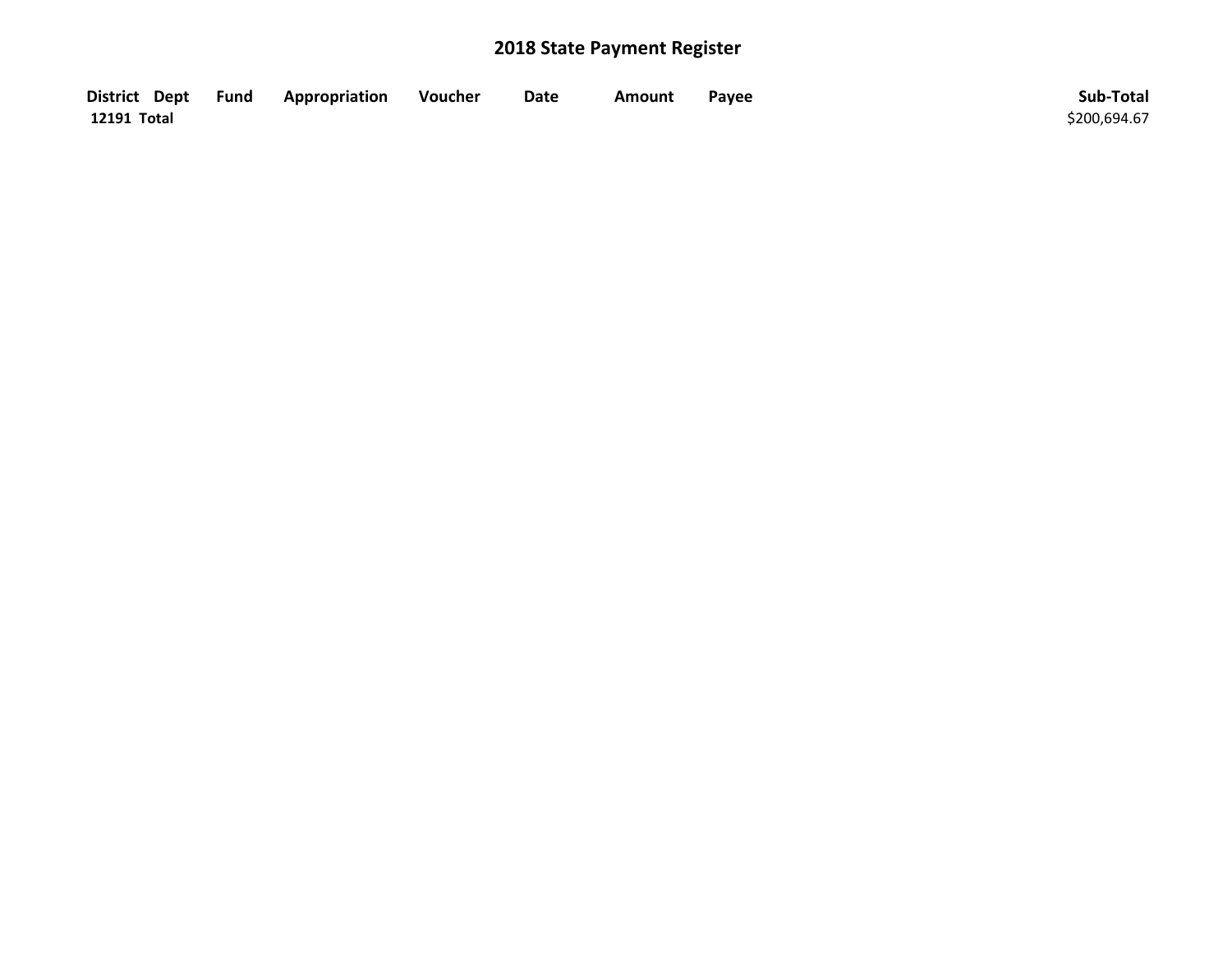| District Dept |             | <b>Fund</b> | Appropriation                                                         | Voucher     | <b>Date</b>    | <b>Amount</b> | Payee                                 | Sub-Total    |
|---------------|-------------|-------------|-----------------------------------------------------------------------|-------------|----------------|---------------|---------------------------------------|--------------|
| 12271         |             |             | Dept of Safety & Prof Services - - Fire Dues Distribution             |             |                |               |                                       |              |
| 12271         | 16500 10000 |             | 22500                                                                 | 00023891    | 07-26-18       |               | \$15,283.67 City Of Prairie Du Chien  |              |
| 12271         |             |             | Dept of Safety & Prof Services - - Fire Dues Distribution Total       | \$15,283.67 |                |               |                                       |              |
| 12271         |             |             | Wisconsin Historical Society - - General Program Operations-Gpr       |             |                |               |                                       |              |
| 12271         | 24500 10000 |             | 10100                                                                 | 00016776    | $04 - 30 - 18$ |               | \$204.58 City Of Prairie Du Chien     |              |
| 12271         | 24500 10000 |             | 10100                                                                 | 00017818    | 06-27-18       |               | \$233.68 City Of Prairie Du Chien     |              |
| 12271         |             |             | Wisconsin Historical Society - - General Program Operations-Gpr Total |             |                |               |                                       | \$438.26     |
| 12271         |             |             | Wisconsin Historical Society - - Energy Costs                         |             |                |               |                                       |              |
| 12271         | 24500 10000 |             | 10500                                                                 | 00019426    | 09-28-18       |               | \$75.60 City Of Prairie Du Chien      |              |
| 12271         | 24500 10000 |             | 10500                                                                 | 00019429    | 09-28-18       |               | \$81.00 City Of Prairie Du Chien      |              |
| 12271         | 24500 10000 |             | 10500                                                                 | 00019430    | 09-28-18       |               | \$67.49 City Of Prairie Du Chien      |              |
| 12271         | 24500 10000 |             | 10500                                                                 | 00019431    | 09-28-18       |               | \$41.10 City Of Prairie Du Chien      |              |
| 12271         |             |             | Wisconsin Historical Society - - Energy Costs Total                   |             |                |               |                                       | \$265.19     |
| 12271         |             |             | Wisconsin Historical Society - - Gifts, Grants And Membership         |             |                |               |                                       |              |
| 12271         | 24500 10000 |             | 12700                                                                 | 00020942    | 12-21-18       |               | \$50.00 City Of Prairie Du Chien      |              |
| 12271         |             |             | Wisconsin Historical Society - - Gifts, Grants And Membership Total   |             |                |               |                                       | \$50.00      |
| 12271         |             |             | Dept of Natural Resources - - Aids In Lieu Of Taxes - Gener           |             |                |               |                                       |              |
| 12271         | 37000 10000 |             | 50300                                                                 | 00211731    | $02 - 01 - 18$ |               | \$1,609.36 City Of Prairie Du Chien   |              |
| 12271         |             |             | Dept of Natural Resources - - Aids In Lieu Of Taxes - Gener Total     |             |                |               |                                       | \$1,609.36   |
| 12271         |             |             | Dept of Natural Resources - - Petrostorage Envr Remd Awards           |             |                |               |                                       |              |
| 12271         | 37000 27200 |             | 66700                                                                 | 00242963    | 06-12-18       |               | \$896.70 City Of Prairie Du Chien     |              |
| 12271         | 37000 27200 |             | 66700                                                                 | 00285894    | 12-17-18       |               | \$3,210.32 City Of Prairie Du Chien   |              |
| 12271         |             |             | Dept of Natural Resources - - Petrostorage Envr Remd Awards Total     |             |                |               |                                       | \$4,107.02   |
| 12271         |             |             | Dept of Natural Resources - - Fin Asst For Responsible Units          |             |                |               |                                       |              |
| 12271         | 37000 27400 |             | 67000                                                                 | 00235090    | 05-11-18       |               | \$18,356.71 City Of Prairie Du Chien  |              |
| 12271         |             |             | Dept of Natural Resources - - Fin Asst For Responsible Units Total    |             |                |               |                                       | \$18,356.71  |
| 12271         |             |             | Dept of Natural Resources - - Land Acquisition                        |             |                |               |                                       |              |
| 12271         | 37000 36300 |             | <b>TA100</b>                                                          | 00272220    | $10-12-18$     |               | \$103,986.50 City Of Prairie Du Chien |              |
| 12271         |             |             | Dept of Natural Resources - - Land Acquisition Total                  |             |                |               |                                       | \$103,986.50 |
| 12271         |             |             | WI Dept of Transportation - - Conn Hwy Aids St Fds                    |             |                |               |                                       |              |
| 12271         |             | 39500 21100 | 16200                                                                 | 00205551    | 01-02-18       |               | \$15,079.42 City Of Prairie Du Chien  |              |
| 12271         | 39500 21100 |             | 16200                                                                 | 00236059    | 04-02-18       |               | \$15,079.42 City Of Prairie Du Chien  |              |
| 12271         | 39500 21100 |             | 16200                                                                 | 00269758    | 07-02-18       |               | \$15,079.42 City Of Prairie Du Chien  |              |
| 12271         | 39500 21100 |             | 16200                                                                 | 00303810    | 10-01-18       |               | \$15,079.42 City Of Prairie Du Chien  |              |
| 12271         |             |             | WI Dept of Transportation - - Conn Hwy Aids St Fds Total              |             |                |               |                                       | \$60,317.68  |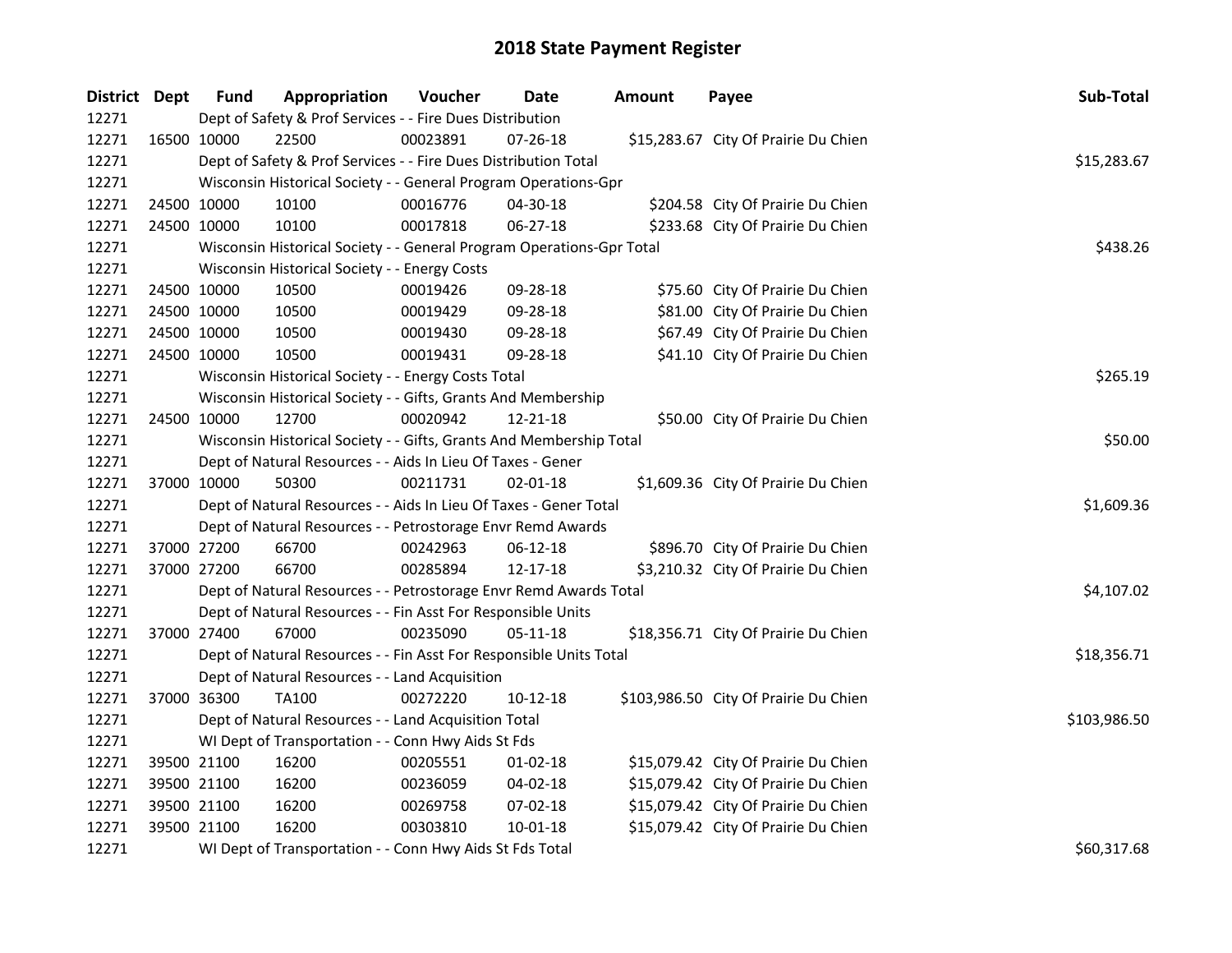| District Dept |             | <b>Fund</b> | Appropriation                                                | Voucher  | <b>Date</b>    | <b>Amount</b> | Payee                                 | Sub-Total    |
|---------------|-------------|-------------|--------------------------------------------------------------|----------|----------------|---------------|---------------------------------------|--------------|
| 12271         |             |             | WI Dept of Transportation - - Tc, Trns Oper Aid Sf           |          |                |               |                                       |              |
| 12271         | 39500 21100 |             | 17700                                                        | 00217823 | 02-02-18       |               | \$10,602.00 City Of Prairie Du Chien  |              |
| 12271         | 39500 21100 |             | 17700                                                        | 00246817 | 05-02-18       |               | \$12,762.00 City Of Prairie Du Chien  |              |
| 12271         | 39500 21100 |             | 17700                                                        | 00262495 | 06-13-18       |               | \$34,230.00 City Of Prairie Du Chien  |              |
| 12271         | 39500 21100 |             | 17700                                                        | 00289447 | 08-24-18       |               | \$102,689.00 City Of Prairie Du Chien |              |
| 12271         |             |             | WI Dept of Transportation - - Tc, Trns Oper Aid Sf Total     |          |                |               |                                       | \$160,283.00 |
| 12271         |             |             | WI Dept of Transportation - - Trnst/Trns-Rel Aid F           |          |                |               |                                       |              |
| 12271         | 39500 21100 |             | 18200                                                        | 00226396 | 03-01-18       |               | \$25,897.42 City Of Prairie Du Chien  |              |
| 12271         | 39500 21100 |             | 18200                                                        | 00226398 | 03-01-18       |               | \$36,387.47 City Of Prairie Du Chien  |              |
| 12271         | 39500 21100 |             | 18200                                                        | 00246819 | 05-02-18       |               | \$2,613.00 City Of Prairie Du Chien   |              |
| 12271         | 39500 21100 |             | 18200                                                        | 00323472 | 11-15-18       |               | \$46,458.49 City Of Prairie Du Chien  |              |
| 12271         | 39500 21100 |             | 18200                                                        | 00323473 | 11-15-18       |               | \$27,905.54 City Of Prairie Du Chien  |              |
| 12271         | 39500 21100 |             | 18200                                                        | 00323491 | 11-15-18       |               | \$44,431.43 City Of Prairie Du Chien  |              |
| 12271         | 39500 21100 |             | 18200                                                        | 00323492 | $11 - 15 - 18$ |               | \$26,899.95 City Of Prairie Du Chien  |              |
| 12271         | 39500 21100 |             | 18200                                                        | 00323554 | $11 - 15 - 18$ |               | \$29,088.67 City Of Prairie Du Chien  |              |
| 12271         | 39500 21100 |             | 18200                                                        | 00323555 | $11 - 15 - 18$ |               | \$43,856.91 City Of Prairie Du Chien  |              |
| 12271         |             |             | WI Dept of Transportation - - Trnst/Trns-Rel Aid F Total     |          |                |               |                                       | \$283,538.88 |
| 12271         |             |             | WI Dept of Transportation - - Trns Aids To Mnc.-Sf           |          |                |               |                                       |              |
| 12271         | 39500 21100 |             | 19100                                                        | 00204000 | $01-02-18$     |               | \$112,156.98 City Of Prairie Du Chien |              |
| 12271         | 39500 21100 |             | 19100                                                        | 00234509 | 04-02-18       |               | \$112,156.98 City Of Prairie Du Chien |              |
| 12271         | 39500 21100 |             | 19100                                                        | 00268208 | 07-02-18       |               | \$112,156.98 City Of Prairie Du Chien |              |
| 12271         | 39500 21100 |             | 19100                                                        | 00302260 | $10 - 01 - 18$ |               | \$112,156.98 City Of Prairie Du Chien |              |
| 12271         |             |             | WI Dept of Transportation - - Trns Aids To Mnc.-Sf Total     |          |                |               |                                       | \$448,627.92 |
| 12271         |             |             | WI Dept of Transportation - - St Hwy Rehab, Sf               |          |                |               |                                       |              |
| 12271         | 39500 21100 |             | 36300                                                        | 00214285 | 01-23-18       |               | \$51,197.46 City Of Prairie Du Chien  |              |
| 12271         | 39500 21100 |             | 36300                                                        | 00261902 | 06-11-18       |               | \$24,637.00 City Of Prairie Du Chien  |              |
| 12271         | 39500 21100 |             | 36300                                                        | 00290323 | 08-27-18       |               | \$54,976.84 City Of Prairie Du Chien  |              |
| 12271         |             |             | WI Dept of Transportation - - St Hwy Rehab, Sf Total         |          |                |               |                                       | \$130,811.30 |
| 12271         |             |             | Department of Corrections - - Energy Costs, Energy-Related A |          |                |               |                                       |              |
| 12271         | 41000 10000 |             | 10600                                                        | 00180235 | 01-19-18       |               | \$154.50 City Of Prairie Du Chien     |              |
| 12271         | 41000 10000 |             | 10600                                                        | 00180238 | $01-19-18$     |               | \$154.50 City Of Prairie Du Chien     |              |
| 12271         | 41000 10000 |             | 10600                                                        | 00180240 | $01-19-18$     |               | \$72.99 City Of Prairie Du Chien      |              |
| 12271         | 41000 10000 |             | 10600                                                        | 00180244 | $01-19-18$     |               | \$1,241.72 City Of Prairie Du Chien   |              |
| 12271         | 41000 10000 |             | 10600                                                        | 00180246 | $01-19-18$     |               | \$24,336.34 City Of Prairie Du Chien  |              |
| 12271         | 41000 10000 |             | 10600                                                        | 00198395 | 03-28-18       |               | \$69.09 City Of Prairie Du Chien      |              |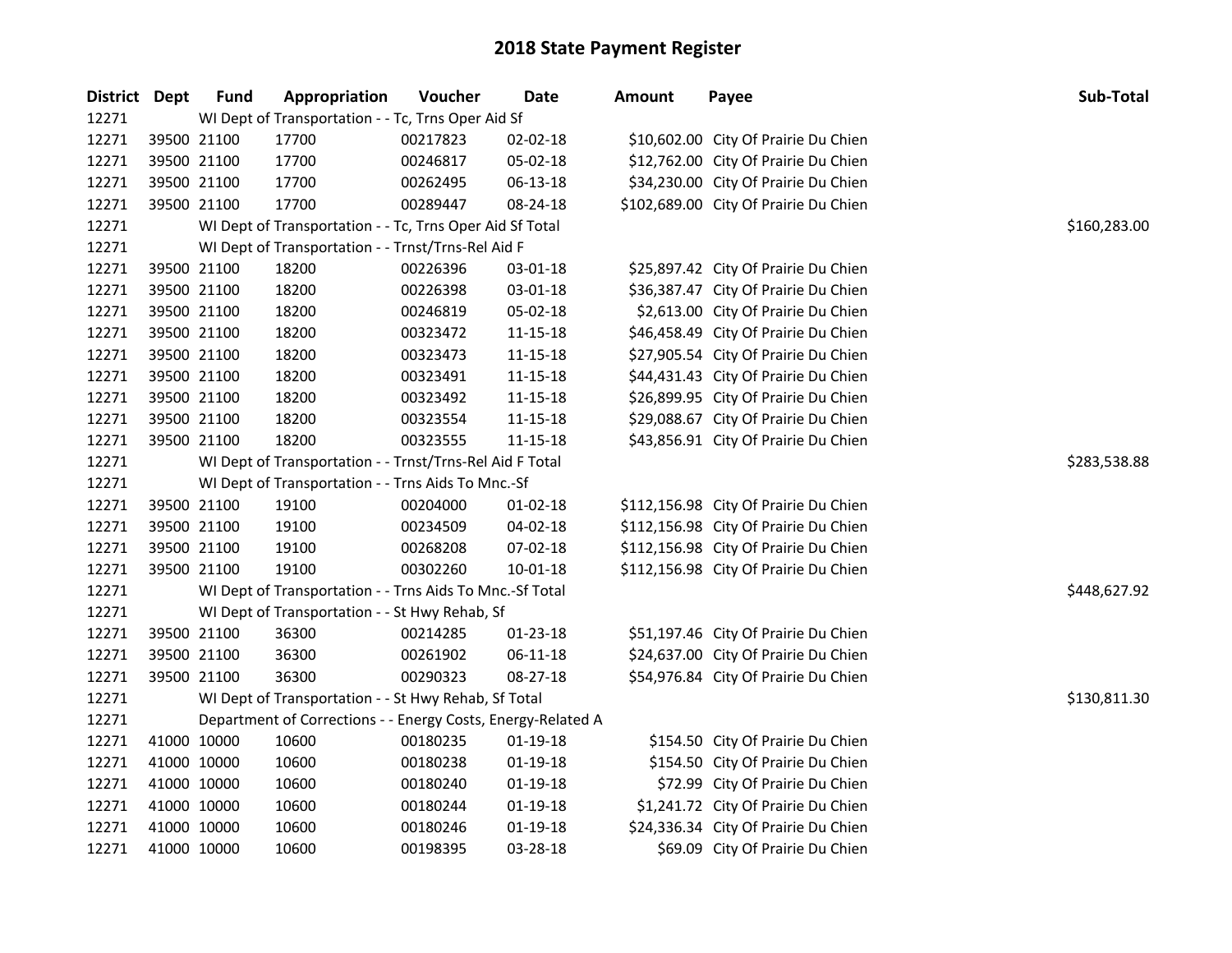| District Dept |             | <b>Fund</b> | Appropriation                                                           | Voucher  | <b>Date</b> | Amount | Payee                                | Sub-Total    |
|---------------|-------------|-------------|-------------------------------------------------------------------------|----------|-------------|--------|--------------------------------------|--------------|
| 12271         | 41000 10000 |             | 10600                                                                   | 00198396 | 03-28-18    |        | \$154.50 City Of Prairie Du Chien    |              |
| 12271         | 41000 10000 |             | 10600                                                                   | 00198398 | 03-28-18    |        | \$154.50 City Of Prairie Du Chien    |              |
| 12271         | 41000 10000 |             | 10600                                                                   | 00198399 | 03-28-18    |        | \$26,186.23 City Of Prairie Du Chien |              |
| 12271         | 41000 10000 |             | 10600                                                                   | 00198400 | 03-28-18    |        | \$1,275.46 City Of Prairie Du Chien  |              |
| 12271         | 41000 10000 |             | 10600                                                                   | 00217896 | 06-25-18    |        | \$150.00 City Of Prairie Du Chien    |              |
| 12271         | 41000 10000 |             | 10600                                                                   | 00217930 | 06-26-18    |        | \$704.75 City Of Prairie Du Chien    |              |
| 12271         | 41000 10000 |             | 10600                                                                   | 00217932 | 06-25-18    |        | \$70.99 City Of Prairie Du Chien     |              |
| 12271         | 41000 10000 |             | 10600                                                                   | 00217933 | 06-25-18    |        | \$150.00 City Of Prairie Du Chien    |              |
| 12271         | 41000 10000 |             | 10600                                                                   | 00217936 | 06-26-18    |        | \$25,575.94 City Of Prairie Du Chien |              |
| 12271         | 41000 10000 |             | 10600                                                                   | 00217939 | 06-26-18    |        | \$531.72 City Of Prairie Du Chien    |              |
| 12271         | 41000 10000 |             | 10600                                                                   | 00237558 | 09-25-18    |        | \$30,605.93 City Of Prairie Du Chien |              |
| 12271         | 41000 10000 |             | 10600                                                                   | 00237562 | 09-25-18    |        | \$150.00 City Of Prairie Du Chien    |              |
| 12271         | 41000 10000 |             | 10600                                                                   | 00237566 | 09-25-18    |        | \$150.00 City Of Prairie Du Chien    |              |
| 12271         | 41000 10000 |             | 10600                                                                   | 00237573 | 09-25-18    |        | \$75.60 City Of Prairie Du Chien     |              |
| 12271         | 41000 10000 |             | 10600                                                                   | 00237577 | 09-25-18    |        | \$14,176.96 City Of Prairie Du Chien |              |
| 12271         | 41000 10000 |             | 10600                                                                   | 00237588 | 09-25-18    |        | \$9,724.62 City Of Prairie Du Chien  |              |
| 12271         | 41000 10000 |             | 10600                                                                   | 00257509 | 12-27-18    |        | \$27,089.16 City Of Prairie Du Chien |              |
| 12271         | 41000 10000 |             | 10600                                                                   | 00257512 | 12-27-18    |        | \$150.00 City Of Prairie Du Chien    |              |
| 12271         | 41000 10000 |             | 10600                                                                   | 00257514 | 12-27-18    |        | \$150.00 City Of Prairie Du Chien    |              |
| 12271         | 41000 10000 |             | 10600                                                                   | 00257515 | 12-27-18    |        | \$80.21 City Of Prairie Du Chien     |              |
| 12271         | 41000 10000 |             | 10600                                                                   | 00257517 | 12-27-18    |        | \$13,238.62 City Of Prairie Du Chien |              |
| 12271         | 41000 10000 |             | 10600                                                                   | 00257519 | 12-27-18    |        | \$7,350.70 City Of Prairie Du Chien  |              |
| 12271         |             |             | Department of Corrections - - Energy Costs, Energy-Related A Total      |          |             |        |                                      | \$183,925.03 |
| 12271         |             |             | Department of Justice - - Law Enforcement Train, Local                  |          |             |        |                                      |              |
| 12271         | 45500 10000 |             | 23100                                                                   | 00053653 | 10-18-18    |        | \$1,680.00 City Of Prairie Du Chien  |              |
| 12271         |             |             | Department of Justice - - Law Enforcement Train, Local Total            |          |             |        |                                      | \$1,680.00   |
| 12271         |             |             | Department of Justice - - Inter And Intra-Agency Assist                 |          |             |        |                                      |              |
| 12271         | 45500 10000 |             | 23300                                                                   | 00041400 | 02-02-18    |        | \$803.51 City Of Prairie Du Chien    |              |
| 12271         |             |             | Department of Justice - - Inter And Intra-Agency Assist Total           |          |             |        |                                      | \$803.51     |
| 12271         |             |             | Department of Military Affairs - - Energy Costs, Energy-Related A       |          |             |        |                                      |              |
| 12271         | 46500 10000 |             | 10600                                                                   | 00036932 | 01-09-18    |        | \$248.85 City Of Prairie Du Chien    |              |
| 12271         | 46500 10000 |             | 10600                                                                   | 00041008 | 03-28-18    |        | \$272.97 City Of Prairie Du Chien    |              |
| 12271         | 46500 10000 |             | 10600                                                                   | 00045810 | 06-29-18    |        | \$289.05 City Of Prairie Du Chien    |              |
| 12271         | 46500 10000 |             | 10600                                                                   | 00050166 | 10-09-18    |        | \$335.32 City Of Prairie Du Chien    |              |
| 12271         |             |             | Department of Military Affairs - - Energy Costs, Energy-Related A Total |          |             |        |                                      | \$1,146.19   |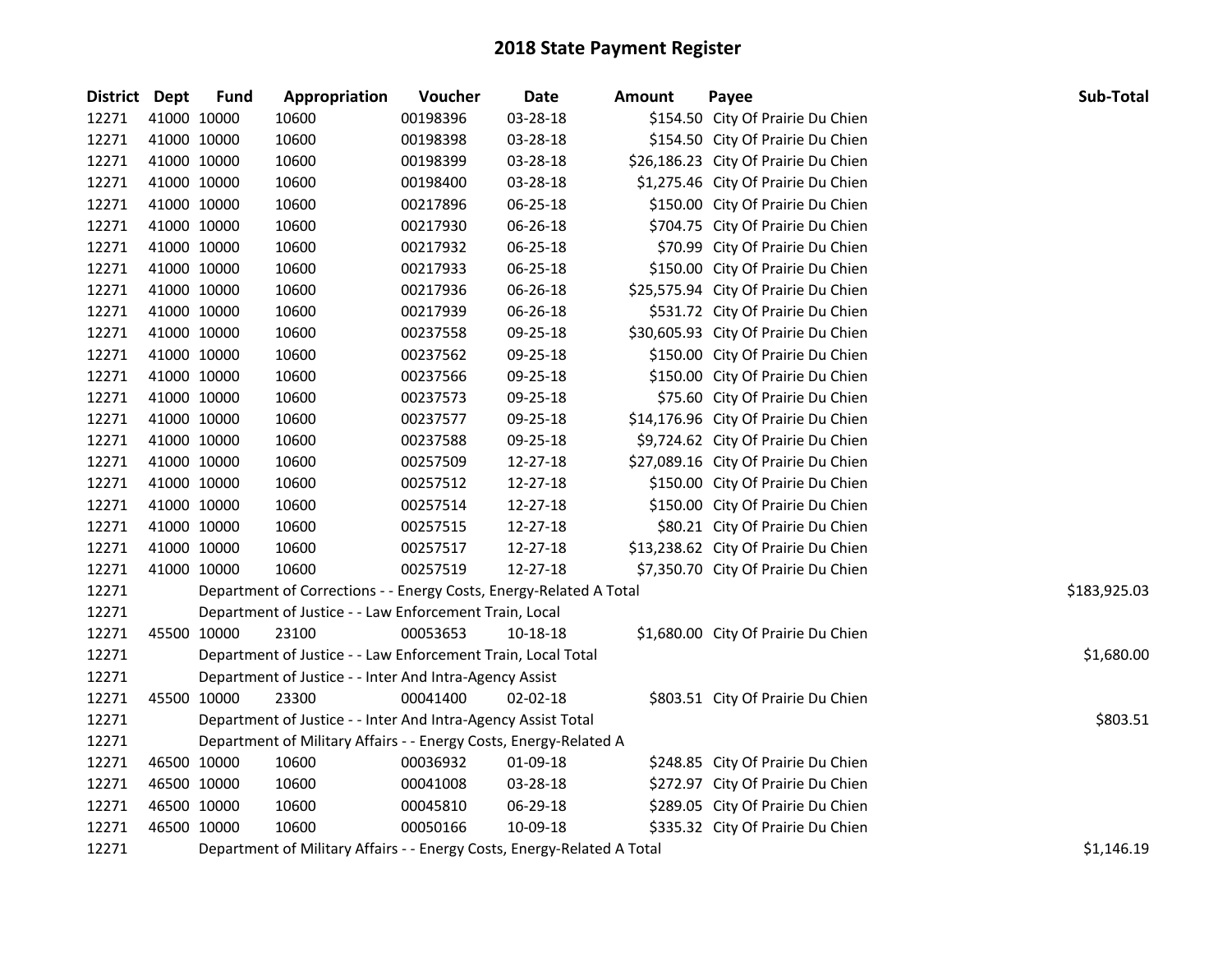| District Dept |             | <b>Fund</b> | Appropriation                                                          | Voucher    | <b>Date</b>    | <b>Amount</b> | Payee                                   | Sub-Total      |
|---------------|-------------|-------------|------------------------------------------------------------------------|------------|----------------|---------------|-----------------------------------------|----------------|
| 12271         |             |             | Department of Military Affairs - - Disaster Recovery Aid               |            |                |               |                                         |                |
| 12271         |             | 46500 10000 | 30500                                                                  | 00050826   | 10-24-18       |               | \$622.42 City Of Prairie Du Chien       |                |
| 12271         | 46500 10000 |             | 30500                                                                  | 00051371   | 11-01-18       |               | \$762.01 City Of Prairie Du Chien       |                |
| 12271         |             |             | Department of Military Affairs - - Disaster Recovery Aid Total         | \$1,384.43 |                |               |                                         |                |
| 12271         |             |             | Department of Military Affairs - - Federal Aid, Local Assistance       |            |                |               |                                         |                |
| 12271         |             | 46500 10000 | 34200                                                                  | 00050826   | 10-24-18       |               | \$3,734.48 City Of Prairie Du Chien     |                |
| 12271         | 46500 10000 |             | 34200                                                                  | 00051371   | $11 - 01 - 18$ |               | \$4,572.06 City Of Prairie Du Chien     |                |
| 12271         |             |             | Department of Military Affairs - - Federal Aid, Local Assistance Total |            |                |               |                                         | \$8,306.54     |
| 12271         |             |             | Department of Administration - - Federal Aid, Local Assistance         |            |                |               |                                         |                |
| 12271         |             | 50500 10000 | 74300                                                                  | 00086233   | 08-30-18       |               | \$108,000.00 City Of Prairie Du Chien   |                |
| 12271         |             | 50500 10000 | 74300                                                                  | 00088040   | 09-12-18       |               | \$129,000.00 City Of Prairie Du Chien   |                |
| 12271         | 50500 10000 |             | 74300                                                                  | 00091602   | 11-13-18       |               | \$167,000.00 City Of Prairie Du Chien   |                |
| 12271         |             |             | Department of Administration - - Federal Aid, Local Assistance Total   |            |                |               |                                         | \$404,000.00   |
| 12271         |             |             | Department of Revenue - - Payments For Municipal Svcs                  |            |                |               |                                         |                |
| 12271         | 56600 10000 |             | 50100                                                                  | 00026722   | $01 - 31 - 18$ |               | \$39,841.75 City Of Prairie Du Chien    |                |
| 12271         |             |             | Department of Revenue - - Payments For Municipal Svcs Total            |            |                |               |                                         | \$39,841.75    |
| 12271         |             |             | Shared Revenue and Tax Relief - - Expenditure Restraint Program        |            |                |               |                                         |                |
| 12271         | 83500 10000 |             | 10100                                                                  | 00032938   | 07-23-18       |               | \$70,530.08 City Of Prairie Du Chien    |                |
| 12271         | 83500 10000 |             | 10100                                                                  | 00035824   | 11-19-18       |               | \$0.06 City Of Prairie Du Chien         |                |
| 12271         |             |             | Shared Revenue and Tax Relief - - Expenditure Restraint Program Total  |            |                |               |                                         | \$70,530.14    |
| 12271         |             |             | Shared Revenue and Tax Relief - - County And Municipal Aid             |            |                |               |                                         |                |
| 12271         | 83500 10000 |             | 10500                                                                  | 00032938   | 07-23-18       |               | \$182,512.98 City Of Prairie Du Chien   |                |
| 12271         | 83500 10000 |             | 10500                                                                  | 00035824   | 11-19-18       |               | \$1,034,240.20 City Of Prairie Du Chien |                |
| 12271         |             |             | Shared Revenue and Tax Relief - - County And Municipal Aid Total       |            |                |               |                                         | \$1,216,753.18 |
| 12271         |             |             | Shared Revenue and Tax Relief - - Exempt Computer Aid                  |            |                |               |                                         |                |
| 12271         |             | 83500 10000 | 10900                                                                  | 00030241   | 07-23-18       |               | \$8,357.07 City Of Prairie Du Chien     |                |
| 12271         | 83500 10000 |             | 10900                                                                  | 00032267   | 07-23-18       |               | \$53,792.69 City Of Prairie Du Chien    |                |
| 12271         |             |             | Shared Revenue and Tax Relief - - Exempt Computer Aid Total            |            |                |               |                                         | \$62,149.76    |
| 12271         |             |             | Shared Revenue and Tax Relief - - Utility Aid                          |            |                |               |                                         |                |
| 12271         |             | 83500 10000 | 11000                                                                  | 00032938   | 07-23-18       |               | \$3,116.30 City Of Prairie Du Chien     |                |
| 12271         | 83500 10000 |             | 11000                                                                  | 00035824   | 11-19-18       |               | \$17,461.95 City Of Prairie Du Chien    |                |
| 12271         |             |             | Shared Revenue and Tax Relief - - Utility Aid Total                    |            |                |               |                                         | \$20,578.25    |
| 12271         |             |             | Shared Revenue and Tax Relief - - Lottery & Gaming Credit              |            |                |               |                                         |                |
| 12271         | 83500 52100 |             | 36300                                                                  | 00027320   | 03-26-18       |               | \$3,911.30 City Of Prairie Du Chien     |                |
| 12271         |             |             | Shared Revenue and Tax Relief - - Lottery & Gaming Credit Total        |            |                |               |                                         | \$3,911.30     |